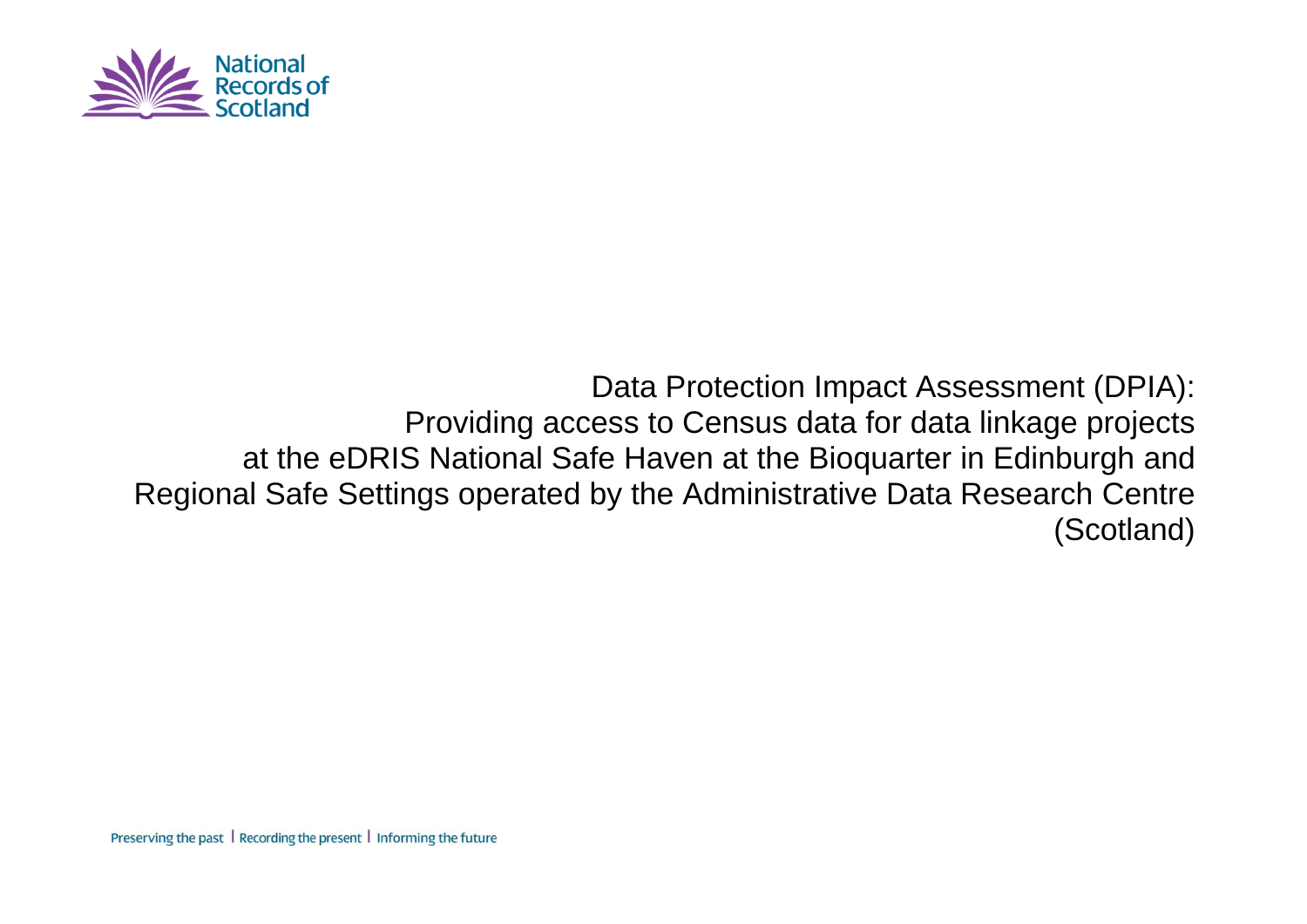Please use this document in conjunction with the Data Protection Impact Assessment (DPIA) Policy and Guidance (Objective ID: A16760358)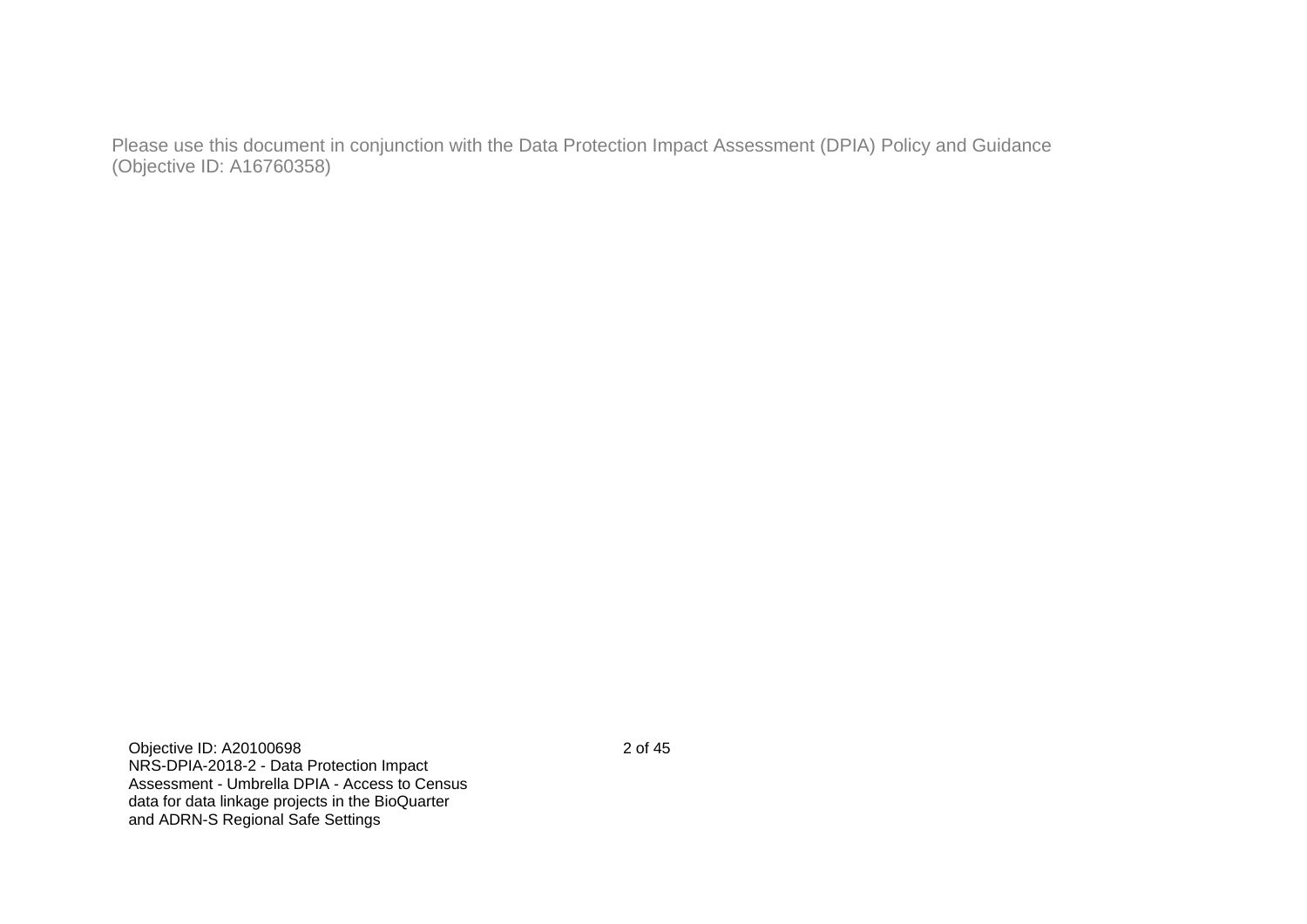#### **Document Control**

| <b>Title</b>            | <b>Data Protection Impact Assessment (DPIA):</b><br>Providing access to Census data for data linkage projects<br>at the eDRIS National Safe Haven at the Bioquarter in<br>Edinburgh and Regional Safe Settings operated by the<br><b>Administrative Data Research Centre (Scotland)</b> |
|-------------------------|-----------------------------------------------------------------------------------------------------------------------------------------------------------------------------------------------------------------------------------------------------------------------------------------|
| <b>Prepared by</b>      | <b>Nancy Burns</b>                                                                                                                                                                                                                                                                      |
| Approved by             |                                                                                                                                                                                                                                                                                         |
| Date of approval        |                                                                                                                                                                                                                                                                                         |
| <b>Review frequency</b> |                                                                                                                                                                                                                                                                                         |
| <b>Next review date</b> |                                                                                                                                                                                                                                                                                         |

# **Status Control**

| <b>Version</b> | Date       | <b>Status</b> | Prepared by        | <b>Reason for Amendment</b>                                          |  |  |  |
|----------------|------------|---------------|--------------------|----------------------------------------------------------------------|--|--|--|
| 1.0            | 06/02/2018 |               | <b>Nancy Burns</b> | Created based on DPIA for providing access to Census Microdata via   |  |  |  |
|                |            |               |                    | the national safe haven and regional safe settings                   |  |  |  |
| 2.0            | 15/05/2018 |               |                    | Nancy Burns   Baselined version                                      |  |  |  |
|                |            |               |                    |                                                                      |  |  |  |
|                |            |               |                    | This is a live document and will be updated as circumstances change. |  |  |  |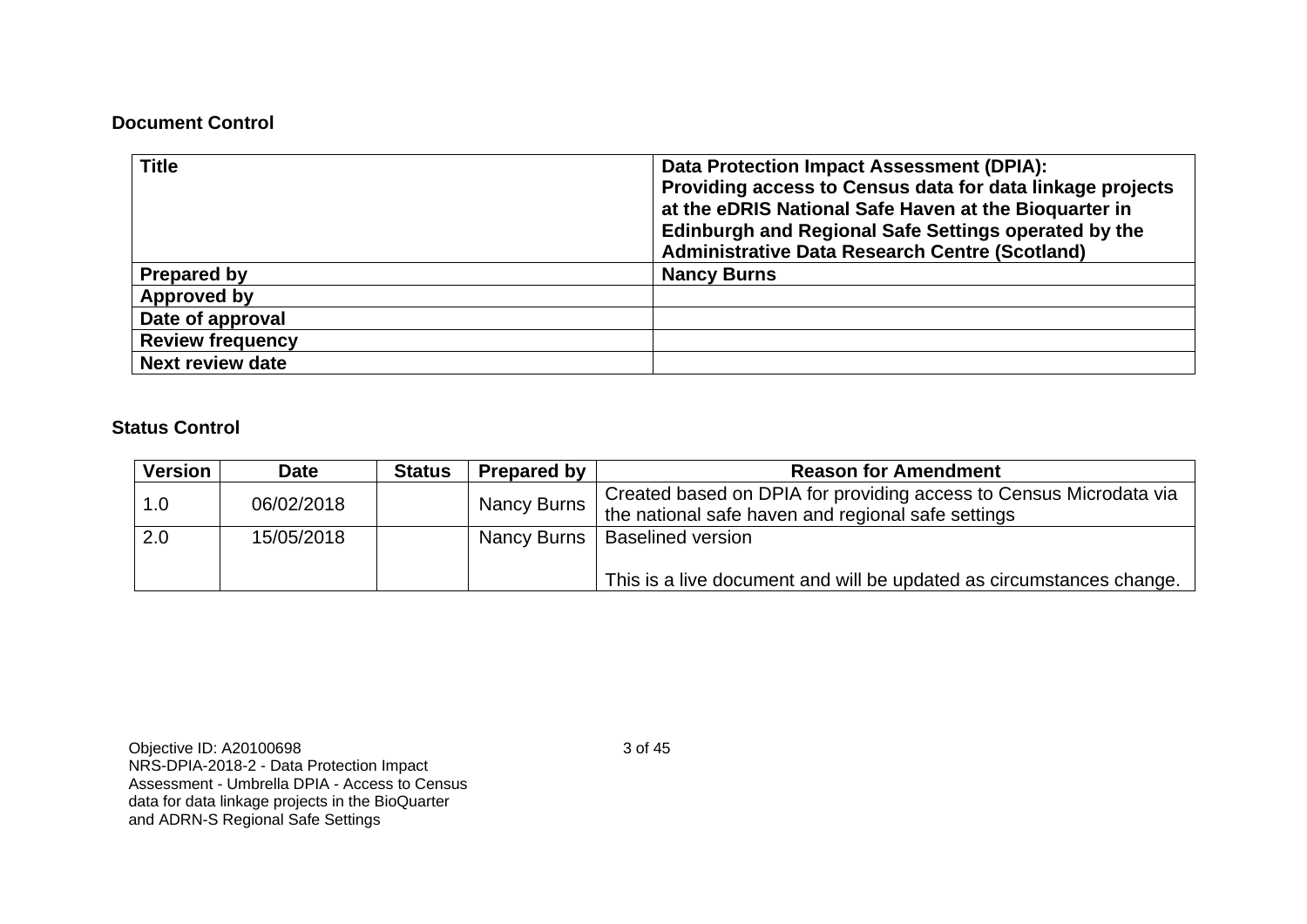# **Part 1: Data protection impact assessment screening questions**

These questions are intended to help you decide whether a DPIA is necessary. Answering 'yes' to any of these questions is an indication that a DPIA would be a useful exercise. You can expand on your answers as the project develops if you need to. You can adapt these questions to align more closely to project you are assessing.

## **1. Will the project involve the collection of new information about individuals?**

No.

# **2. Will the project compel individuals to provide information about themselves?**

No.

**3. Will information about individuals be disclosed to organisations or people who have not previously had routine access to the information?**

No. Record-level Census data information is already available to approved researchers on application and subject to approvals. This DPIA formalises an existing arrangement. .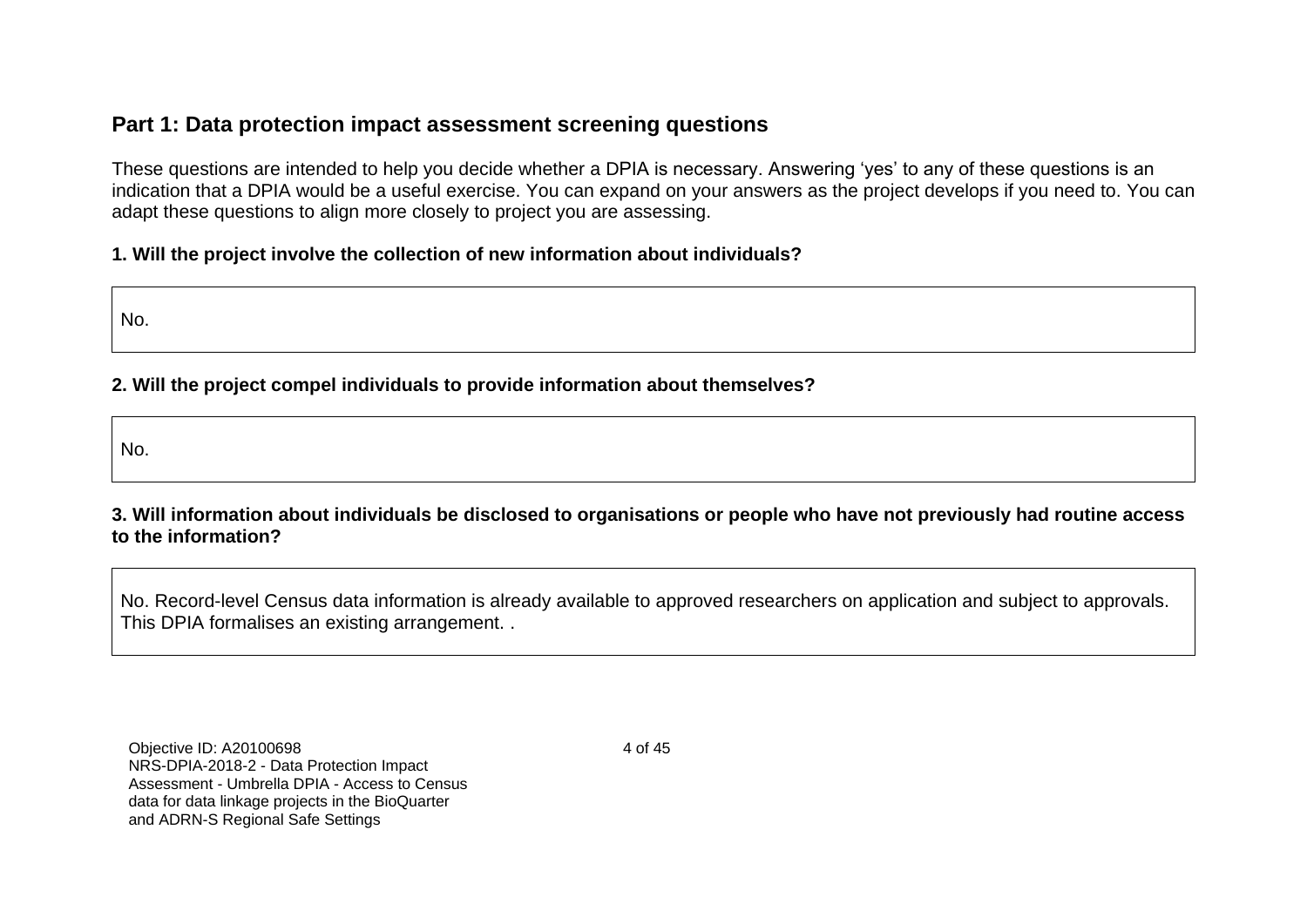**4. Are you using information about individuals for a purpose it is not currently used for, or in a way it is not currently used?**

No.

**5. Does the project involve you using new technology that might be perceived as being privacy intrusive? For example, the use of biometrics or facial recognition.**

No.

**6. Will the project result in you making decisions or taking action against individuals in ways that can have a significant impact on them?**

No.

**7. Is the information about individuals of a kind particularly likely to raise privacy concerns or expectations? For example, health records, criminal records or other information that people would consider to be private.**

Yes, census data includes sensitive personal information. Data will be provided without identifiers.

#### **8. Will the project require you to contact individuals in ways that they may find intrusive?**

Objective ID: A20100698 NRS-DPIA-2018-2 - Data Protection Impact Assessment - Umbrella DPIA - Access to Census data for data linkage projects in the BioQuarter and ADRN-S Regional Safe Settings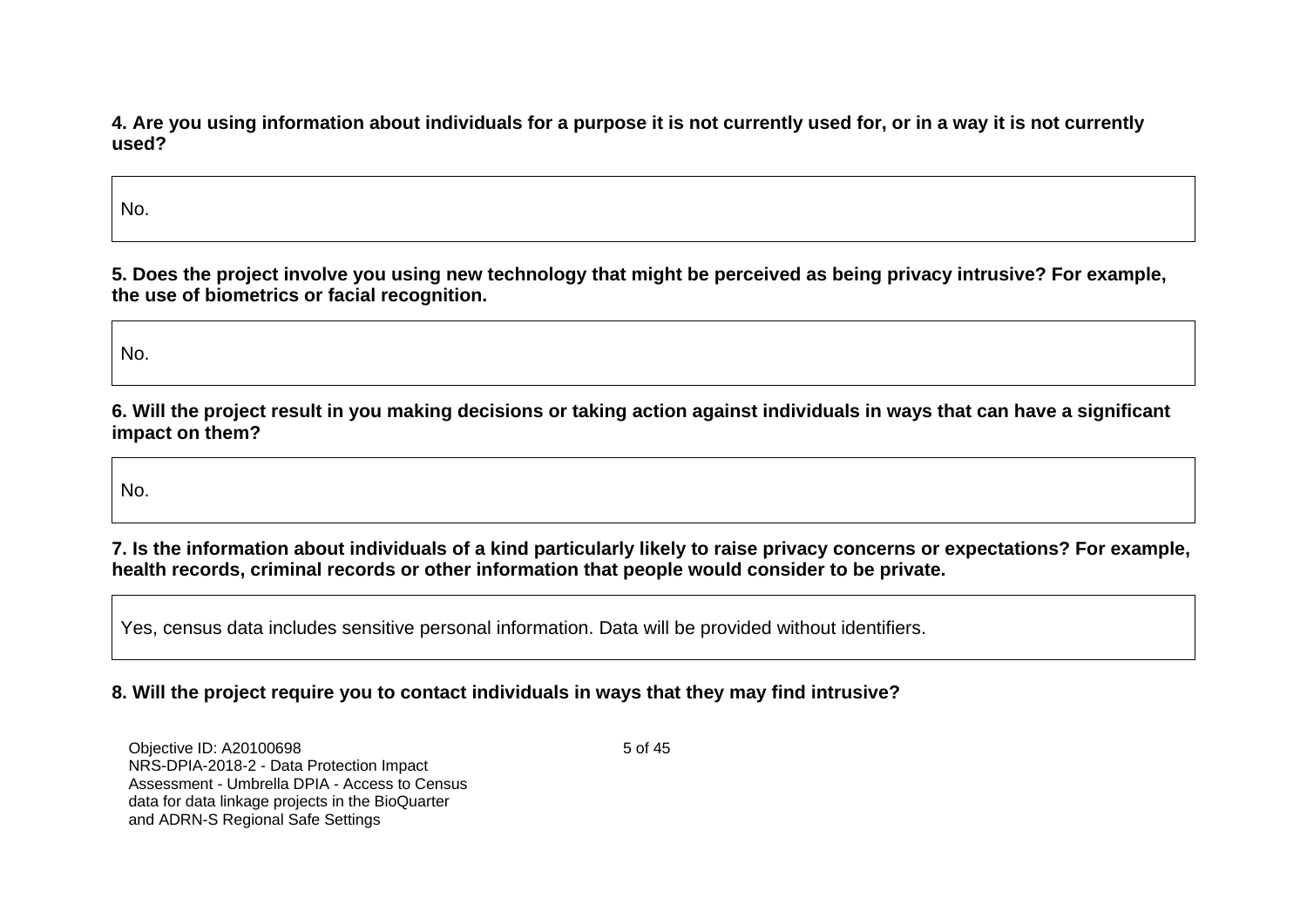| No. |  |  |  |
|-----|--|--|--|

**NRS maintains a record of answers to the screening questions in order to document that the decision on whether to carry out a DPIA was properly considered. If after completing the screening questions you decided a DPIA is not necessary you must send a record your answers to the [NRS Data Protection mailbox.](mailto:dataprotection@nrscotland.gov.uk) The NRS Data Protection Officer will review answers, and where appropriate ask the NRS Privacy Group for their opinion.**

Objective ID: A20100698 NRS-DPIA-2018-2 - Data Protection Impact Assessment - Umbrella DPIA - Access to Census data for data linkage projects in the BioQuarter and ADRN-S Regional Safe Settings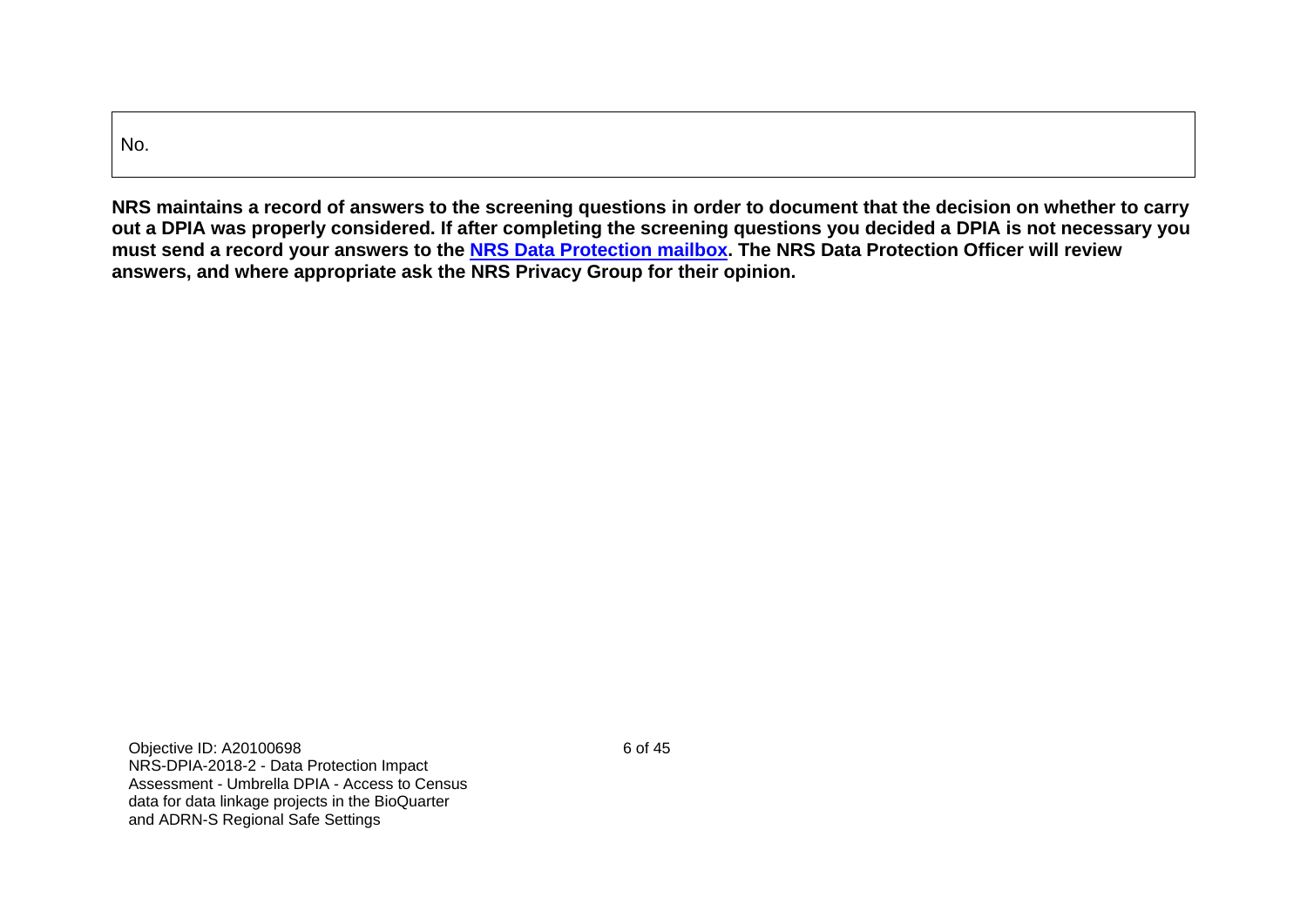# **Part 2: Data protection impact assessment report**

Use this report template to record the DPIA process and results. You can start to fill in details from the beginning of the project, after the screening questions have identified the need for a DPIA. The template follows the process that is used in the ICO code of practice. You can adapt the template to allow you to record additional information relevant to the DPIA you are conducting.

For further guidance please refer to the [NRS DPIA Policy and Guidance](https://erdm.scotland.gov.uk/id:A16760358/document/versions/latest) (Objective ID: A16760358).

## **Step one: Describe the project and identify the need for a DPIA**

*Explain what the project aims to achieve, what the benefits will be to NRS, to individuals and to other parties. You may find it helpful to link to other relevant documents related to the project, for example a project proposal or business case.* 

*It is important to include information about the benefits to be gained from the project in order to help balance any risk identified in the DPIA. This can help inform decisions on the level of risk to privacy that is acceptable, when balanced against the benefits or other justification for the project. Is there a benefit to the public? If a statutory duty exists provide details of this. Also summarise why the need for a DPIA was identified (this can draw on your answers to the screening questions) and identify the legal basis for processing.*

This DPIA covers the arrangements for researchers to access Census data as part of data linkage projects via the Administrative Data Research Centre (Scotland) (ADRC-S) at the National Safe Haven or the Regional Safe Settings administered by ADRC-S.

Each individual data linkage project passes separately through eDRIS / ADRC-S approval panel, University ethics committees, and the Health Public Benefit & Privacy Panel, and a separate Data Sharing Agreement will be drawn up between NRS and eDRIS for each project. This DPIA is intended as an umbrella to cover the general access arrangements for projects accessing Census data for linkage projects in this way.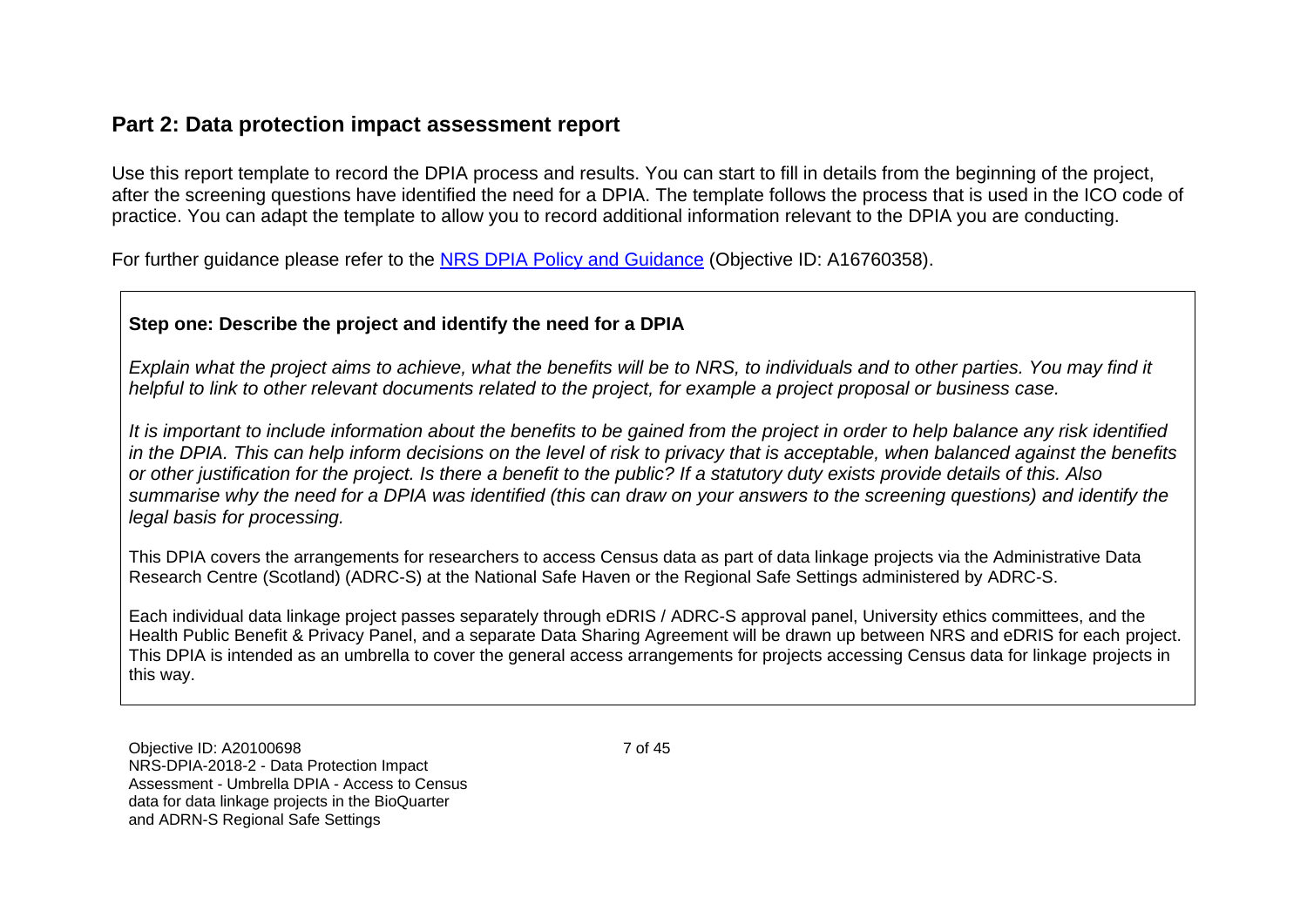Bespoke Census extracts, linked to data from other sources, will be stored on eDRIS servers at the Edinburgh Parallel Computing Centre (EPCC), for access by named, approved researchers at the eDRIS National Safe Haven at the Bioquarter in Edinburgh, or at one of the Regional Safe Settings operated by the Administrative Data Research Centre Scotland (ADRC-S). Both the National Safe Haven at the Farr Institute and the Regional Safe Settings (currently in St Andrews, Aberdeen, Dundee and Glasgow) are operated by ADRC-S, supported by eDRIS, and subject to the same security protocols.

This DPIA covers the data protection risk implications of:

#### **1) Transferring census data to eDRIS servers**

Security implications of the one-off transfer of data from NRS to the eDRIS secure environment at EPCC

#### **2) Storing census data on eDRIS servers**

Security implications of the ongoing storage of census data in the eDRIS secure environment at EPCC

#### **3) Providing access to census data to researchers via the ADRC-S safe haven and safe settings**

Access to the Safe Haven and the Regional Safe Settings is controlled by trained local staff with appropriate security clearance. Additionally, use of the Safe Haven and the Regional Safe Settings is monitored remotely using CCTV viewed by ADRC-S staff at the National Safe Haven. The security arrangements for both the National Safe Haven and the Regional Safe Settings have been assessed by an independent IT security consultant.

The privacy impacts of CCTV monitoring users of the regional safe settings are covered under ADRC-S's Privacy Impact Assessment.

Further background information on the current access arrangements is available on the [Scotland's Census](http://www.scotlandscensus.gov.uk/secure-microdata-files) website.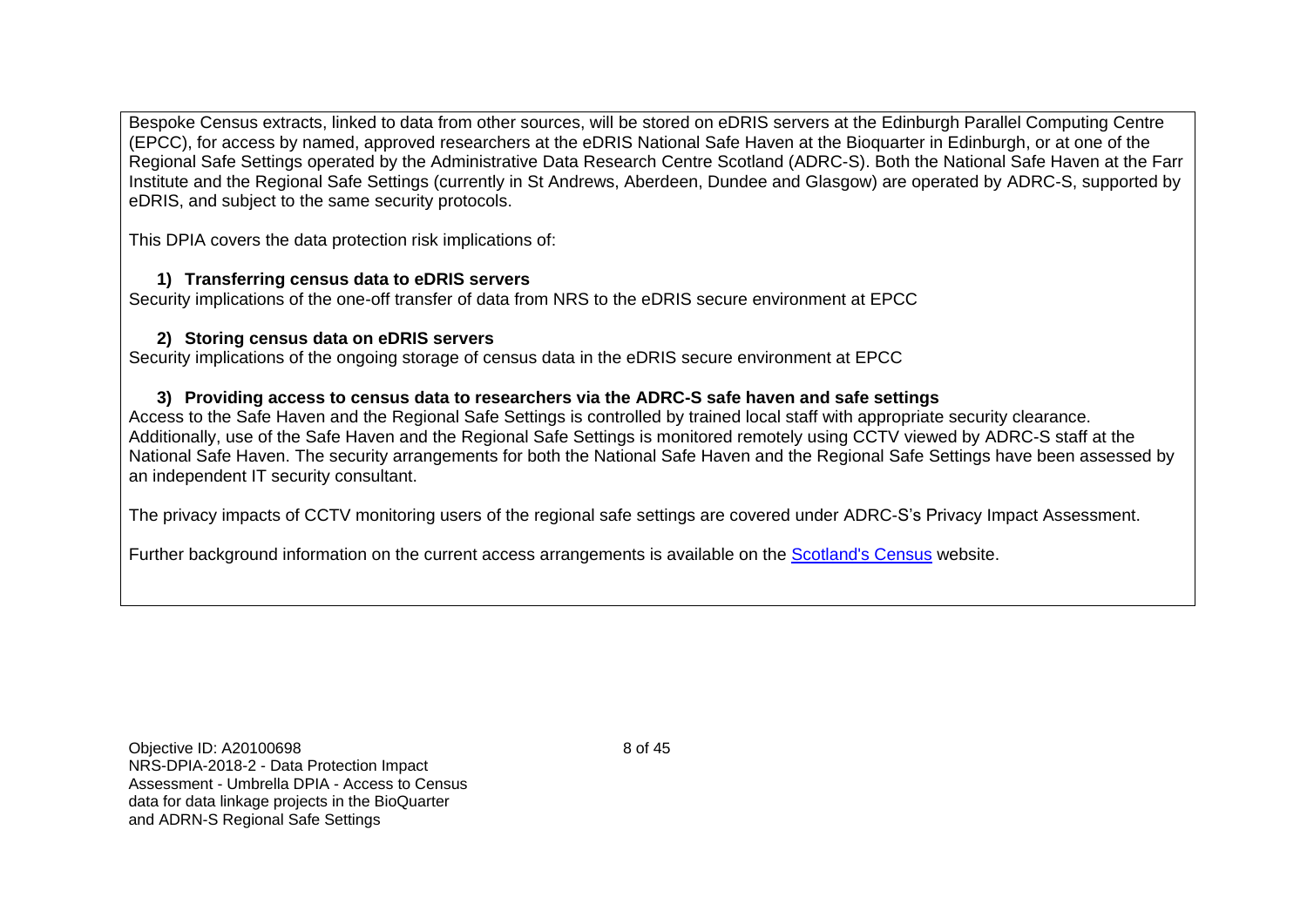#### **Step two: Describe the information flows**

*You should describe the collection, use and deletion of personal data here. You should also say how many individuals are likely to be affected by the project. Describe how the personal data will be processed. Provide information about the design and method. It is often helpful to include a diagram or flowchart that explains the information flows.* 

The data will be encrypted at source and transferred to the eDRIS secure environment at the EPCC using Serv-U SFTP. All members of staff involved in the data transfer and processing are appropriately trained and have signed confidentiality statements and the Census Confidentiality Undertaking. The technical infrastructure used to transfer and store the data was assessed by cybersecurity consultancy Evolve in February 2016.

There is no set time limit on how long the data can be stored in the eDRIS secure environment at the EPCC, but the associated Data Sharing Agreement (which includes a provision for NRS to require deletion of the data) will be reviewed annually. The EPCC secure environment is accredited by cyber security consultancy Evolve to hold official sensitive data.

Once stored on the eDRIS server, the data can be accessed from the National Safe Haven and from the ADRC-S Regional Safe Settings via a VPN with SSL encryption and two-factor authentication. The terminals in the National Safe Haven and Regional Safe Settings provide a thin client connection to the eDRIS server, which means the terminals cannot store local copies of data. All members of staff involved in securing access to the remote safe settings will be appropriately trained and have signed the Census Confidentiality Undertaking. Researchers accessing the data will also be appropriately trained and have signed both the Census Confidentiality Undertaking and the eDRIS User Agreement.

Objective ID: A20100698 NRS-DPIA-2018-2 - Data Protection Impact Assessment - Umbrella DPIA - Access to Census data for data linkage projects in the BioQuarter and ADRN-S Regional Safe Settings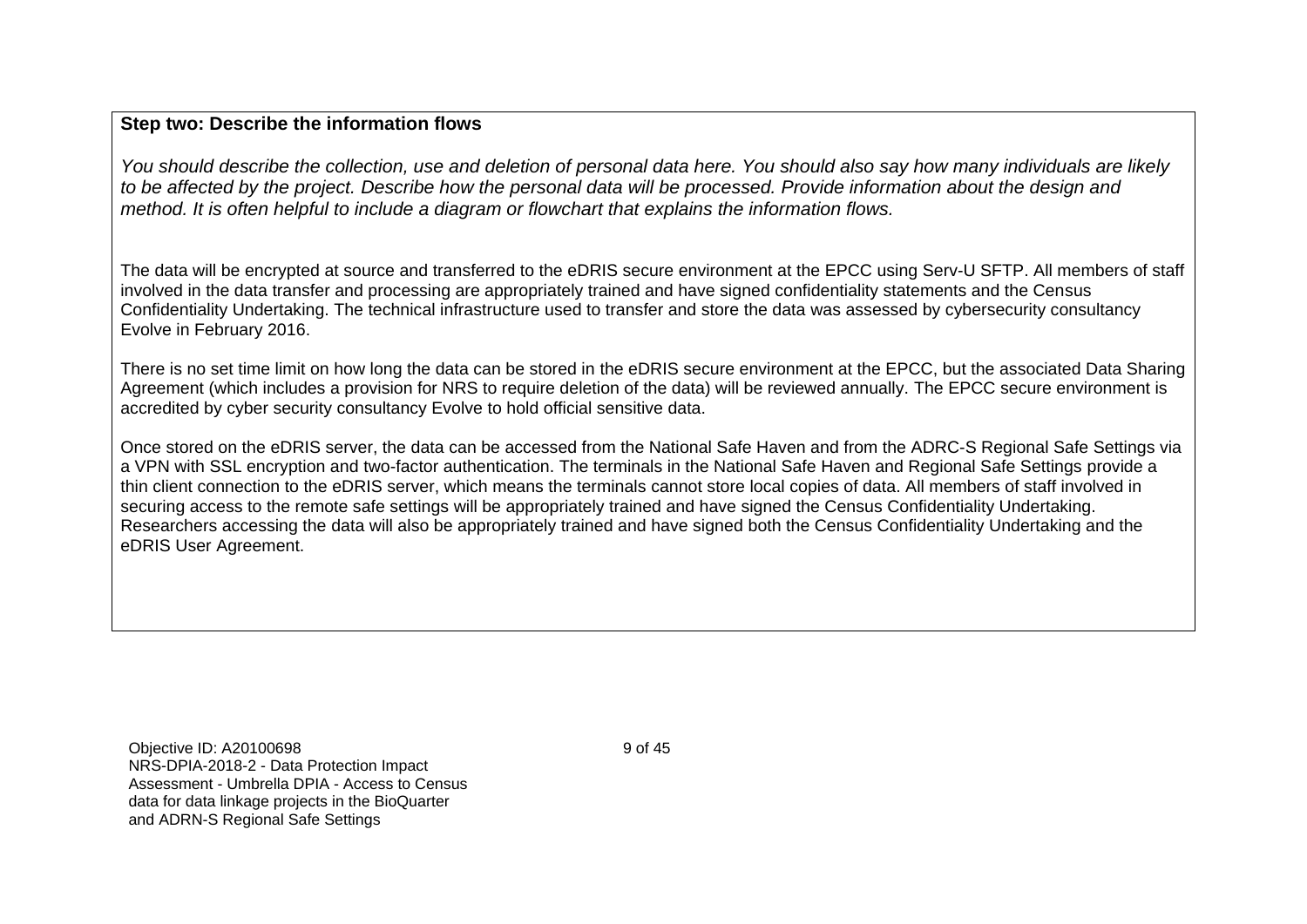

and ADRN-S Regional Safe Settings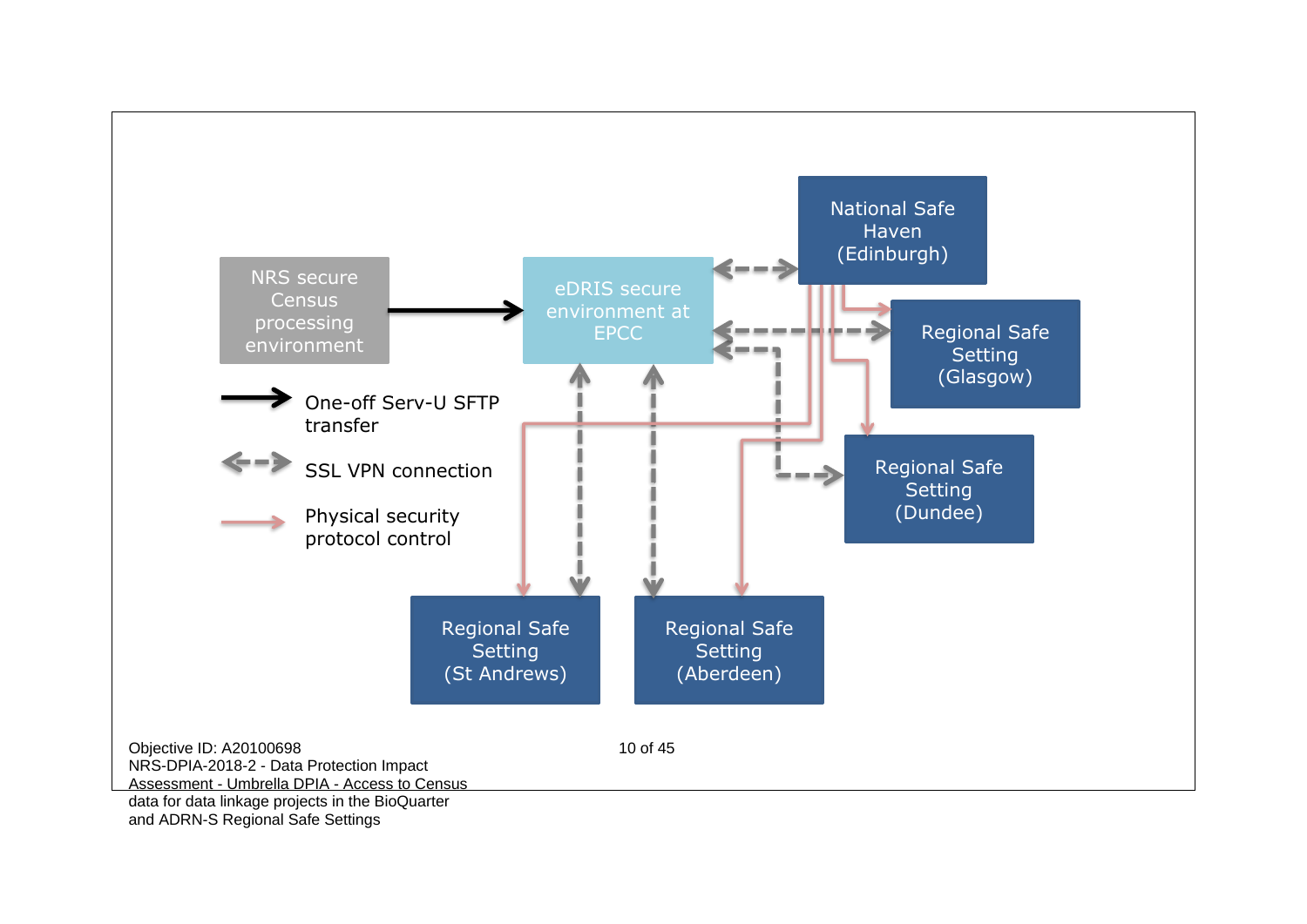#### **Step three: Consultation requirements**

*Describe the groups you will be consulting with and their interest in the project. Who should be consulted internally and externally? Explain the method you will use for consultation with any stakeholder groups and how you will communicate the outcomes of the PIA back to them. How will you carry out the consultation? Explain what you learned from the consultation process and how they shaped your approach to the management of privacy risks. Explain what practical steps you will take to ensure that you identify and address privacy risks. You should link this to the relevant stages of your project management process. You can use consultation at any stage of the DPIA process.*

The appropriate legal gateway for NRS sharing census data for linkage projects is provided by section 4 of the Census Act 1920. Relevant conditions under the Data Protection Act 1998 and the General Data Protection Regulation for processing personal data and sensitive personal data fairly and lawfully for research purposes have been identified and met (see Step Five). The data will be used for purposes which are wholly compatible with the purposes for which the data was originally collected.

The NRS Privacy Group has approved a related DPIA to store the Census microdata sample with eDRIS with identical access arrangements.

The Administrative Data Research Centre (ADRC) is not a data provider but requires submission of a formal application to their approvals panel before any project seeking access to census odata can commence. This includes scrutiny of privacy risks as part of an assessment of research project proposals by the ADRC approvals panel. Further details of this approvals process are included at Annex A.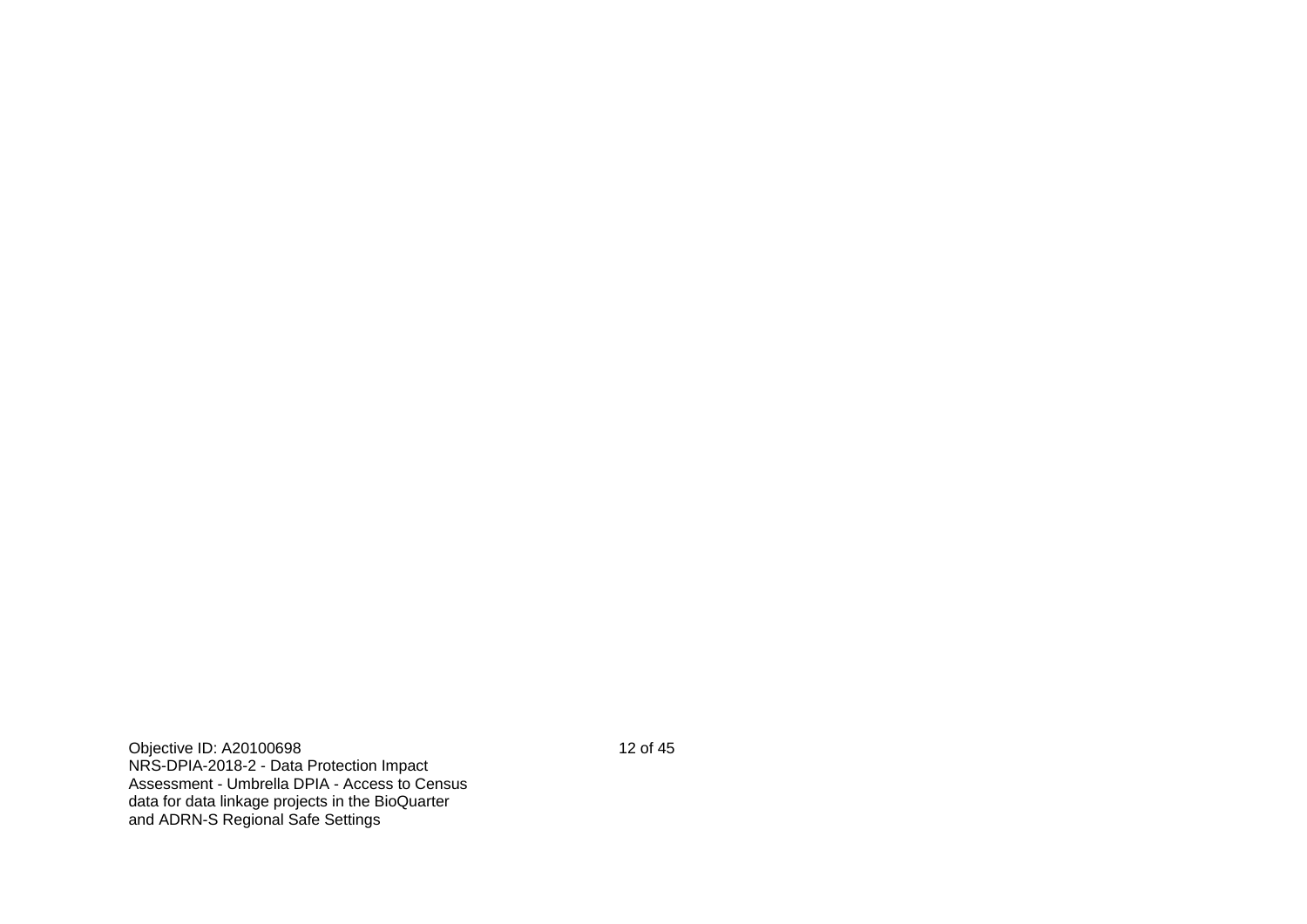#### **Step four: Identify the privacy and related risks**

*Identify the key privacy risks and the associated compliance and corporate risks. Larger-scale DPIAs might record this information on a more formal risk register.*

*The questions under Part 3 can be used to help you identify the Data Protection Act 1998 (DPA) and the General Data Protection Regulation (GDPR) related compliance risks.* 

| <b>Privacy issue</b>                                                              | <b>Risk to</b><br><b>individuals</b>                             | <b>Compliance</b><br>risk                                                                                                                                   | <b>Associated</b><br>organisation/ corporate<br>risk                                                                                                                                                                                                                                                                                                                                                                                                                                                                                                                           |
|-----------------------------------------------------------------------------------|------------------------------------------------------------------|-------------------------------------------------------------------------------------------------------------------------------------------------------------|--------------------------------------------------------------------------------------------------------------------------------------------------------------------------------------------------------------------------------------------------------------------------------------------------------------------------------------------------------------------------------------------------------------------------------------------------------------------------------------------------------------------------------------------------------------------------------|
| Individuals are identified either deliberately or<br>accidentally during analysis | <b>Potential</b><br>disclosure of<br>sensitive<br>personal data. | Breach of<br>DPA/GDPR:<br>breach of<br>Census<br>legislation;<br>breach of<br>compliance with<br>government<br>security policies;<br>possible<br>sanctions. | Reputational, operational and financial risk -<br>trust in NRS and<br>research infrastructure is damaged and, by<br>association, trust in the whole research<br>process, reducing our ability to collect and<br>use data in the future.<br>The researcher and/or institution may face<br>sanctions as a result of a breach of eDRIS<br>user agreement.<br>Breach of DPA/GDPR creates potential risk<br>of fine from the information Commissioner's<br>Office (ICO).<br>Breach of confidentiality under Census Act<br>1920 carries potential of fine and/or prison<br>sentence. |

Objective ID: A20100698 NRS-DPIA-2018-2 - Data Protection Impact Assessment - Umbrella DPIA - Access to Census data for data linkage projects in the BioQuarter and ADRN-S Regional Safe Settings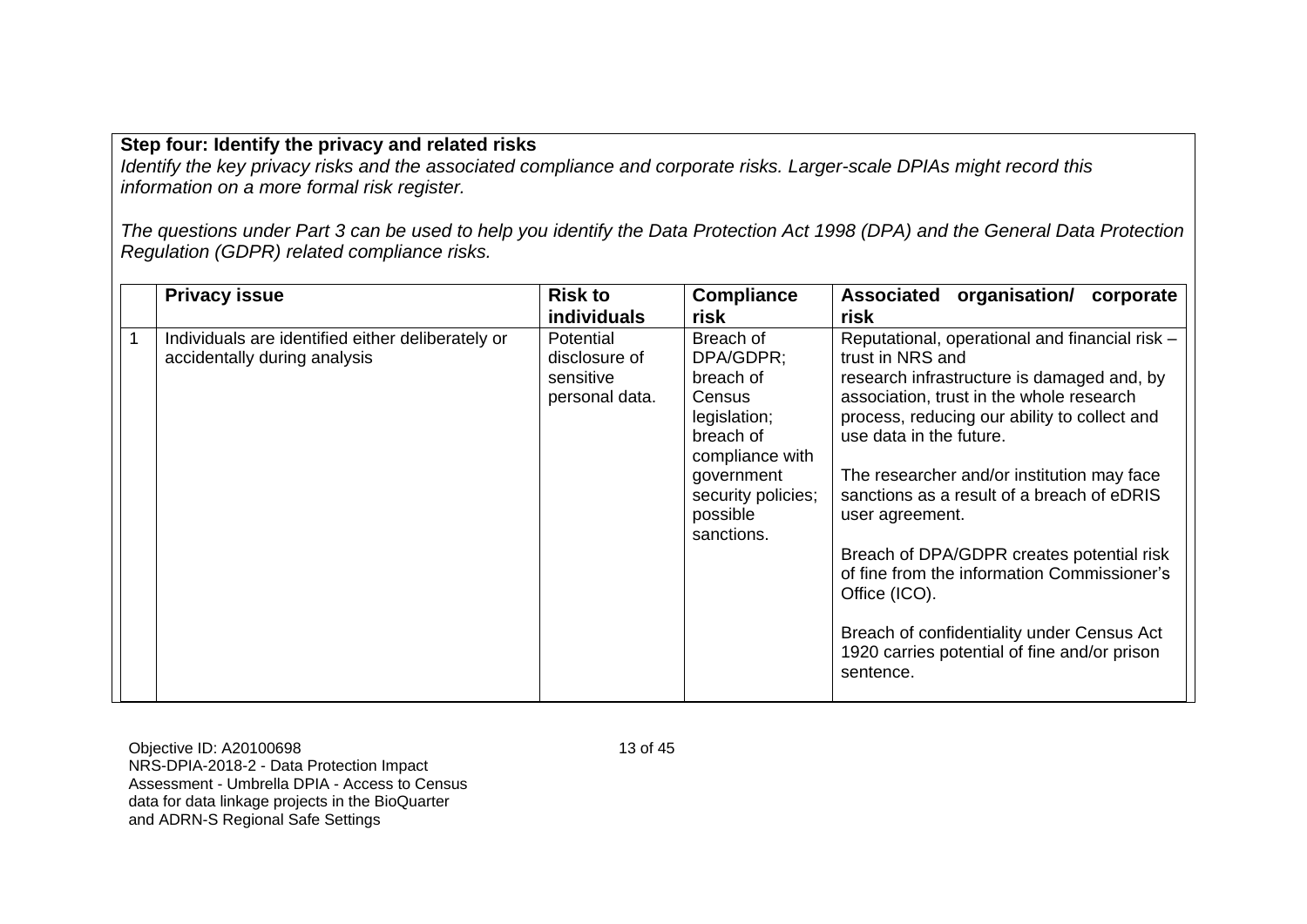| $\overline{2}$ | Data breach during transfer from NRS to EPCC.  | Potential      | Breach of                 | Reputational, operational and financial risk -                          |
|----------------|------------------------------------------------|----------------|---------------------------|-------------------------------------------------------------------------|
|                |                                                | disclosure of  | DPA/GDPR:                 | trust in NRS and                                                        |
|                |                                                | sensitive      | breach of                 | research infrastructure is damaged and, by                              |
|                |                                                | personal data. | Census                    | association, trust in the whole research                                |
|                |                                                |                | legislation;              | process, reducing our ability to collect and                            |
|                |                                                |                | breach of                 | use data in the future.                                                 |
|                |                                                |                | compliance with           |                                                                         |
|                |                                                |                | government                | Breach of DPA/GDPR creates potential risk                               |
|                |                                                |                | security policies;        | of fine from the information Commissioner's                             |
|                |                                                |                | possible                  | Office (ICO).                                                           |
|                |                                                |                | sanctions.                |                                                                         |
|                |                                                |                |                           | Breach of confidentiality under Census Act                              |
|                |                                                |                |                           | 1920 carries potential of fine and/or prison                            |
|                |                                                |                |                           | sentence.                                                               |
|                |                                                |                |                           |                                                                         |
|                |                                                |                |                           | Providing access to unauthorised people                                 |
|                |                                                |                |                           | also carries the potential for a fine and/or a                          |
|                |                                                |                |                           | prison sentence under the Census                                        |
|                |                                                |                |                           | (Scotland) Regulations 2010.                                            |
| 3              | Intruder access to safe haven or safe settings | Potential      | Breach of                 | Reputational, operational and financial risk -<br>trust in NRS and      |
|                |                                                | disclosure of  | DPA/GDPR;                 |                                                                         |
|                |                                                | sensitive      | breach of<br>Census       | research infrastructure is damaged and, by                              |
|                |                                                | personal data. |                           | association, trust in the whole research                                |
|                |                                                |                | legislation;<br>breach of | process, reducing our ability to collect and<br>use data in the future. |
|                |                                                |                | compliance with           |                                                                         |
|                |                                                |                | government                | Breach of DPA/GDPR creates potential risk                               |
|                |                                                |                | security policies;        | of fine from the information Commissioner's                             |
|                |                                                |                | possible                  | Office (ICO).                                                           |
|                |                                                |                | sanctions.                |                                                                         |
|                |                                                |                |                           |                                                                         |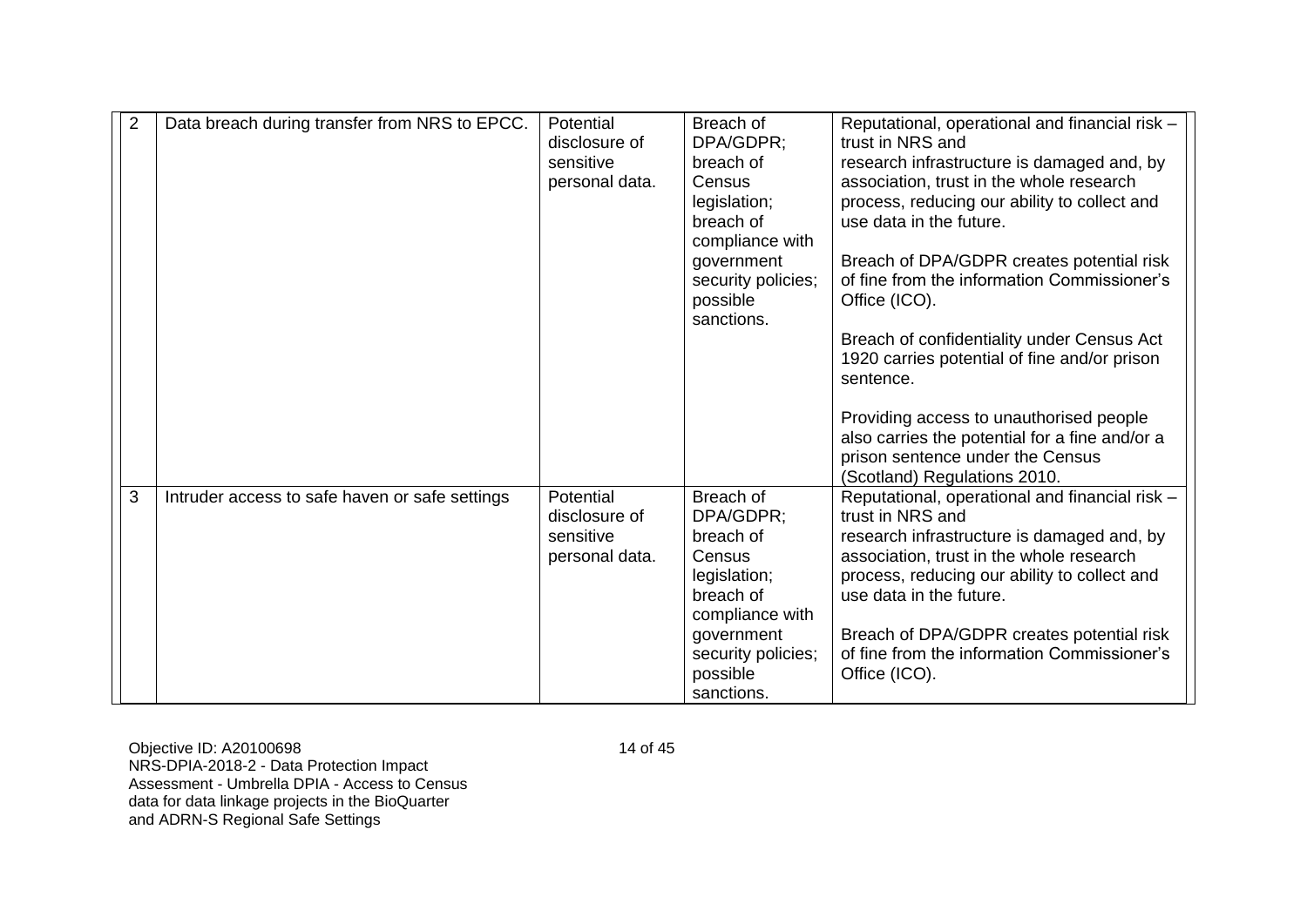| 4<br>5 | Intruder access to EPCC server room (physical<br>access)<br>Intruder access to eDRIS server | Potential<br>disclosure of<br>sensitive<br>personal data.<br>Potential | Breach of<br>DPA/GDPR:<br>breach of<br>Census<br>legislation;<br>breach of<br>compliance with<br>government<br>security policies;<br>possible<br>sanctions.<br>Breach of | Breach of confidentiality under Census Act<br>1920 carries potential of fine and/or prison<br>sentence.<br>Providing access to unauthorised people<br>also carries the potential for a fine and/or a<br>prison sentence under the Census<br>(Scotland) Regulations 2010.<br>Reputational, operational and financial risk -<br>trust in NRS and<br>research infrastructure is damaged and, by<br>association, trust in the whole research<br>process, reducing our ability to collect and<br>use data in the future.<br>Breach of DPA/GDPR creates potential risk<br>of fine from the information Commissioner's<br>Office (ICO).<br>Breach of confidentiality under Census Act<br>1920 carries potential of fine and/or prison<br>sentence.<br>Providing access to unauthorised people<br>also carries the potential for a fine and/or a<br>prison sentence under the Census<br>(Scotland) Regulations 2010.<br>Reputational, operational and financial risk - |
|--------|---------------------------------------------------------------------------------------------|------------------------------------------------------------------------|--------------------------------------------------------------------------------------------------------------------------------------------------------------------------|----------------------------------------------------------------------------------------------------------------------------------------------------------------------------------------------------------------------------------------------------------------------------------------------------------------------------------------------------------------------------------------------------------------------------------------------------------------------------------------------------------------------------------------------------------------------------------------------------------------------------------------------------------------------------------------------------------------------------------------------------------------------------------------------------------------------------------------------------------------------------------------------------------------------------------------------------------------|
|        |                                                                                             | disclosure of                                                          | DPA/GDPR;                                                                                                                                                                | trust in NRS and                                                                                                                                                                                                                                                                                                                                                                                                                                                                                                                                                                                                                                                                                                                                                                                                                                                                                                                                               |
|        |                                                                                             | sensitive                                                              | breach of                                                                                                                                                                | research infrastructure is damaged and, by                                                                                                                                                                                                                                                                                                                                                                                                                                                                                                                                                                                                                                                                                                                                                                                                                                                                                                                     |
|        |                                                                                             | personal data.                                                         | Census                                                                                                                                                                   | association, trust in the whole research                                                                                                                                                                                                                                                                                                                                                                                                                                                                                                                                                                                                                                                                                                                                                                                                                                                                                                                       |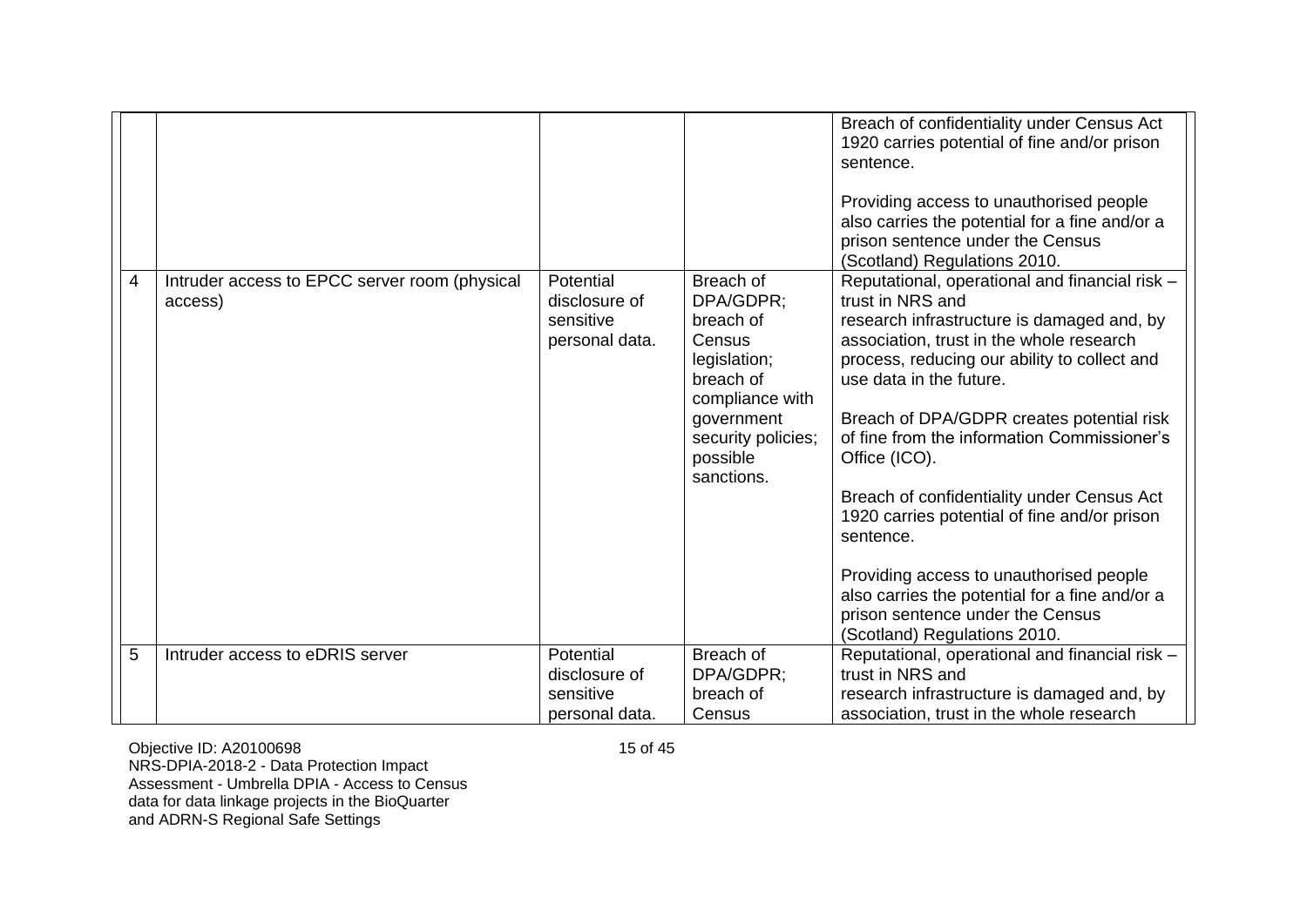|   |                                                |                | legislation;       | process, reducing our ability to collect and   |
|---|------------------------------------------------|----------------|--------------------|------------------------------------------------|
|   |                                                |                | breach of          | use data in the future.                        |
|   |                                                |                | compliance with    |                                                |
|   |                                                |                | government         | Breach of DPA/GDPR creates potential risk      |
|   |                                                |                |                    |                                                |
|   |                                                |                | security policies; | of fine from the information Commissioner's    |
|   |                                                |                | possible           | Office (ICO).                                  |
|   |                                                |                | sanctions.         |                                                |
|   |                                                |                |                    | Breach of confidentiality under Census Act     |
|   |                                                |                |                    | 1920 carries potential of fine and/or prison   |
|   |                                                |                |                    |                                                |
|   |                                                |                |                    | sentence.                                      |
|   |                                                |                |                    |                                                |
|   |                                                |                |                    | Providing access to unauthorised people        |
|   |                                                |                |                    | also carries the potential for a fine and/or a |
|   |                                                |                |                    | prison sentence under the Census               |
|   |                                                |                |                    | (Scotland) Regulations 2010.                   |
|   |                                                |                |                    |                                                |
|   |                                                |                |                    |                                                |
| 6 | Data breach during transfer and repair, if the | Potential      | Breach of          | Reputational, operational and financial risk - |
|   | disks storing the data develop a mechanical    | disclosure of  | DPA/GDPR;          | trust in NRS and                               |
|   | fault and have to be returned to the supplier  | sensitive      | breach of          | research infrastructure is damaged and, by     |
|   |                                                |                | Census             |                                                |
|   |                                                | personal data. |                    | association, trust in the whole research       |
|   |                                                |                | legislation;       | process, reducing our ability to collect and   |
|   |                                                |                | breach of          | use data in the future.                        |
|   |                                                |                | compliance with    |                                                |
|   |                                                |                | government         | Breach of DPA/GDPR creates potential risk      |
|   |                                                |                | security policies; | of fine from the information Commissioner's    |
|   |                                                |                |                    |                                                |
|   |                                                |                | possible           | Office (ICO).                                  |
|   |                                                |                | sanctions.         |                                                |
|   |                                                |                |                    | Breach of confidentiality under Census Act     |
|   |                                                |                |                    | 1920 carries potential of fine and/or prison   |
|   |                                                |                |                    | sentence.                                      |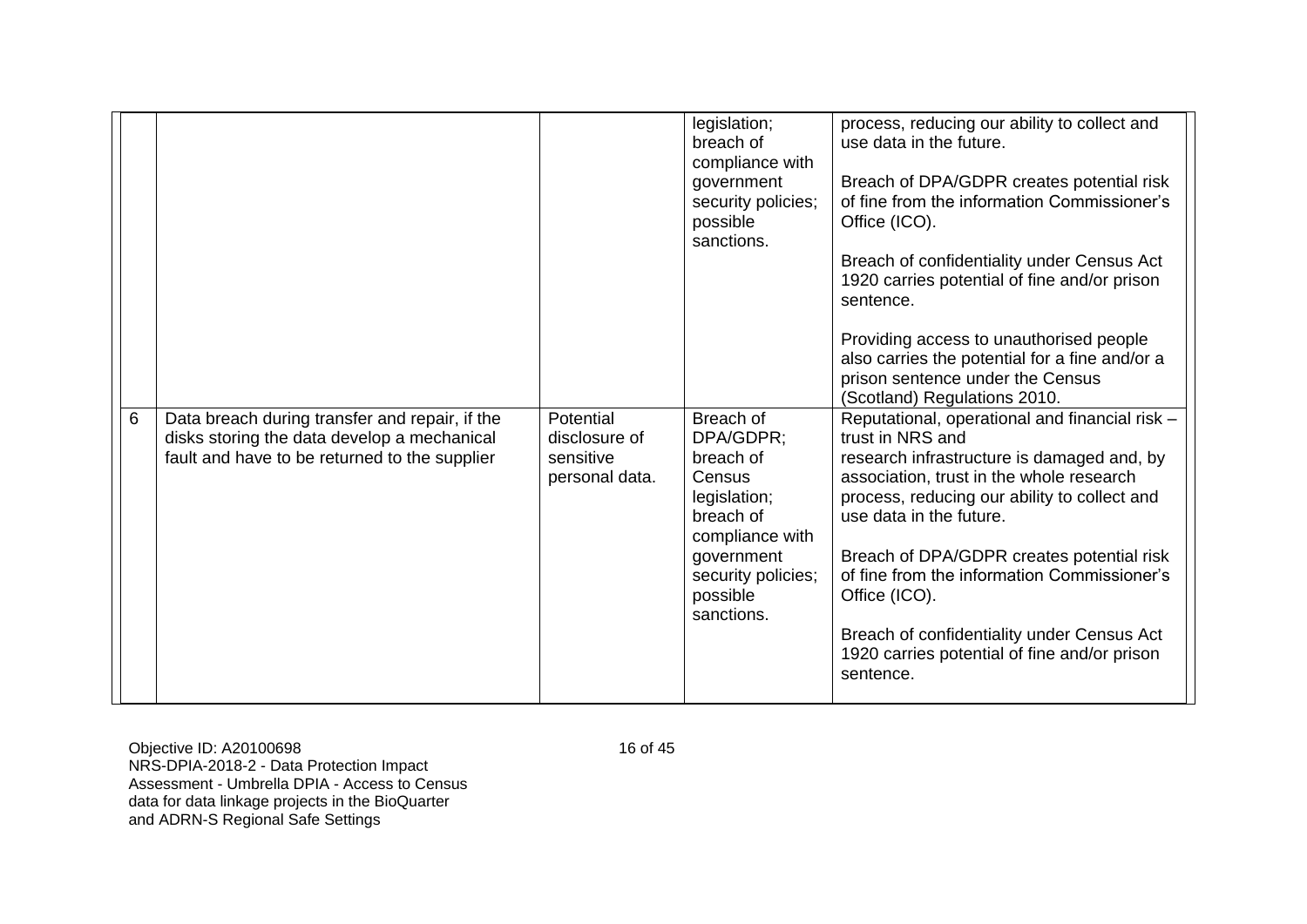|                                           |                                                 |                                                                                                 | Providing access to unauthorised people<br>also carries the potential for a fine and/or a<br>prison sentence under the Census<br>(Scotland) Regulations 2010.                                                                                                                                                                                                                                                                                                                                                                                                                                                                                                                                                                                                                                               |
|-------------------------------------------|-------------------------------------------------|-------------------------------------------------------------------------------------------------|-------------------------------------------------------------------------------------------------------------------------------------------------------------------------------------------------------------------------------------------------------------------------------------------------------------------------------------------------------------------------------------------------------------------------------------------------------------------------------------------------------------------------------------------------------------------------------------------------------------------------------------------------------------------------------------------------------------------------------------------------------------------------------------------------------------|
| Too much data is shared with researchers. | Increases the<br>impact of any<br>loss of data. | Excessive data<br>sharing or use of<br>irrelevant data is<br>against<br>DPA/GDPR<br>principles. | Reputational, operational and financial risk -<br>trust in NRS and<br>research infrastructure is damaged and, by<br>association, trust in the whole research<br>process, reducing our ability to collect and<br>use data in the future.<br>Breach of DPA/GDPR creates potential risk<br>of fine from the information Commissioner's<br>Office (ICO).<br>Breach of confidentiality under Census Act<br>1920 carries potential of fine and/or prison<br>sentence.<br>Researchers could face Safe Haven<br>sanctions – suspension for a fixed period or<br>permanently from ADRC services, and in<br>serious cases from listed data services and<br>listed funders as well. The responsible<br>organisation may also face fixed period<br>suspensions from ADRC services and<br>sanctions from listed funders. |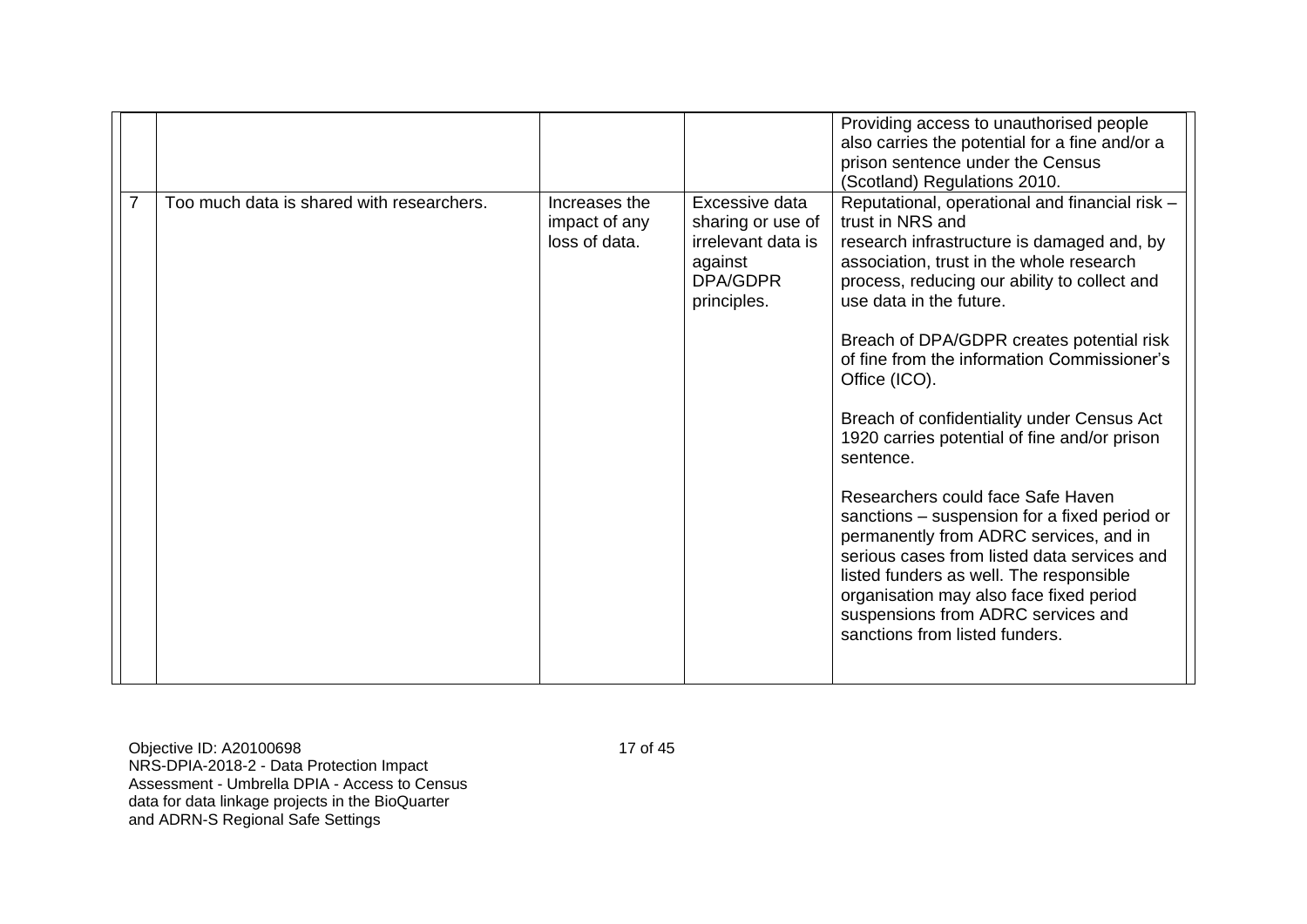| 8 | No legal basis for sharing census data is<br>established.             | Processing must<br>be legal under<br>DPA/GDPR.<br>Would be a<br>breach of trust,<br>but providing<br>other privacy<br>controls are in<br>place not likely<br>to create any<br>detriment to<br>individuals. | Would be a<br>breach of<br>DPA/GDPR or<br>Census<br>legislation and a<br>breach of<br>government<br>security policies<br>and professional<br>standards. | Reputational, operational and financial risk -<br>trust in NRS and<br>research infrastructure is damaged and, by<br>association, trust in the whole research<br>process, reducing our ability to collect and<br>use data in the future.<br>Breach of DPA/GDPR creates potential risk<br>of fine from the information Commissioner's<br>Office (ICO).<br>Providing access to unauthorised people<br>also carries the potential for a fine and/or a<br>prison sentence under the Census<br>(Scotland) Regulations 2010.<br>Researchers could face Safe Haven<br>sanctions. |
|---|-----------------------------------------------------------------------|------------------------------------------------------------------------------------------------------------------------------------------------------------------------------------------------------------|---------------------------------------------------------------------------------------------------------------------------------------------------------|--------------------------------------------------------------------------------------------------------------------------------------------------------------------------------------------------------------------------------------------------------------------------------------------------------------------------------------------------------------------------------------------------------------------------------------------------------------------------------------------------------------------------------------------------------------------------|
| 9 | The conditions for lawful processing of personal<br>data are not met. | Processing must<br>be legal under<br>DPA/GDPR.<br>Would be a<br>breach of trust,<br>but providing<br>other privacy<br>controls are in<br>place not likely<br>to create any<br>detriment to<br>individuals. | Would be a<br>breach of<br>DPA/GDPR or<br>Census<br>legislation and a<br>breach of<br>government<br>security policies<br>and professional<br>standards. | Reputational, operational and financial risk -<br>trust in NRS and<br>research infrastructure is damaged and, by<br>association, trust in the whole research<br>process, reducing our ability to collect and<br>use data in the future.<br>Breach of DPA/GDPR creates potential risk<br>of fine from the information Commissioner's<br>Office (ICO).                                                                                                                                                                                                                     |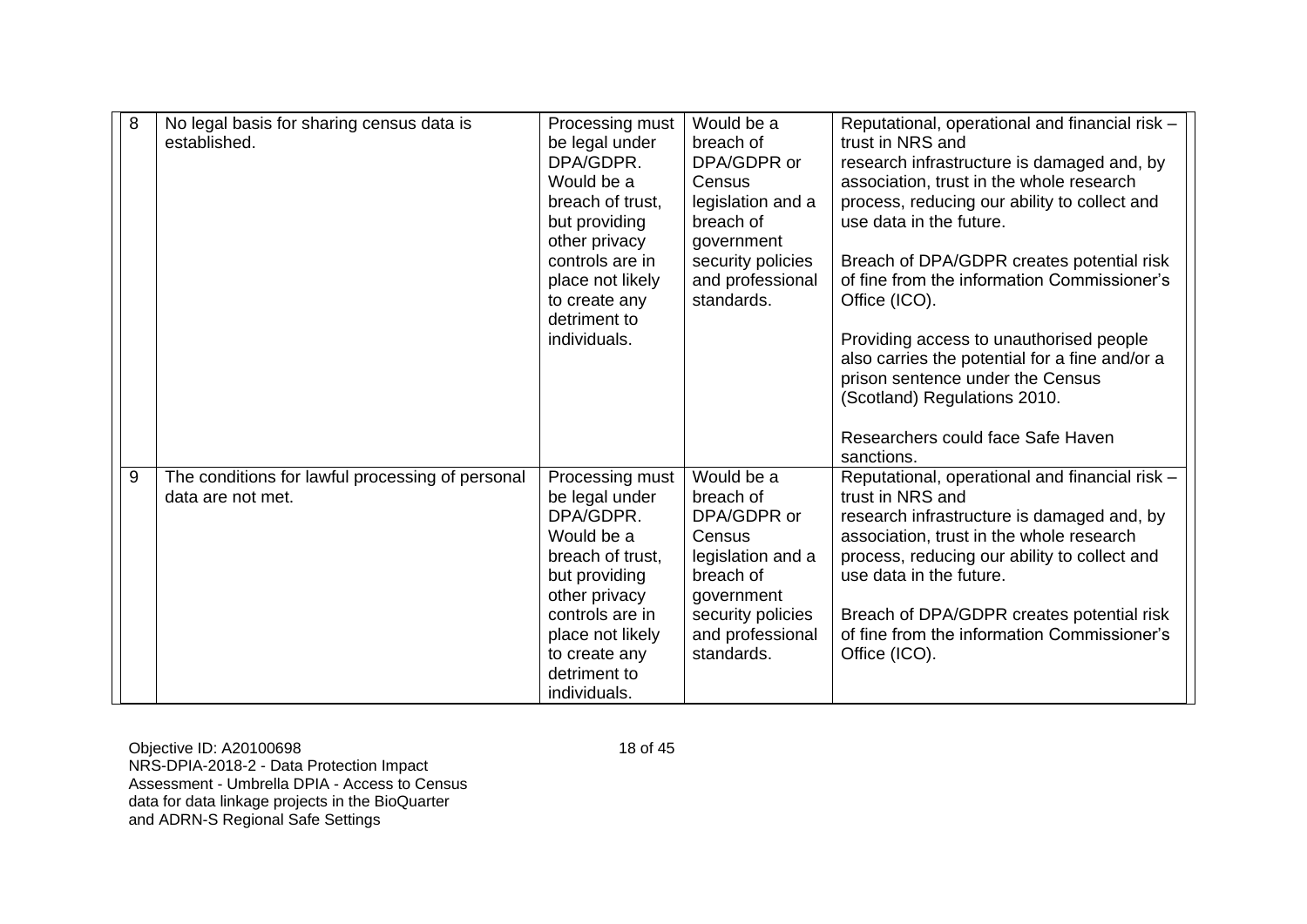| 10 <sup>°</sup> | Researchers are not adequately trained in<br>handling personal information.                       | Increases the<br>risk of a<br>disclosure of<br>personal data.                                    | Increases the<br>risk of a breach<br>of DPA/GDPR;<br>breach of<br>Census<br>legislation;<br>breach of<br>compliance with<br>government<br>security policies;<br>possible<br>sanctions. | Reputational, operational and financial risk -<br>trust in NRS and<br>research infrastructure is damaged and, by<br>association, trust in the whole research<br>process, reducing our ability to collect and<br>use data in the future.<br>Breach of DPA/GDPR creates potential risk<br>of fine from the information Commissioner's<br>Office (ICO).<br>Breach of confidentiality under Census Act<br>1920 carries potential of fine and/or prison<br>sentence. |
|-----------------|---------------------------------------------------------------------------------------------------|--------------------------------------------------------------------------------------------------|----------------------------------------------------------------------------------------------------------------------------------------------------------------------------------------|-----------------------------------------------------------------------------------------------------------------------------------------------------------------------------------------------------------------------------------------------------------------------------------------------------------------------------------------------------------------------------------------------------------------------------------------------------------------|
| 11              | Data is shared with organisations who will not<br>act in a secure, ethical or professional manner | Increases the<br>risk of a<br>disclosure of<br>personal data -<br>possibly for<br>financial gain | Increases the<br>risk of a breach<br>of DPA/GDPR;<br>breach of<br>Census<br>legislation;<br>breach of<br>compliance with<br>government<br>security policies;<br>possible<br>sanctions. | Reputational, operational and financial risk -<br>trust in NRS and<br>research infrastructure is damaged and, by<br>association, trust in the whole research<br>process, reducing our ability to collect and<br>use data in the future.<br>Breach of DPA/GDPR creates potential risk<br>of fine from the information Commissioner's<br>Office (ICO).<br>Breach of confidentiality under Census Act<br>1920 carries potential of fine and/or prison<br>sentence. |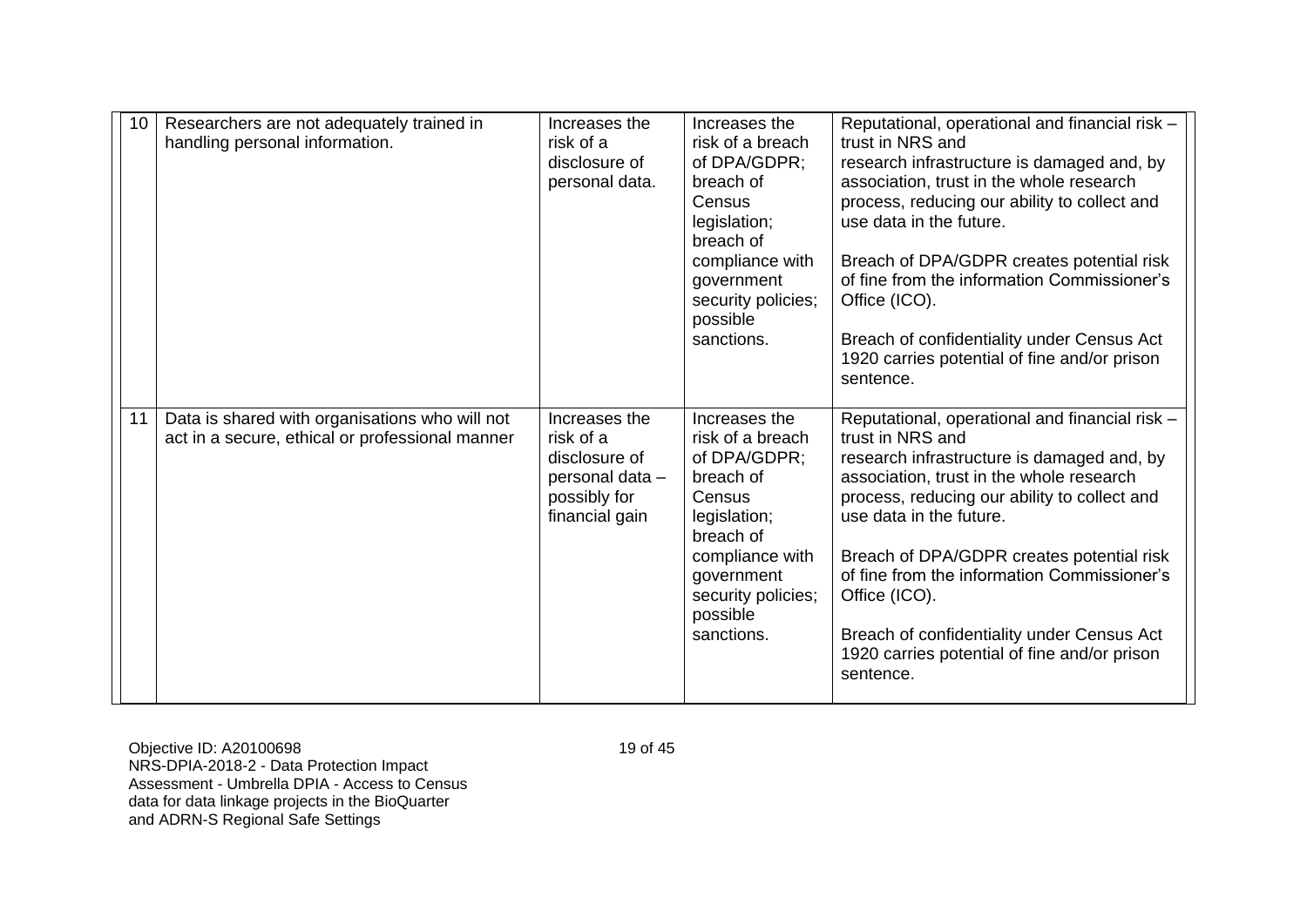|                 |                                                                   |                                                                                                                                    |                                                                                                                          | Researchers could face Safe Haven<br>sanctions - suspension for a fixed period or<br>permanently from ADRC services, and in<br>serious cases from listed data services and<br>listed funders as well. The responsible<br>organisation may also face fixed period<br>suspensions from ADRC services and<br>sanctions from listed funders.<br>Providing access to unauthorised people<br>also carries the potential for a fine and/or a<br>prison sentence under the Census<br>(Scotland) Regulations 2010 |
|-----------------|-------------------------------------------------------------------|------------------------------------------------------------------------------------------------------------------------------------|--------------------------------------------------------------------------------------------------------------------------|----------------------------------------------------------------------------------------------------------------------------------------------------------------------------------------------------------------------------------------------------------------------------------------------------------------------------------------------------------------------------------------------------------------------------------------------------------------------------------------------------------|
| 12 <sup>1</sup> | There is not enough public benefit associated<br>with the project | Unlikely that this<br>could be viewed<br>to be fair<br>processing if the<br>public benefit<br>doesn't justify<br>the privacy risks | Unfair<br>processing,<br>excessive data<br>sharing or use of<br>irrelevant data is<br>against<br>DPA/GDPR<br>principles. | Reputational, operational and financial risk -<br>trust in NRS and<br>research infrastructure is damaged and, by<br>association, trust in the whole research<br>process, reducing our ability to collect and<br>use data in the future.<br>Breach of DPA/GDPR creates potential risk<br>of fine from the information Commissioner's<br>Office (ICO).<br>Researchers could face Safe Haven<br>sanctions.                                                                                                  |
| 13 <sup>1</sup> | The project is not able to achieve its aims                       | Unlikely that this<br>could be viewed<br>to be fair                                                                                | Unfair<br>processing,<br>excessive data                                                                                  | Reputational, operational and financial risk -<br>trust in NRS and                                                                                                                                                                                                                                                                                                                                                                                                                                       |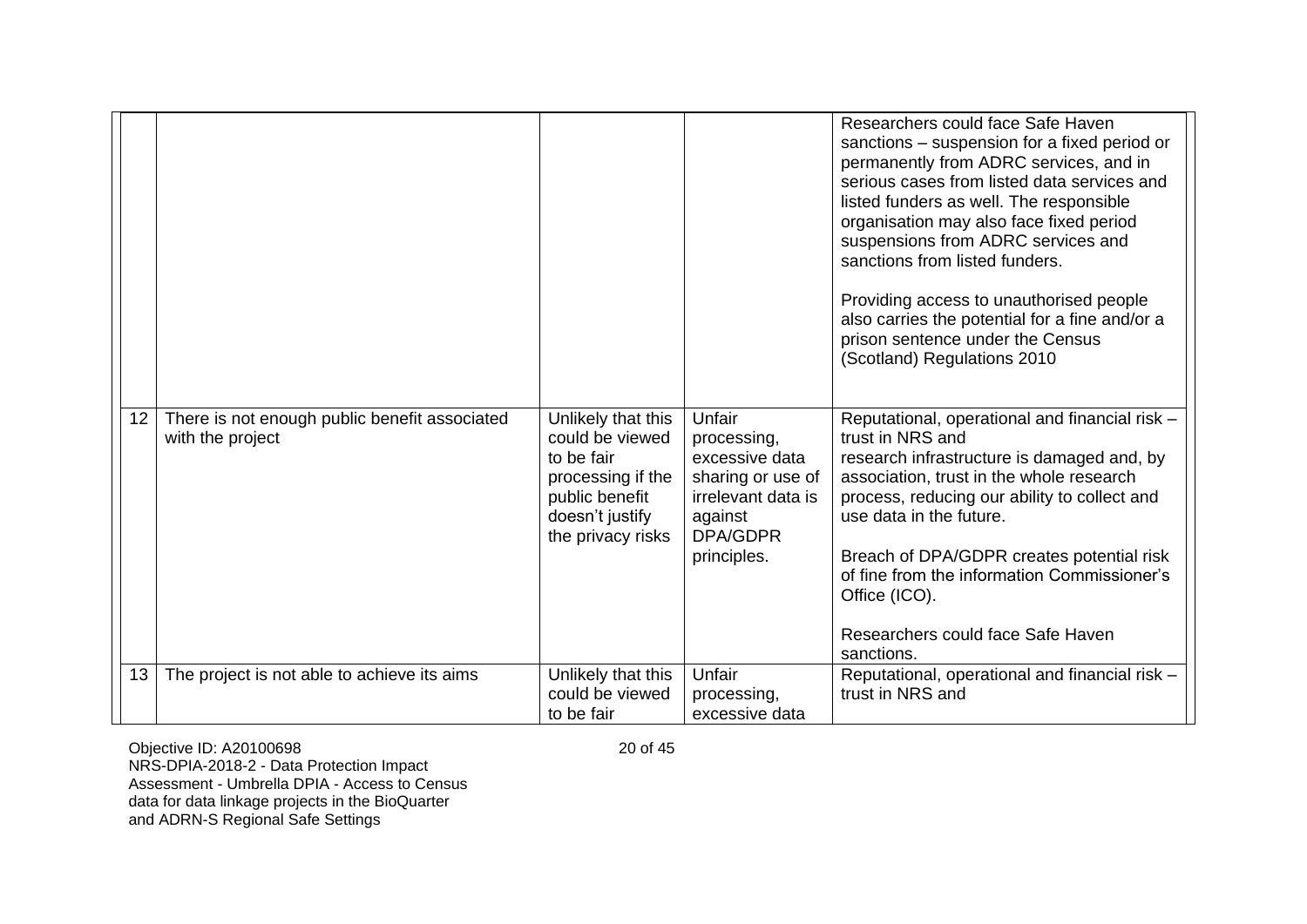|    |                                              | processing if the<br>public benefit<br>doesn't justify<br>the privacy risks                      | sharing or use of<br>irrelevant data is<br>against<br>DPA/GDPR<br>principles.                                                                                                          | research infrastructure is damaged and, by<br>association, trust in the whole research<br>process, reducing our ability to collect and<br>use data in the future.<br>Breach of DPA/GDPR creates potential risk<br>of fine from the information Commissioner's<br>Office (ICO).<br>Researchers could face Safe Haven<br>sanctions.                                                                                                                                                                                                                                                                                               |
|----|----------------------------------------------|--------------------------------------------------------------------------------------------------|----------------------------------------------------------------------------------------------------------------------------------------------------------------------------------------|---------------------------------------------------------------------------------------------------------------------------------------------------------------------------------------------------------------------------------------------------------------------------------------------------------------------------------------------------------------------------------------------------------------------------------------------------------------------------------------------------------------------------------------------------------------------------------------------------------------------------------|
| 14 | Data is shared with commercial organisations | Increases the<br>risk of a<br>disclosure of<br>personal data -<br>possibly for<br>financial gain | Increases the<br>risk of a breach<br>of DPA/GDPR;<br>breach of<br>Census<br>legislation;<br>breach of<br>compliance with<br>government<br>security policies;<br>possible<br>sanctions. | Reputational, operational and financial risk -<br>trust in NRS and<br>research infrastructure is damaged and, by<br>association, trust in the whole research<br>process, reducing our ability to collect and<br>use data in the future.<br>Breach of DPA/GDPR creates potential risk<br>of fine from the information Commissioner's<br>Office (ICO).<br>Breach of confidentiality under Census Act<br>1920 carries potential of fine and/or prison<br>sentence.<br>Providing access to unauthorised people<br>also carries the potential for a fine and/or a<br>prison sentence under the Census<br>(Scotland) Regulations 2010 |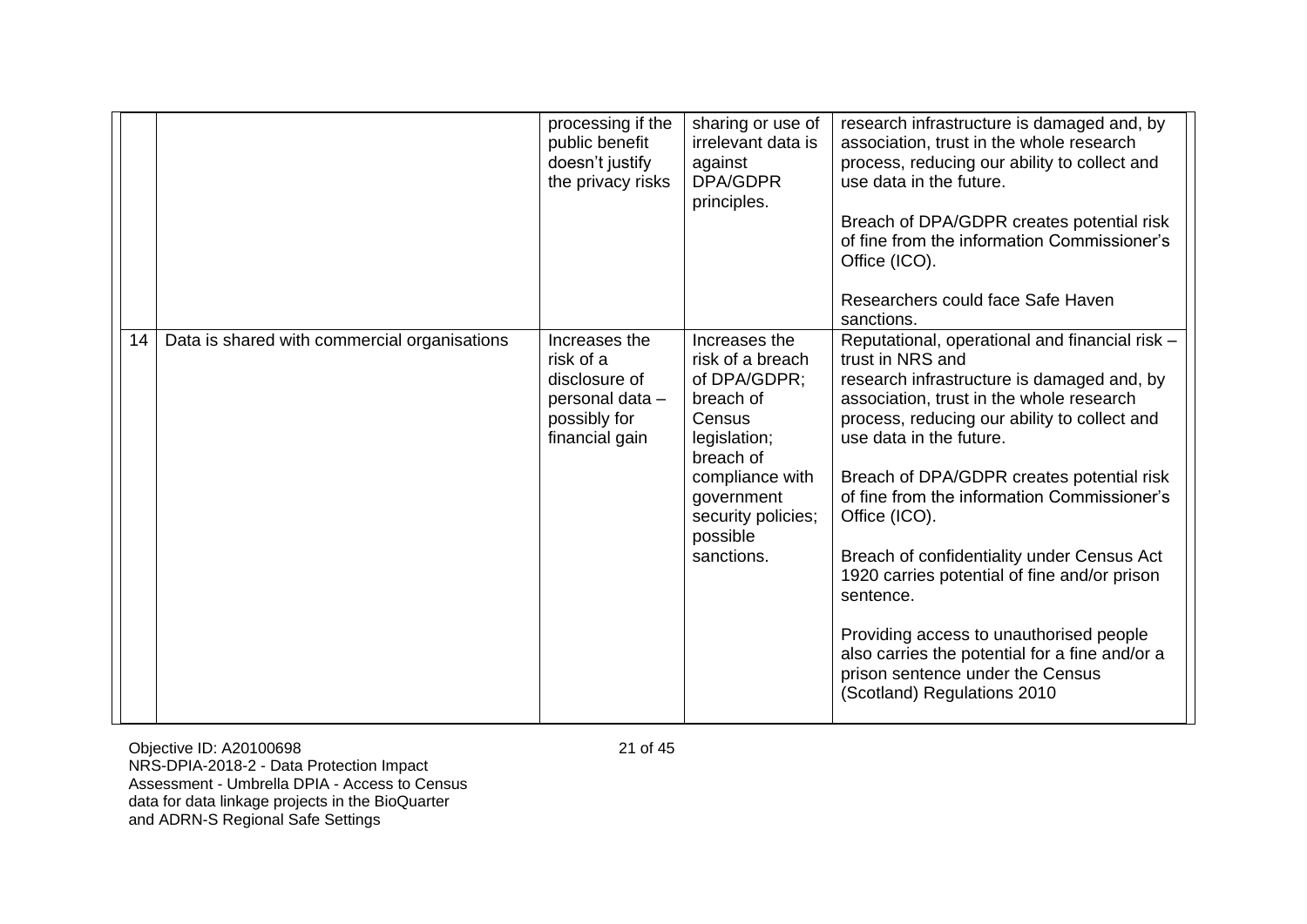|                 |                                                            |                                                                             |                                                                                                                                                                                        | Researchers could face Safe Haven<br>sanctions – suspension for a fixed period or<br>permanently from ADRC services, and in<br>serious cases from listed data services and<br>listed funders as well. The responsible<br>organisation may also face fixed period<br>suspensions from ADRC services and<br>sanctions from listed funders.                                                                                                                                                                           |
|-----------------|------------------------------------------------------------|-----------------------------------------------------------------------------|----------------------------------------------------------------------------------------------------------------------------------------------------------------------------------------|--------------------------------------------------------------------------------------------------------------------------------------------------------------------------------------------------------------------------------------------------------------------------------------------------------------------------------------------------------------------------------------------------------------------------------------------------------------------------------------------------------------------|
| 15 <sub>1</sub> | The security measures around the project are<br>inadequate | Increases the<br>risk of a<br>disclosure of<br>personal data                | Increases the<br>risk of a breach<br>of DPA/GDPR;<br>breach of<br>Census<br>legislation;<br>breach of<br>compliance with<br>government<br>security policies;<br>possible<br>sanctions. | Reputational, operational and financial risk -<br>trust in NRS and<br>research infrastructure is damaged and, by<br>association, trust in the whole research<br>process, reducing our ability to collect and<br>use data in the future.<br>Breach of DPA/GDPR creates potential risk<br>of fine from the information Commissioner's<br>Office (ICO).<br>Breach of confidentiality under Census Act<br>1920 carries potential of fine and/or prison<br>sentence.<br>Researchers could face Safe Haven<br>sanctions. |
| 16              | The data is used to contact individuals                    | Could cause<br>distress or<br>detriment to<br>individuals. This<br>would be | This would be a<br>breach of<br>personal data<br>and would<br>breach                                                                                                                   | Reputational, operational and financial risk -<br>trust in NRS and<br>research infrastructure is damaged and, by<br>association, trust in the whole research                                                                                                                                                                                                                                                                                                                                                       |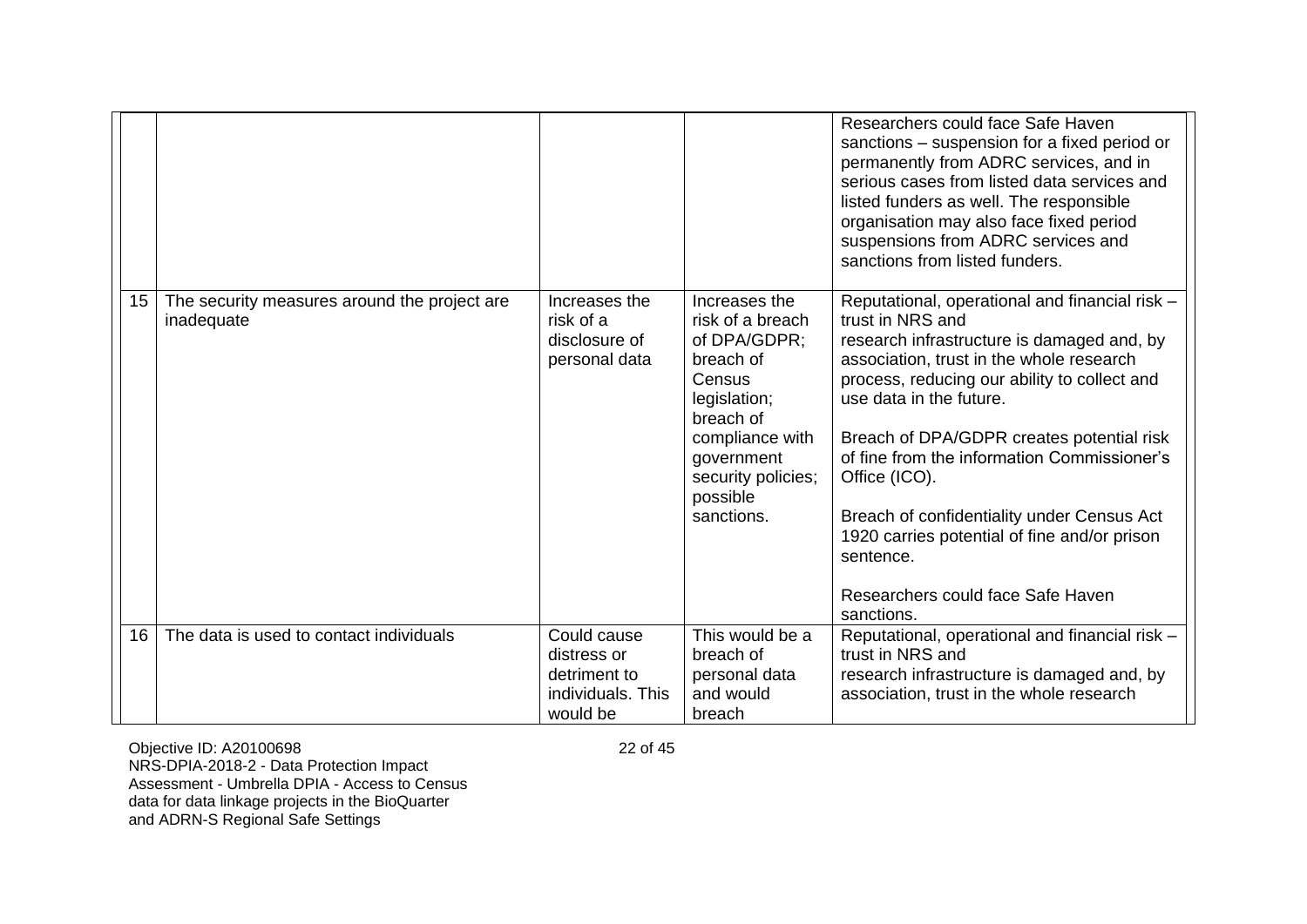|                 |                                                                                   | beyond the<br>purpose of this<br>project and so<br>would not be fair<br>or ethical        | DPA/GDPR and<br>census privacy<br>undertakings.                                                                                 | process, reducing our ability to collect and<br>use data in the future.<br>Breach of DPA/GDPR creates potential risk<br>of fine from the information Commissioner's<br>Office (ICO).<br>Breach of confidentiality under Census Act<br>1920 carries potential of fine and/or prison<br>sentence.<br>Researchers could face Safe Haven<br>sanctions – suspension for a fixed period or<br>permanently from ADRC services, and in<br>serious cases from listed data services and<br>listed funders as well. The responsible<br>organisation may also face fixed period<br>suspensions from ADRC services and<br>sanctions from listed funders. |
|-----------------|-----------------------------------------------------------------------------------|-------------------------------------------------------------------------------------------|---------------------------------------------------------------------------------------------------------------------------------|---------------------------------------------------------------------------------------------------------------------------------------------------------------------------------------------------------------------------------------------------------------------------------------------------------------------------------------------------------------------------------------------------------------------------------------------------------------------------------------------------------------------------------------------------------------------------------------------------------------------------------------------|
| 17 <sup>1</sup> | The use of the data is incompatible with the<br>original purpose it was collected | This couldn't be<br>viewed to be fair<br>processing if the<br>purpose was<br>incompatible | Unfair<br>processing,<br>excessive data<br>sharing or use of<br>irrelevant data is<br>against<br><b>DPA/GDPR</b><br>principles. | Reputational, operational and financial risk -<br>trust in NRS and<br>research infrastructure is damaged and, by<br>association, trust in the whole research<br>process, reducing our ability to collect and<br>use data in the future.<br>Breach of DPA/GDPR creates potential risk<br>of fine from the information Commissioner's<br>Office (ICO).                                                                                                                                                                                                                                                                                        |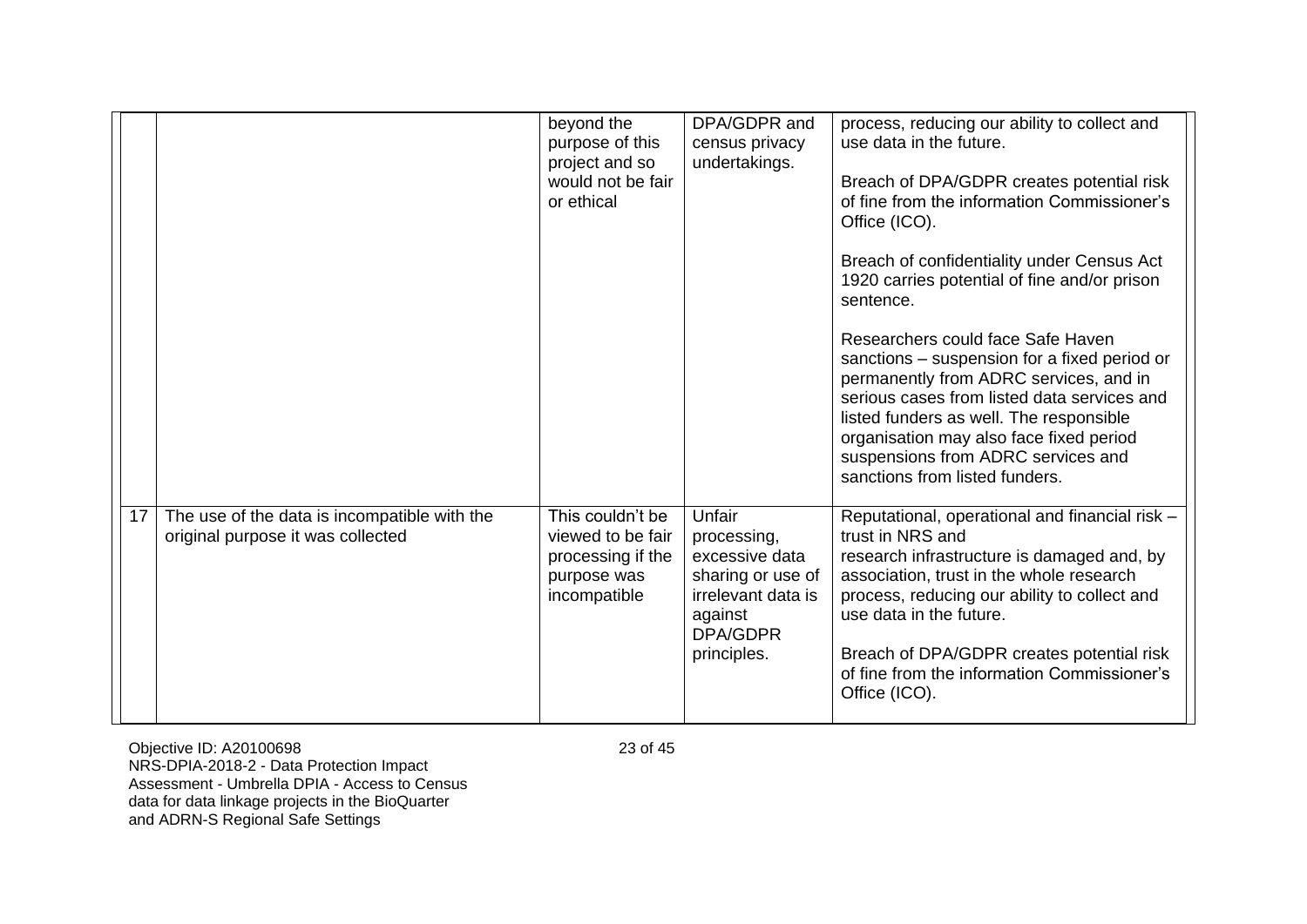|    |                                                                           |                                                                                                          |                                                                                                                                                                                                                                                                        | Researchers could face Safe Haven<br>sanctions.                                                                                                                                                                                                                                                                                                                                                                                                                                                                    |
|----|---------------------------------------------------------------------------|----------------------------------------------------------------------------------------------------------|------------------------------------------------------------------------------------------------------------------------------------------------------------------------------------------------------------------------------------------------------------------------|--------------------------------------------------------------------------------------------------------------------------------------------------------------------------------------------------------------------------------------------------------------------------------------------------------------------------------------------------------------------------------------------------------------------------------------------------------------------------------------------------------------------|
| 18 | Individuals involved are not made aware of this<br>use of their data      | If individuals felt<br>the processing<br>was unfair or<br>unwarranted it<br>could cause<br>them distress | Unfair<br>processing,<br>excessive data<br>sharing or use of<br>irrelevant data is<br>against<br><b>DPA/GDPR</b><br>principles.                                                                                                                                        | Reputational, operational and financial risk -<br>trust in NRS and<br>research infrastructure is damaged and, by<br>association, trust in the whole research<br>process, reducing our ability to collect and<br>use data in the future.<br>Breach of DPA/GDPR creates potential risk<br>of fine from the information Commissioner's<br>Office (ICO).                                                                                                                                                               |
| 19 | The project uses sensitive data or data referring<br>to vulnerable groups | Data of this kind<br>amplifies the<br>privacy impacts<br>of any breach or<br>unfair<br>processing        | If the use of data<br>of this kind is<br>judged to be<br>excessive this<br>would be a<br>breach of<br>DPA/GDPR and<br>other legislation.<br>If the data<br>required is<br>sensitive or<br>relates to<br>vulnerable<br>groups then this<br>raises the<br>compliance bar | Reputational, operational and financial risk -<br>trust in NRS and<br>research infrastructure is damaged and, by<br>association, trust in the whole research<br>process, reducing our ability to collect and<br>use data in the future.<br>Breach of DPA/GDPR creates potential risk<br>of fine from the information Commissioner's<br>Office (ICO).<br>Breach of confidentiality under Census Act<br>1920 carries potential of fine and/or prison<br>sentence.<br>Researchers could face Safe Haven<br>sanctions. |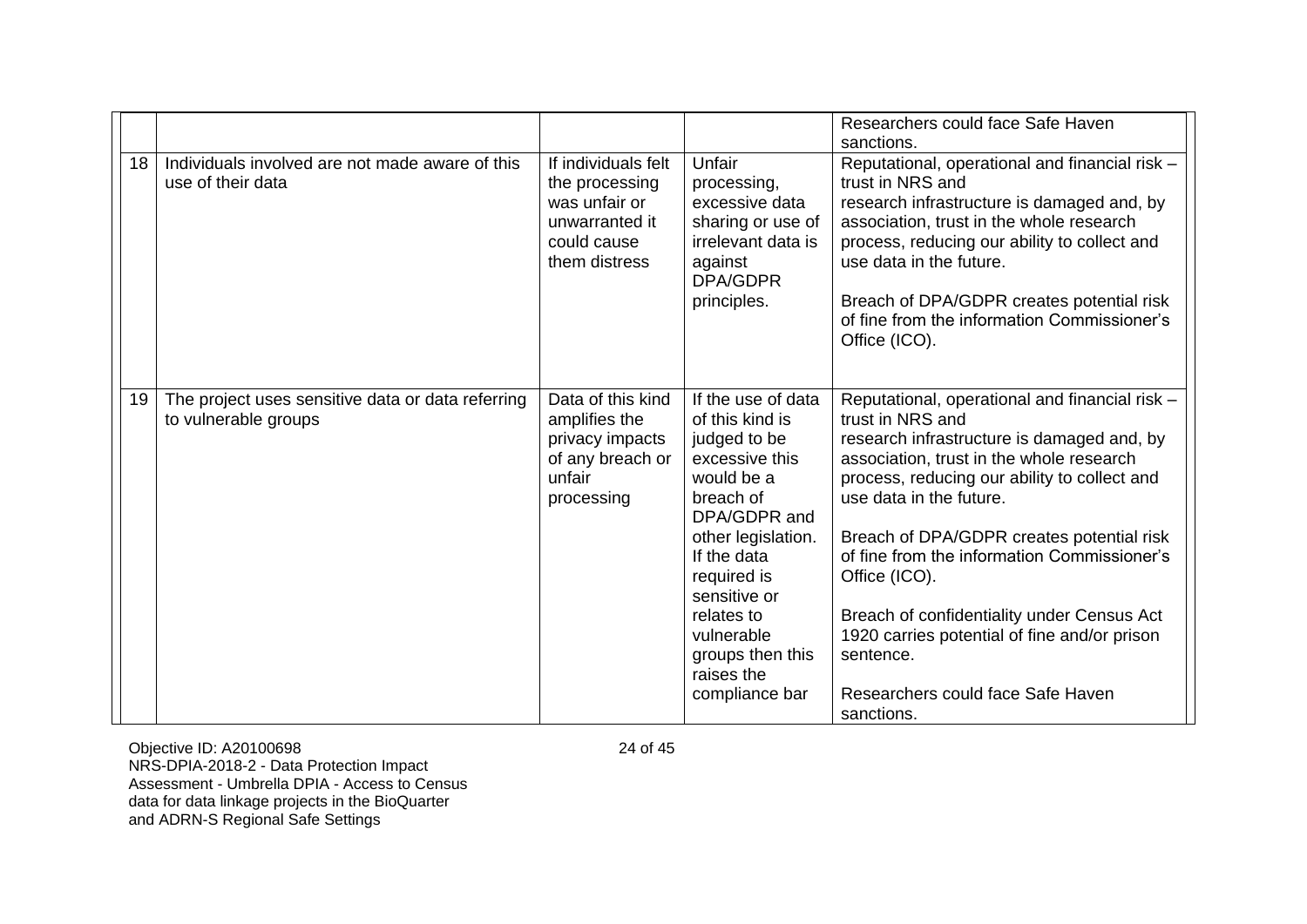|    |                                                                                      |                                                                                                                                  | increasing the<br>risk of a breach.                 |                                                                                                                                                                                                                                                                                                                                                                                                                                                                                                                    |
|----|--------------------------------------------------------------------------------------|----------------------------------------------------------------------------------------------------------------------------------|-----------------------------------------------------|--------------------------------------------------------------------------------------------------------------------------------------------------------------------------------------------------------------------------------------------------------------------------------------------------------------------------------------------------------------------------------------------------------------------------------------------------------------------------------------------------------------------|
| 20 | There is not adequate governance and control<br>in place around the project          | Increases the<br>likelihood of<br>something going<br>wrong in the<br>project resulting<br>in a breach or<br>unfair<br>processing | Increases the<br>risk of a<br>compliance<br>breach. | Reputational, operational and financial risk -<br>trust in NRS and<br>research infrastructure is damaged and, by<br>association, trust in the whole research<br>process, reducing our ability to collect and<br>use data in the future.<br>Breach of DPA/GDPR creates potential risk<br>of fine from the information Commissioner's<br>Office (ICO).<br>Breach of confidentiality under Census Act<br>1920 carries potential of fine and/or prison<br>sentence.<br>Researchers could face Safe Haven<br>sanctions. |
| 21 | There is no data sharing agreement in place for<br>the data included in this project | Increases the<br>likelihood of<br>something going<br>wrong in the<br>project resulting<br>in a breach or<br>unfair<br>processing | Increases the<br>risk of a<br>compliance<br>breach. | Reputational, operational and financial risk -<br>trust in NRS and<br>research infrastructure is damaged and, by<br>association, trust in the whole research<br>process, reducing our ability to collect and<br>use data in the future.<br>Breach of DPA/GDPR creates potential risk<br>of fine from the information Commissioner's<br>Office (ICO).                                                                                                                                                               |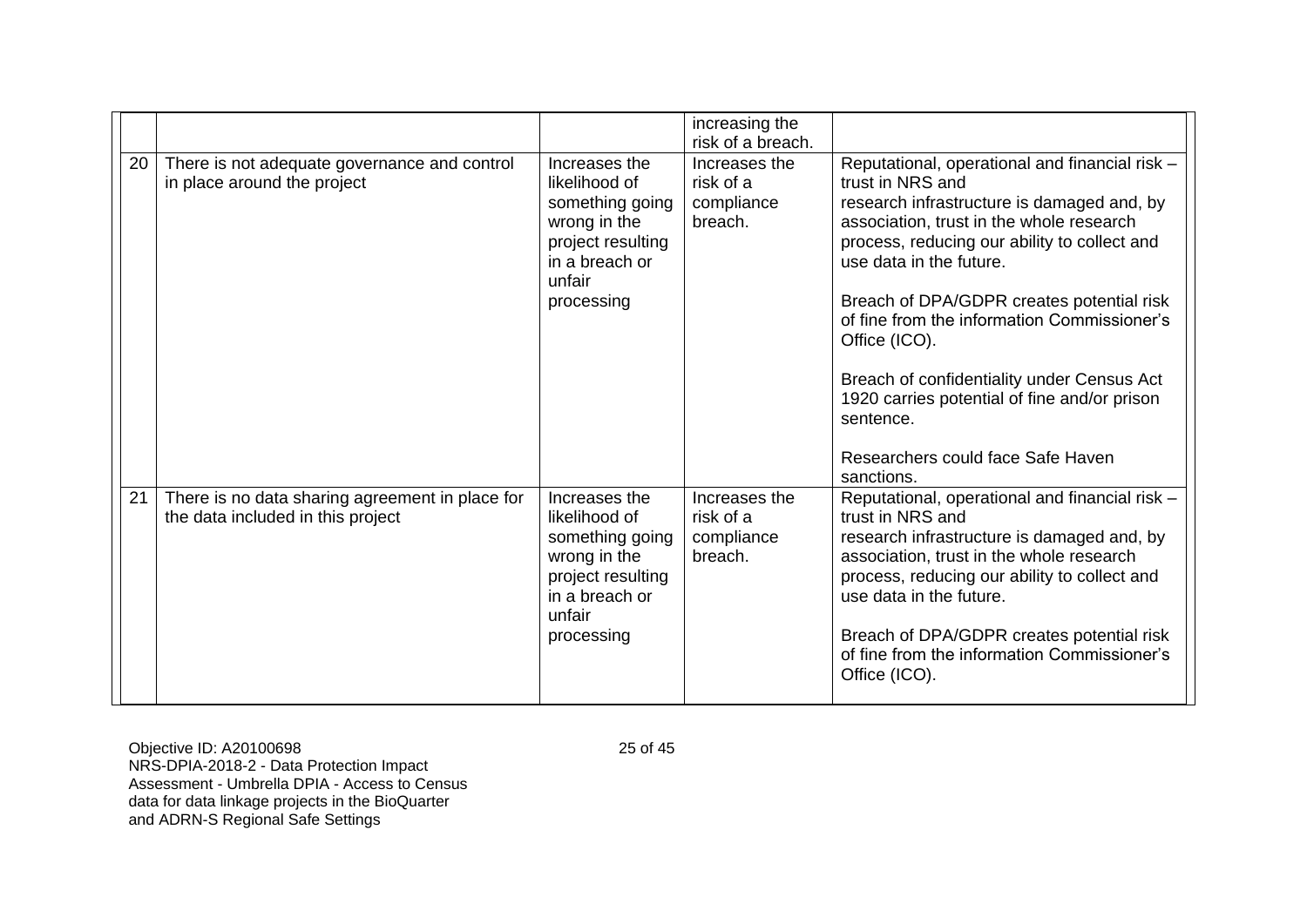|                 |                                                                                                                          |                                                                         |                                                  | Breach of confidentiality under Census Act<br>1920 carries potential of fine and/or prison<br>sentence.<br>Providing access to unauthorised people<br>also carries the potential for a fine and/or a<br>prison sentence under the Census<br>(Scotland) Regulations 2010<br>Researchers could face Safe Haven<br>sanctions.                                                                                                                                      |
|-----------------|--------------------------------------------------------------------------------------------------------------------------|-------------------------------------------------------------------------|--------------------------------------------------|-----------------------------------------------------------------------------------------------------------------------------------------------------------------------------------------------------------------------------------------------------------------------------------------------------------------------------------------------------------------------------------------------------------------------------------------------------------------|
| 22              | Changes to physical infrastructure, supply chain<br>or emerging cybersecurity issues compromise<br>security arrangements | Increases the<br>likelihood of a<br>data breach                         | Increases the<br>risk of a breach<br>of DPA/GDPR | Reputational, operational and financial risk -<br>trust in NRS and<br>research infrastructure is damaged and, by<br>association, trust in the whole research<br>process, reducing our ability to collect and<br>use data in the future.<br>Breach of DPA/GDPR creates potential risk<br>of fine from the information Commissioner's<br>Office (ICO).<br>Breach of confidentiality under Census Act<br>1920 carries potential of fine and/or prison<br>sentence. |
| 23 <sup>1</sup> | Organisational changes within NRS,<br>eDRIS/ADRC-S or EPCC affect communication<br>channels                              | Impedes<br>response to any<br>security<br>incidents or data<br>breaches | Increases the<br>risk of a breach<br>of DPA/GDPR | Reputational, operational and financial risk -<br>trust in NRS and<br>research infrastructure is damaged and, by<br>association, trust in the whole research<br>process, reducing our ability to collect and<br>use data in the future.                                                                                                                                                                                                                         |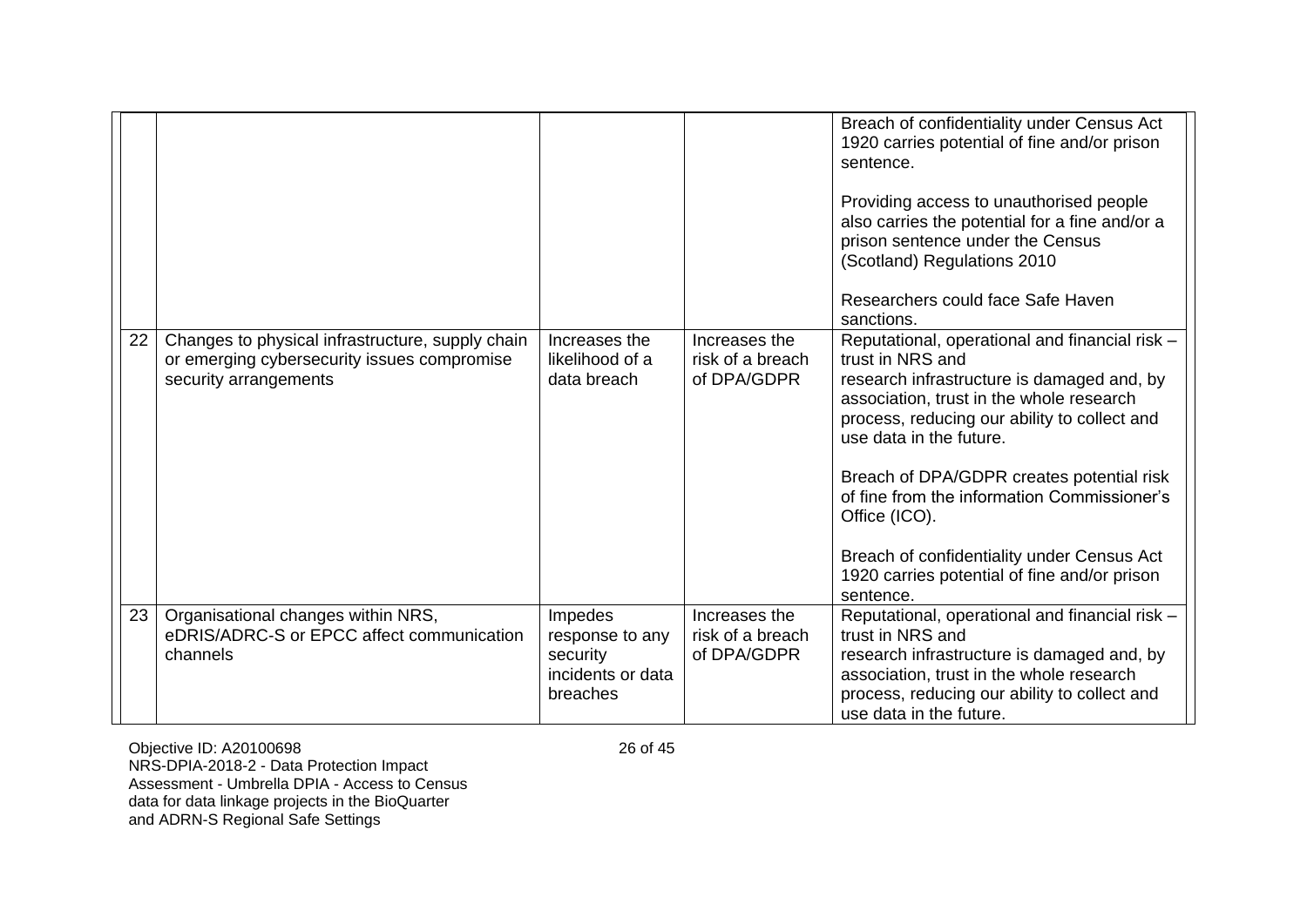| Breach of DPA/GDPR creates potential risk<br>of fine from the information Commissioner's<br>Office (ICO). |  |
|-----------------------------------------------------------------------------------------------------------|--|
| Breach of confidentiality under Census Act<br>1920 carries potential of fine and/or prison<br>sentence.   |  |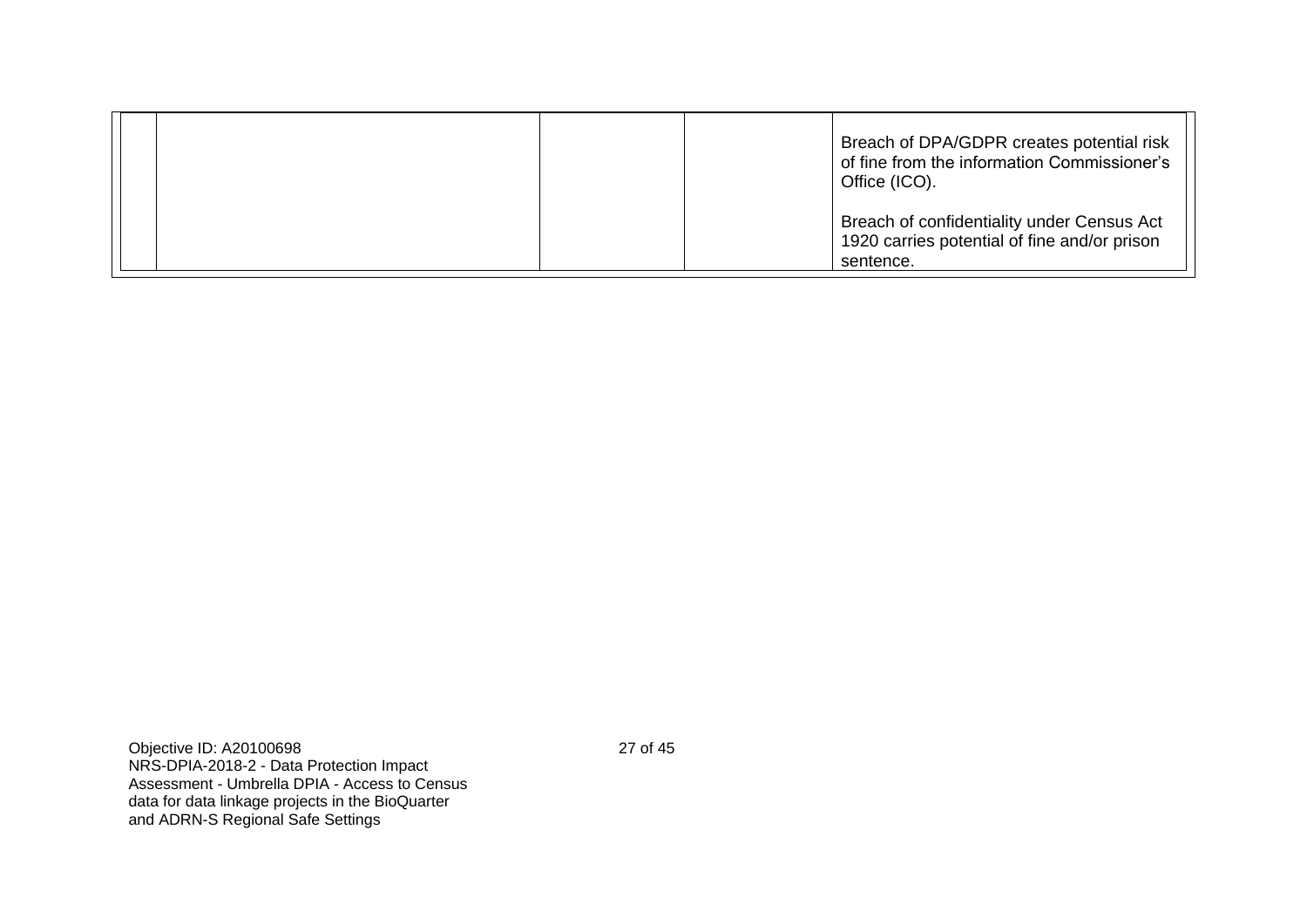|              | <b>Risk</b>                                                                                            | Solution(s)                                                                                                                                                                                                                                                                                                                                                                                                                                                                                                                                              | <b>Result:</b> is the<br>risk eliminated.<br>reduced, or<br>accepted? | <b>Evaluation:</b> is the<br>final impact on<br>individuals after<br>implementing<br>each solution a<br>justified, compliant<br>and proportionate<br>response to the<br>aims of the<br>project? |
|--------------|--------------------------------------------------------------------------------------------------------|----------------------------------------------------------------------------------------------------------------------------------------------------------------------------------------------------------------------------------------------------------------------------------------------------------------------------------------------------------------------------------------------------------------------------------------------------------------------------------------------------------------------------------------------------------|-----------------------------------------------------------------------|-------------------------------------------------------------------------------------------------------------------------------------------------------------------------------------------------|
| $\mathbf{1}$ | Individuals are identified either deliberately<br>or accidentally resulting in a breach of<br>privacy. | Census extracts provided for linkage studies will<br>be de-identified records, i.e. they will not include<br>any personal identifiers such as name, full date<br>of birth or address.<br>Only trained, accredited researchers are allowed<br>access to the research data, and access is only<br>allowed in the controlled environments of the<br>National Safe Haven and Regional Safe<br>Settings.<br>Researchers will be required to follow a rigorous<br>application and access process - further details<br>on this process are provided at Annex A. | <b>Risk Minimised</b>                                                 | Yes                                                                                                                                                                                             |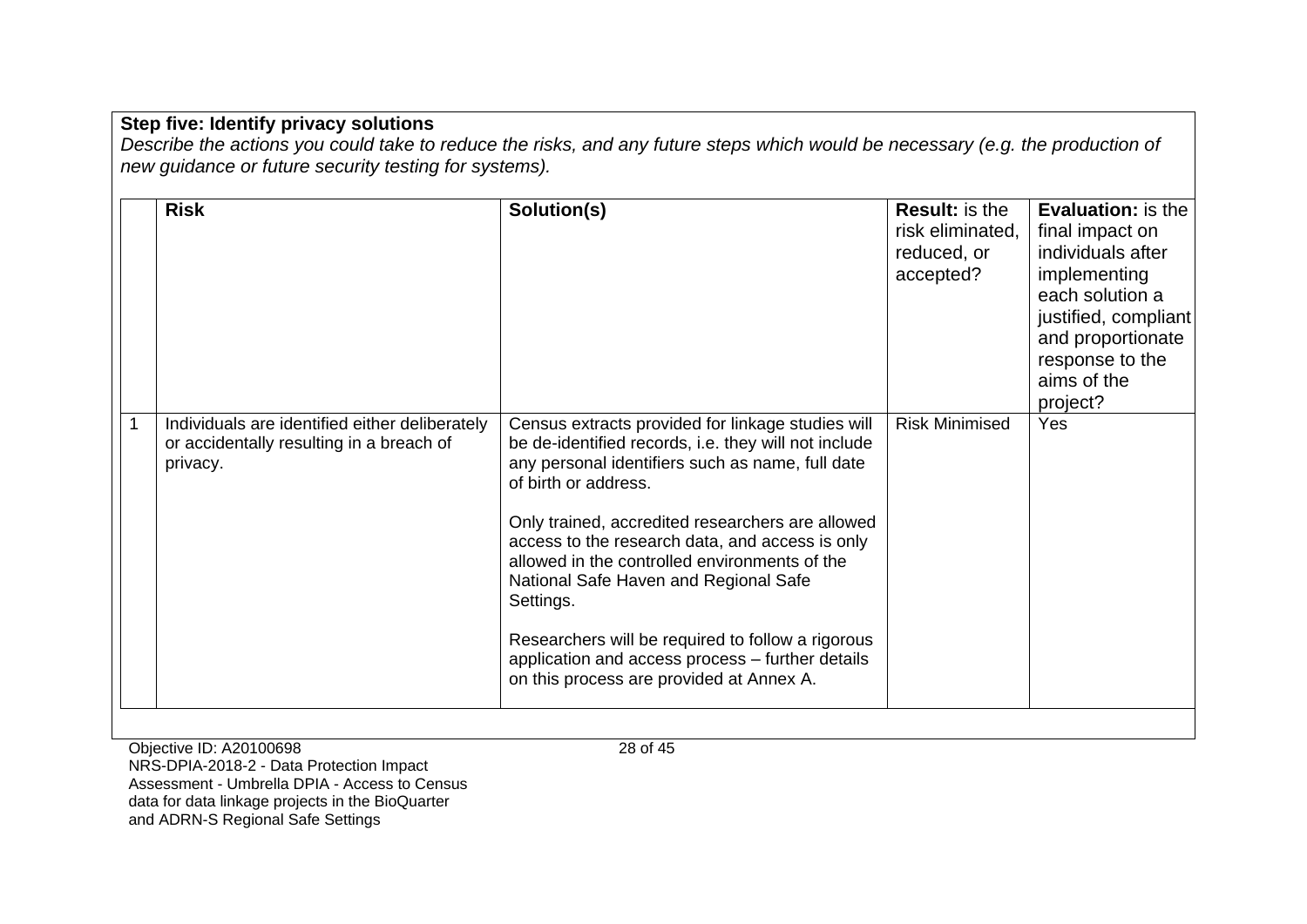|   |                                                                                         | All outputs are subject to disclosure control by<br>trained Safe Haven staff and oversight by the<br>NRS statistical disclosure control expert before<br>release to the researchers.                                                                                                                                                                                                                                                                                                                                                                                  |                       |     |
|---|-----------------------------------------------------------------------------------------|-----------------------------------------------------------------------------------------------------------------------------------------------------------------------------------------------------------------------------------------------------------------------------------------------------------------------------------------------------------------------------------------------------------------------------------------------------------------------------------------------------------------------------------------------------------------------|-----------------------|-----|
| 2 | Data breach during transfer from NRS to<br>EPCC.                                        | Encrypted data is transferred using Serv-U<br>Secure File Transfer Protocols.                                                                                                                                                                                                                                                                                                                                                                                                                                                                                         | <b>Risk Minimised</b> | Yes |
| 3 | Intruder access to safe haven or safe<br>settings resulting in privacy breach           | Physical access to the safe haven and safe<br>settings is carefully monitored by trained ADRC-<br>S staff and using CCTV footage. Only approved<br>researchers named on an approved project may<br>access the safe haven or safe settings.<br>Instance-specific two-factor authentication is<br>required to access data on the eDRIS server<br>from within the safe haven or safe settings<br>Security at Safe Settings is subject to the same<br>standards as the National Safe Haven. Security<br>at the Safe Settings is overseen by National<br>Safe Haven staff. | <b>Risk Minimised</b> |     |
| 4 | Intruder access to EPCC server room<br>(physical access) resulting in privacy<br>breach | Physical security at the Safe Haven has been<br>assessed both by CCP consultants (Evolve, Feb                                                                                                                                                                                                                                                                                                                                                                                                                                                                         | <b>Risk Minimised</b> | Yes |
|   |                                                                                         |                                                                                                                                                                                                                                                                                                                                                                                                                                                                                                                                                                       |                       |     |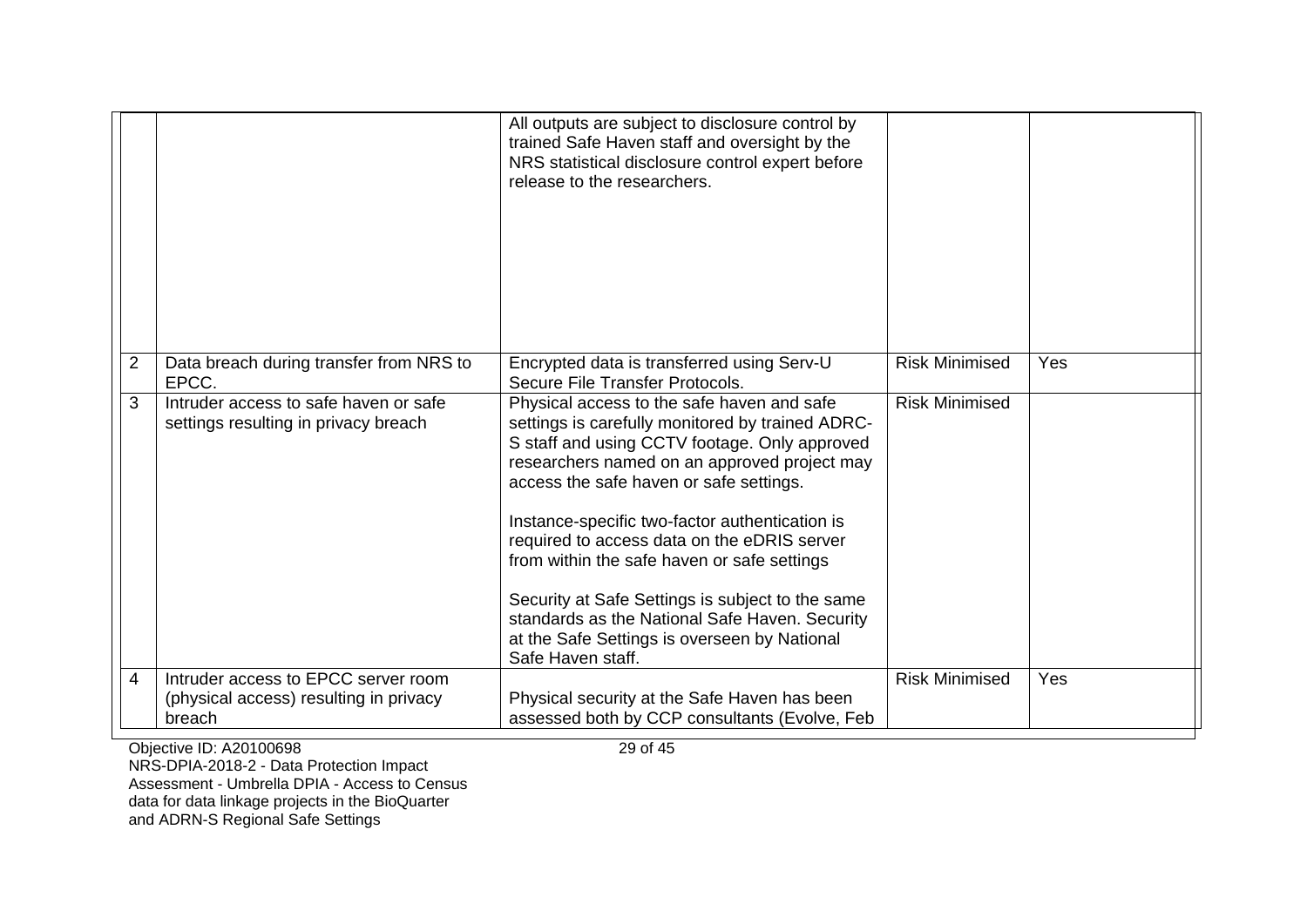| 5 | Intruder access to eDRIS server (remote<br>access) resulting in privacy breach                                                                    | 2016) and by NRS security staff and accepted to<br>meet requirements for storing Official Sensitive<br>data. The data involved has been assessed at<br>BIL3 level which is suitable for the security within<br>the Safe Haven.<br>Only University staff and approved contractors<br>accompanied by University staff have access to<br>the facility where the data are stored.<br>EPCC security assertions have been<br>independently validated by an accredited<br>cybersecurity consultancy (Evolve, February<br>2016).<br>The secure analytic environment is patched<br>regularly via monthly maintenance windows.<br>Urgent security patches are applied as soon as<br>they are discovered by the EPCC team or<br>advised by vendors.<br>The thin client devices in the eDRIS safe haven<br>and Regional Safe Settings will receive all<br>important security patches as soon as they are<br>discovered by the NSS IT team or advised by<br>vendors. | <b>Risk Minimised</b> | Yes |
|---|---------------------------------------------------------------------------------------------------------------------------------------------------|---------------------------------------------------------------------------------------------------------------------------------------------------------------------------------------------------------------------------------------------------------------------------------------------------------------------------------------------------------------------------------------------------------------------------------------------------------------------------------------------------------------------------------------------------------------------------------------------------------------------------------------------------------------------------------------------------------------------------------------------------------------------------------------------------------------------------------------------------------------------------------------------------------------------------------------------------------|-----------------------|-----|
| 6 | Data breach during transfer and repair, if<br>the disks storing the data develop a<br>mechanical fault and have to be returned<br>to the supplier | Mechanically faulty disks will not be returned to<br>the supplier, but instead will be destroyed<br>following secure disposal and disk sanitisation<br>procedures by NRS.                                                                                                                                                                                                                                                                                                                                                                                                                                                                                                                                                                                                                                                                                                                                                                               | <b>Risk Removed</b>   | Yes |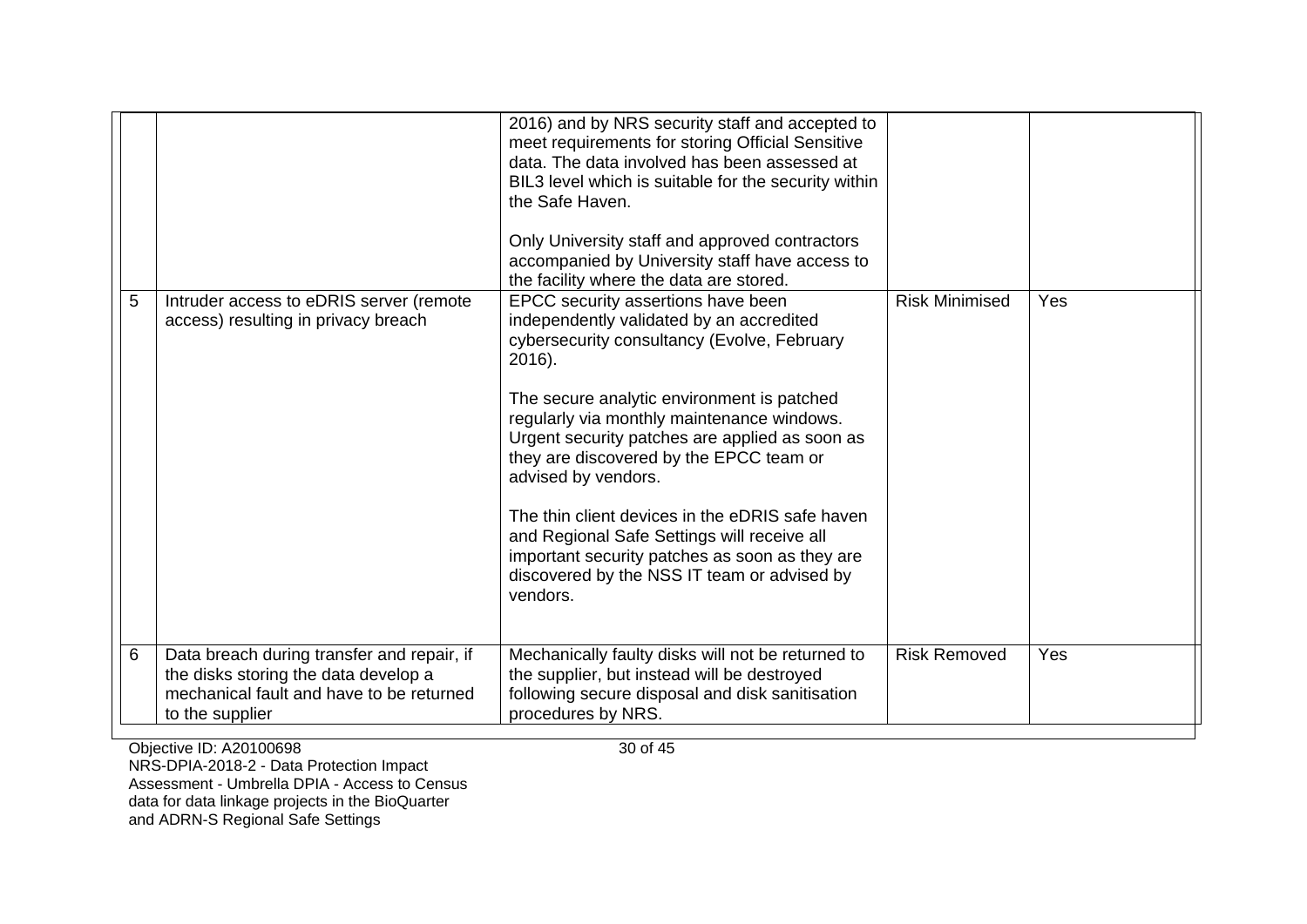|   | Too much data is shared with researchers<br>resulting in the processing being viewed as<br>unfair or excessive. | Census extracts shared for data linkage studies<br>will include only those variables that have been<br>identified as necessary for the study by<br>researchers. Research proposals will require<br>agreement by the ADRC approvals panel, the<br>NRS Privacy Group, and the Statistics Public<br>Benefit and Privacy Panel who will make a<br>judgement on whether they are appropriate and<br>proportionate in terms of risk and benefits.                                                                                                                                                                                | <b>Risk Minimised</b> | Yes |
|---|-----------------------------------------------------------------------------------------------------------------|----------------------------------------------------------------------------------------------------------------------------------------------------------------------------------------------------------------------------------------------------------------------------------------------------------------------------------------------------------------------------------------------------------------------------------------------------------------------------------------------------------------------------------------------------------------------------------------------------------------------------|-----------------------|-----|
| 8 | No legal basis for sharing census data<br>meaning the processing is not legal.                                  | The legal basis has been established as being<br>section 4 of the 1920 Census act:<br>"Preparation of reports and abstracts.<br>The Statistics Board or Registrar General for<br>Scotland may, if it or he so thinks fit, at the<br>request and cost of any local authority or person,<br>cause abstracts to be prepared containing any<br>such statistical information, being information<br>which is not contained in the reports made by it<br>or him under this section and which in its or his<br>opinion it is reasonable for that authority or<br>person to require, as can be derived from the<br>census returns." | <b>Risk Removed</b>   | Yes |
| 9 | The conditions for lawful processing of<br>personal data are not met.                                           | In order to process personal data and sensitive<br>personal data fairly and lawfully for research<br>purposes a Schedule 2 condition and Schedule<br>3 condition of the Data Protection Act 1998 and                                                                                                                                                                                                                                                                                                                                                                                                                       | <b>Risk Removed</b>   | Yes |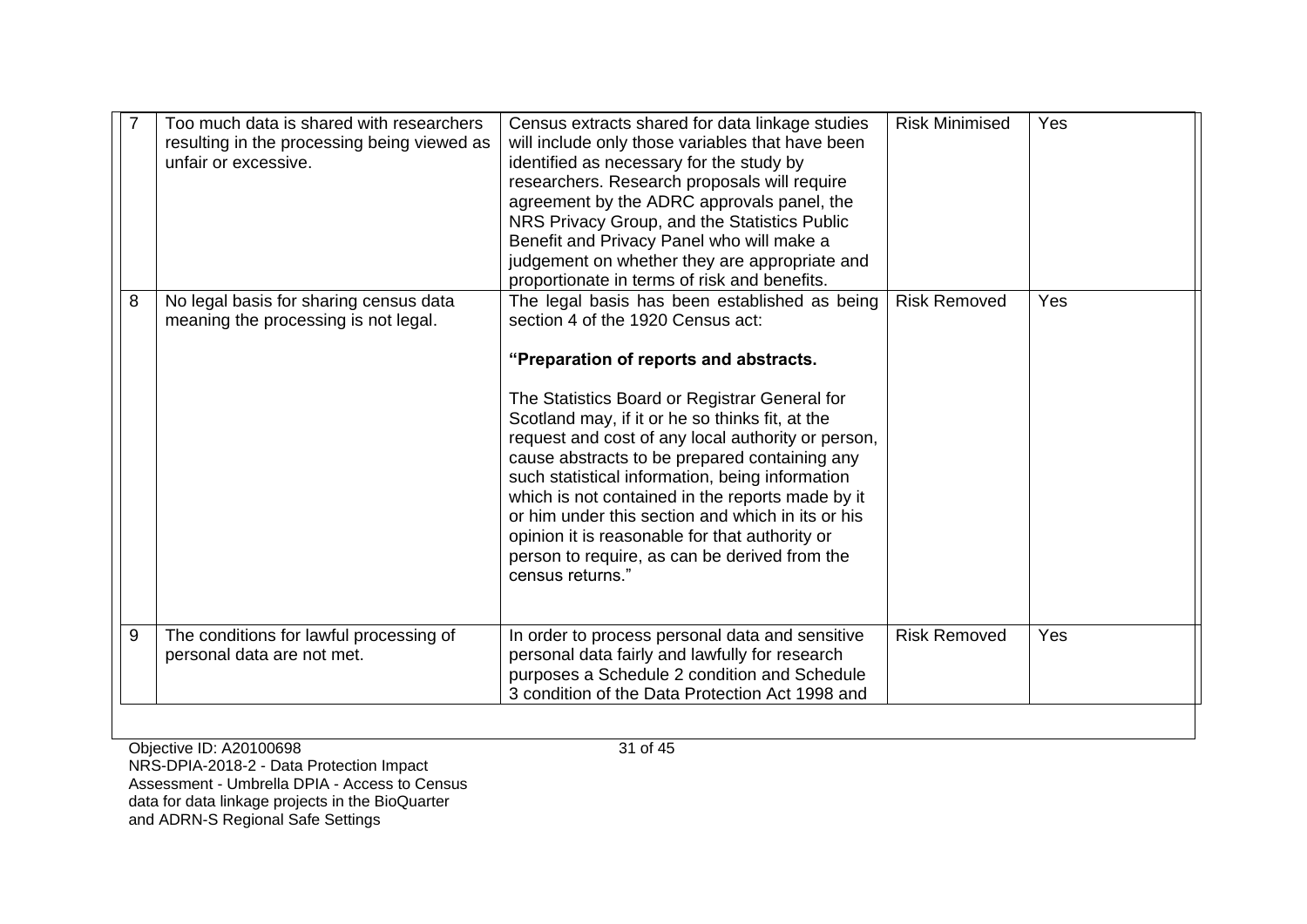| the General Data Protection Regulation must be<br>met.                                                                                                                                                                                                                                                                                                                                                                                                                                                                                                                                                                                                         |  |
|----------------------------------------------------------------------------------------------------------------------------------------------------------------------------------------------------------------------------------------------------------------------------------------------------------------------------------------------------------------------------------------------------------------------------------------------------------------------------------------------------------------------------------------------------------------------------------------------------------------------------------------------------------------|--|
| For the processing by the Registrar General,<br>Condition 5(b) of Schedule 2 and Condition<br>7(1)(b) of Schedule 3 of the Data Protection Act<br>1998 are met ('the processing is necessary for<br>the exercise of any functions conferred on any<br>person by or under any enactment'). Article<br>6(1)(c) ('processing is necessary for compliance<br>with a legal obligation to which the controller is<br>subject') and Article 9(2)(j) ('processing is<br>necessary for archiving purposes in the public<br>interest, scientific or historical research purposes<br>or statistical purposes') of the General Data<br>Protection Regulation are also met. |  |
| For the processing by ADRC-S, Condition 5(d)<br>of Schedule 2 of the Data Protection Act 1998 is<br>met ('the processing is necessary for the<br>exercise of any other functions of a public nature<br>exercised in the public interest by any person').<br>Condition 10 of Schedule 3 of the Data<br>Protection Act 1998 is met ('The personal data                                                                                                                                                                                                                                                                                                           |  |
| are processed in circumstances specified in an<br>order made by the Secretary of State').<br>Paragraph 9 of the Data Protection (Processing<br>of Sensitive Personal Data) Order 2000 is met<br>('the processing (a) is in the substantial public                                                                                                                                                                                                                                                                                                                                                                                                              |  |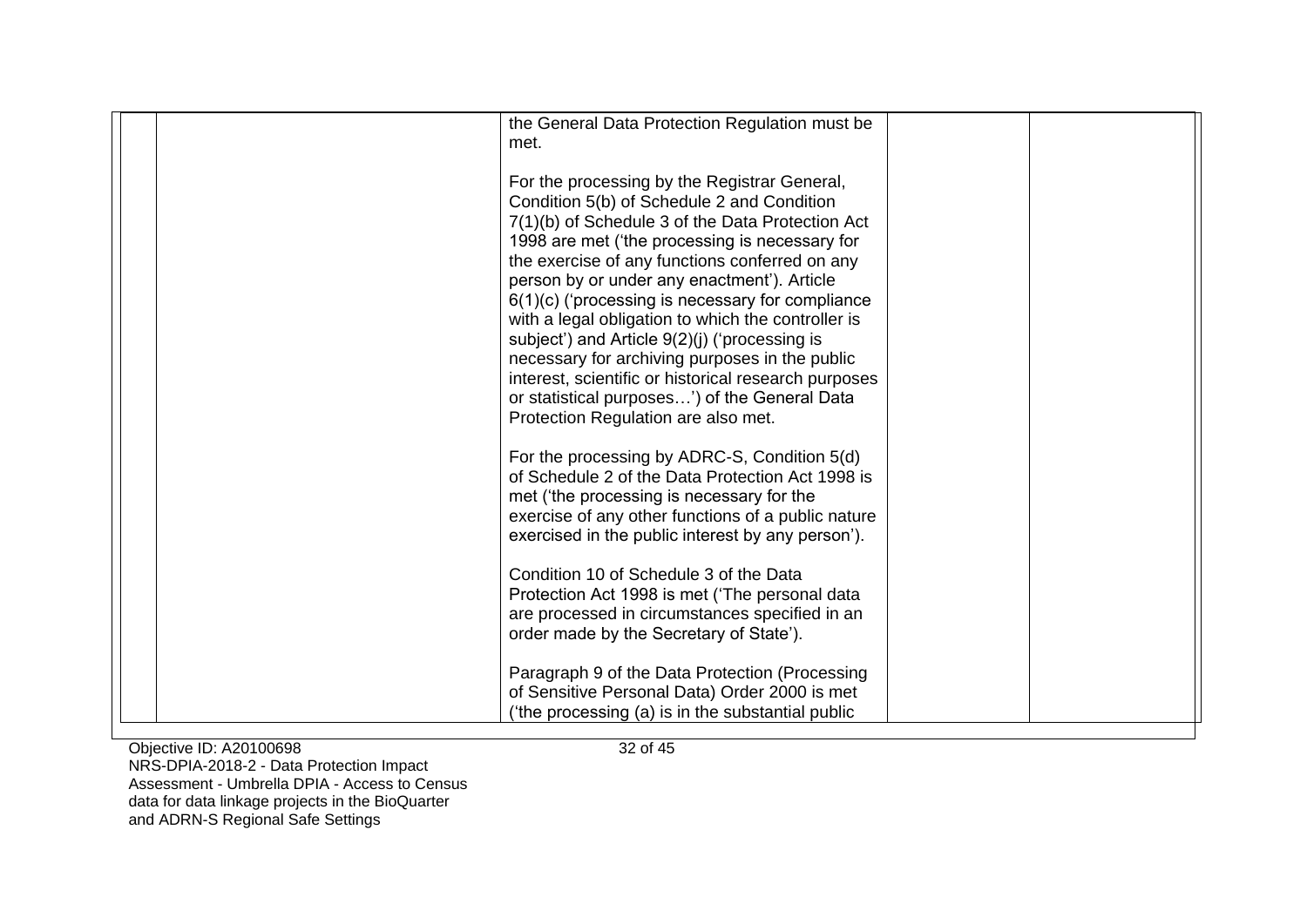| 10 <sup>1</sup> | Researchers are not adequately trained in                                                                                                           | interest; (b) is necessary for research purposes<br>(which expression shall have the same meaning<br>as in section 33 of the Act); (c) does not support<br>measures or decisions with respect to any<br>particular data subject otherwise than with the<br>explicit consent of that data subject; and (d)<br>does not cause, nor is likely to cause,<br>substantial damage or substantial distress to the<br>data subject or any other person').<br>Article $6(1)(e)$ ('processing is necessary for the<br>performance of a task carried out in the public<br>interest or in the exercise of official authority<br>vested in the controller') and Article $9(2)(j)$<br>('processing is necessary for archiving purposes<br>in the public interest, scientific or historical<br>research purposes or statistical purposes') of<br>the General Data Protection Regulation are also<br>met. | <b>Risk Removed</b>   | Yes |
|-----------------|-----------------------------------------------------------------------------------------------------------------------------------------------------|------------------------------------------------------------------------------------------------------------------------------------------------------------------------------------------------------------------------------------------------------------------------------------------------------------------------------------------------------------------------------------------------------------------------------------------------------------------------------------------------------------------------------------------------------------------------------------------------------------------------------------------------------------------------------------------------------------------------------------------------------------------------------------------------------------------------------------------------------------------------------------------|-----------------------|-----|
|                 | handling personal information, increasing<br>the risk of a breach of privacy.                                                                       | Researchers have been approved for the Safe<br>Haven which requires them to have undergone<br>'safe researcher training' to allow them to handle<br>personal data and understand what they can<br>and can't do with it and sanctions for a breach of<br>the conditions.                                                                                                                                                                                                                                                                                                                                                                                                                                                                                                                                                                                                                  |                       |     |
| 11              | Data is shared with organisations who will<br>not act in a secure, ethical or professional<br>manner increasing the risk of a breach of<br>privacy. | Researchers proposing to access and analyse<br>Census data at the National Safe Haven or Safe<br>Settings will have to go through a formal<br>application process. Further details of this<br>process are included at Annex A.                                                                                                                                                                                                                                                                                                                                                                                                                                                                                                                                                                                                                                                           | <b>Risk Minimised</b> | Yes |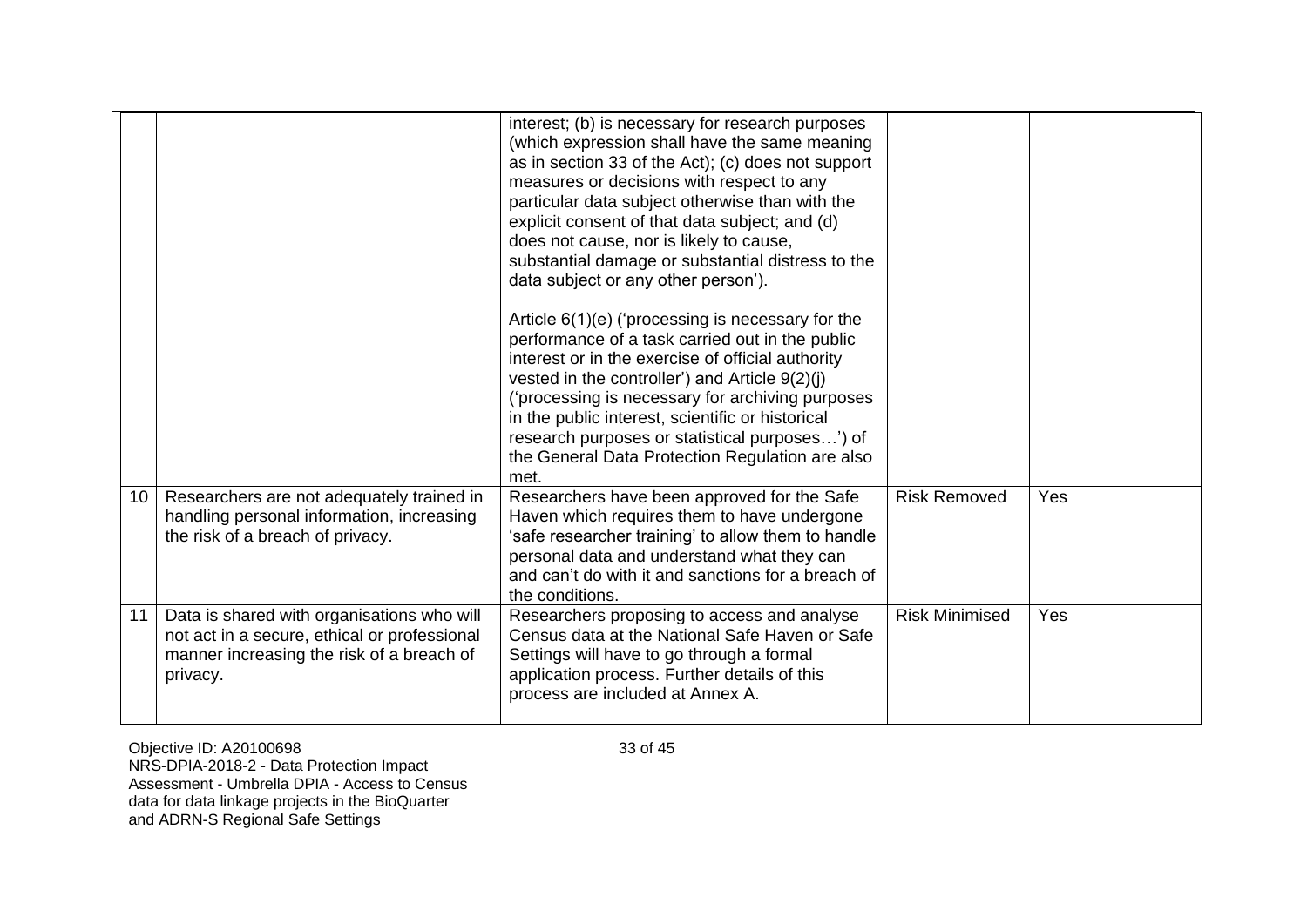|                  |                                                                                                                                                    | Any sharing of data with parties other than the<br>approved researchers would be a breach of<br>eDRIS user agreement and would be prevented<br>by the IT security measures in the National Safe<br>Haven or safe setting.                                                                         |                       |     |
|------------------|----------------------------------------------------------------------------------------------------------------------------------------------------|---------------------------------------------------------------------------------------------------------------------------------------------------------------------------------------------------------------------------------------------------------------------------------------------------|-----------------------|-----|
| 12 <sup>2</sup>  | There is not enough public benefit<br>associated with the project resulting in the<br>project being viewed to be excessive or<br>unfair processing | Each research project will be assessed by the<br>ADRC panel to ensure there is adequate public<br>benefit for the use of such data.                                                                                                                                                               | <b>Risk Minimised</b> | Yes |
| 13 <sup>°</sup>  | The project will not be able to achieve its<br>aims resulting in the project being viewed<br>to be excessive or unfair processing                  | Each research project will be assessed by the<br>ADRC approvals panel to ensure it is likely to<br>achieve its aims and thereby constitute fair<br>processing.                                                                                                                                    | <b>Risk Minimised</b> | Yes |
| 14               | Data will be shared with commercial<br>organisations increasing the risk of a<br>breach of privacy                                                 | There are no private companies included in the<br>project proposal. Any sharing of data with<br>commercial organisations would be a breach of<br>the terms of the sharing and use of the National<br>Safe Haven and would be prevented by the IT<br>security measures in the National Safe Haven. | <b>Risk Minimised</b> | Yes |
| 15 <sup>15</sup> | The security measures around the project<br>are inadequate resulting in a breach of<br>privacy                                                     | The transfer mechanisms and National Safe<br>Haven and safe settings have all be assessed<br>against relevant technical security criteria and<br>have been passed to hold data of this level of<br>security                                                                                       | <b>Risk Minimised</b> | Yes |
| 16               | The data will be used to contact individuals<br>which would be a breach of privacy                                                                 | Census extracts provided for data linkage<br>studies will never contain personal identifiers, so<br>researchers will not be able to derive contact<br>details or identifying details from the data.                                                                                               | <b>Risk Minimised</b> | Yes |
|                  |                                                                                                                                                    |                                                                                                                                                                                                                                                                                                   |                       |     |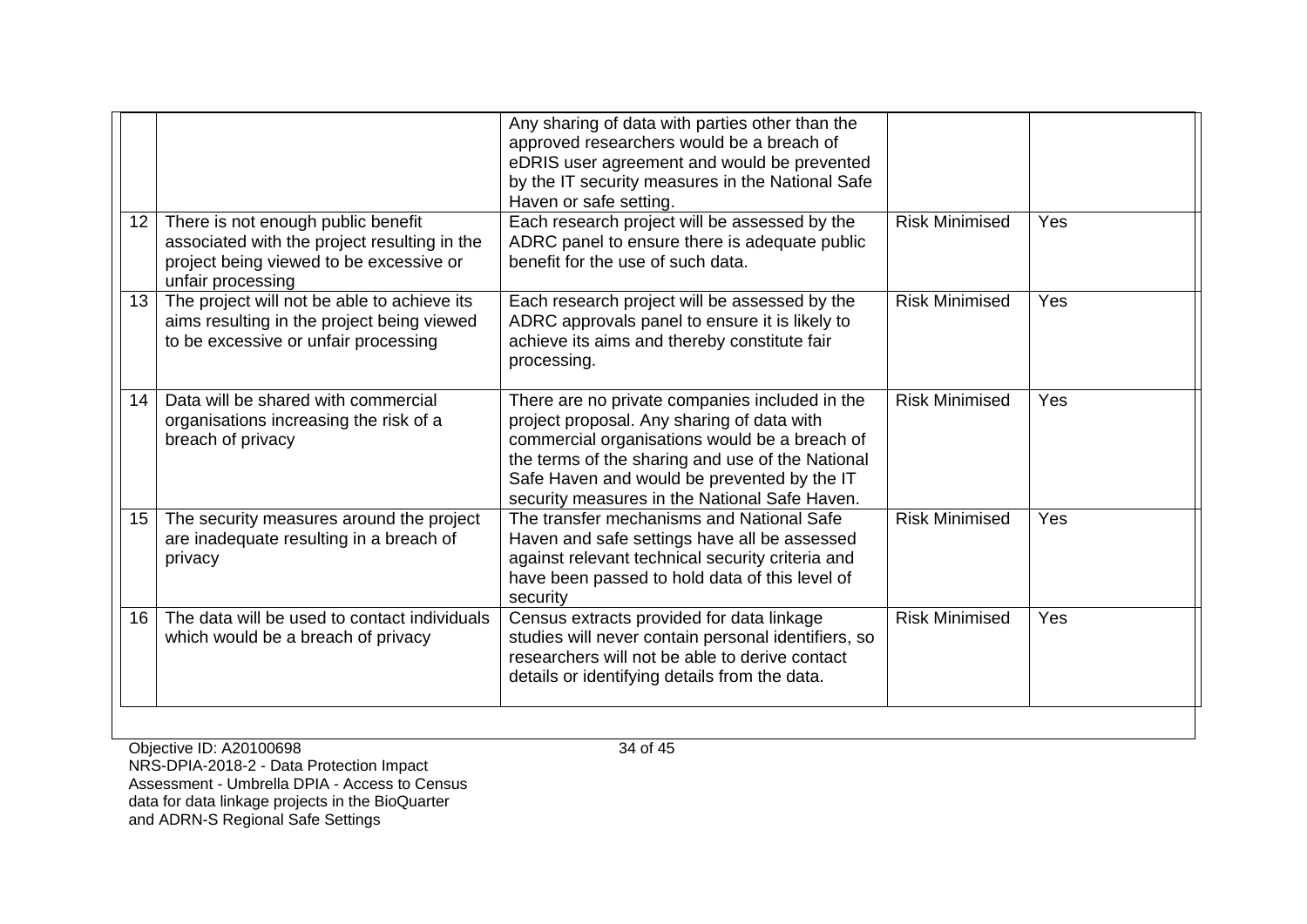|    |                                                                                                                                                         | Any attempt to use the data to identify<br>individuals would be a breach of the terms of the<br>use of the data and the Safe Haven. Technical<br>security would prevent any identifiable data<br>being removed by researchers.                                                                                                                                                                 |                       |     |
|----|---------------------------------------------------------------------------------------------------------------------------------------------------------|------------------------------------------------------------------------------------------------------------------------------------------------------------------------------------------------------------------------------------------------------------------------------------------------------------------------------------------------------------------------------------------------|-----------------------|-----|
| 17 | The use of the data is incompatible with<br>the original purpose it was collected<br>resulting in the processing being viewed as<br>unfair or excessive | Census data is collected for the purpose of<br>producing statistics, therefore this use is<br>compatible.                                                                                                                                                                                                                                                                                      | <b>Risk Removed</b>   | Yes |
| 18 | Individuals involved are not aware of this<br>use of their data increasing the chance that<br>they would view the processing to be unfair               | Data will be processed for purposes which are<br>wholly compatible with the purposes for which<br>the data was originally collected. It is not<br>practical to re-contact everyone involved. The<br>results of any research projects which involve<br>access to Census data in the National Safe<br>Haven will be published. The Scotland's Census<br>website will be updated to reflect this. | <b>Risk Minimised</b> | Yes |
| 19 | The project uses sensitive data or data<br>referring to vulnerable groups increasing<br>the impact of any breach of privacy                             | The project does include this type of data but<br>extensive controls are in place to handle data of<br>this type and not allow any breach to privacy to<br>take place.                                                                                                                                                                                                                         | <b>Risk Minimised</b> | Yes |
| 20 | There is not adequate governance and<br>control in place around the project                                                                             | The project has been approved by data<br>controller. Any proposed analysis of the data will<br>be carried out under normal academic<br>governance by legitimate researchers within the<br>wider Administrative Data Research Centre<br>(Scotland).<br>Governance of the wider arrangements for<br>making census data available through eDRIS is<br>provided by a Governance and change         | <b>Risk Minimised</b> | Yes |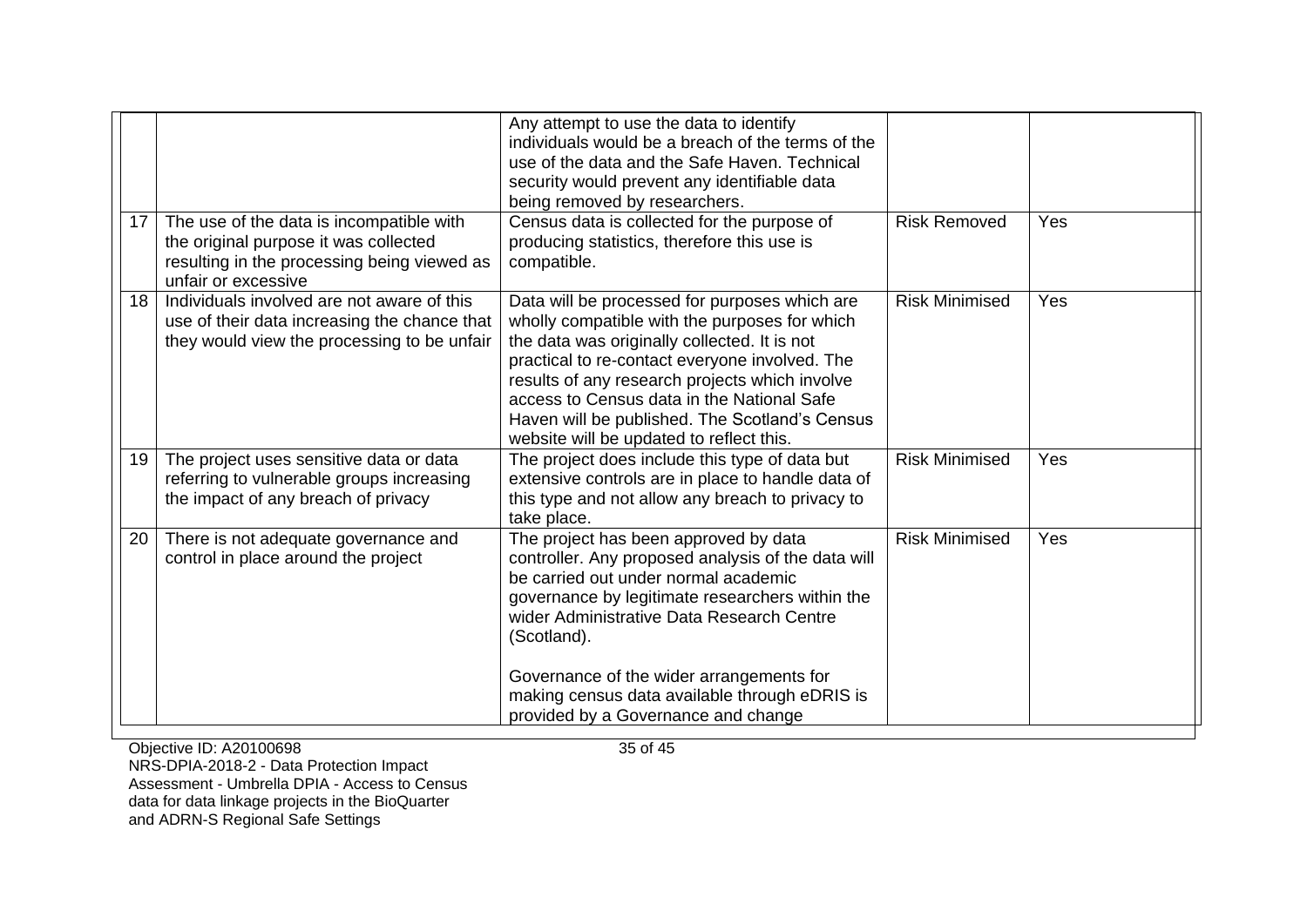|    |                                                                                                                                                                        | management board which meets every 6<br>months.                                                                                                                                                                                                                                                                                                                                                                         |                       |     |
|----|------------------------------------------------------------------------------------------------------------------------------------------------------------------------|-------------------------------------------------------------------------------------------------------------------------------------------------------------------------------------------------------------------------------------------------------------------------------------------------------------------------------------------------------------------------------------------------------------------------|-----------------------|-----|
| 21 | There is no data sharing agreement in<br>place for the data included in this project                                                                                   | Data agreement has been agreed.                                                                                                                                                                                                                                                                                                                                                                                         | <b>Risk Removed</b>   | Yes |
| 22 | Changes to physical infrastructure, supply<br>chain or emerging cybersecurity issues<br>compromise security arrangements<br>increasing the likelihood of a data breach | eDRIS will notify the Governance and Change<br>Management board of any changes to physical<br>infrastructure, supply chain or security issues<br>affecting the security of the data as soon as<br>possible.<br>eDRIS will send quarterly security reports to<br>NRS IAO (Kirsty MacLachlan) detailing                                                                                                                   | <b>Risk Minimised</b> | Yes |
| 23 | Organisational changes within NRS,<br>eDRIS/ADRC-S or EPCC impede proper<br>response to any security incidents or data<br>breaches                                     | All parties will notify the Governance and<br>Change Management board of any changes to<br>organisational structure which might affect the<br>integrity of the data sharing agreement as soon<br>as possible.<br>The Data Sharing Agreement associated with<br>this project allows NRS to request that the data<br>holders (EPCC) securely destroy the data, in the<br>event of a breach of the data sharing agreement. | <b>Risk Minimised</b> | Yes |
|    |                                                                                                                                                                        |                                                                                                                                                                                                                                                                                                                                                                                                                         |                       |     |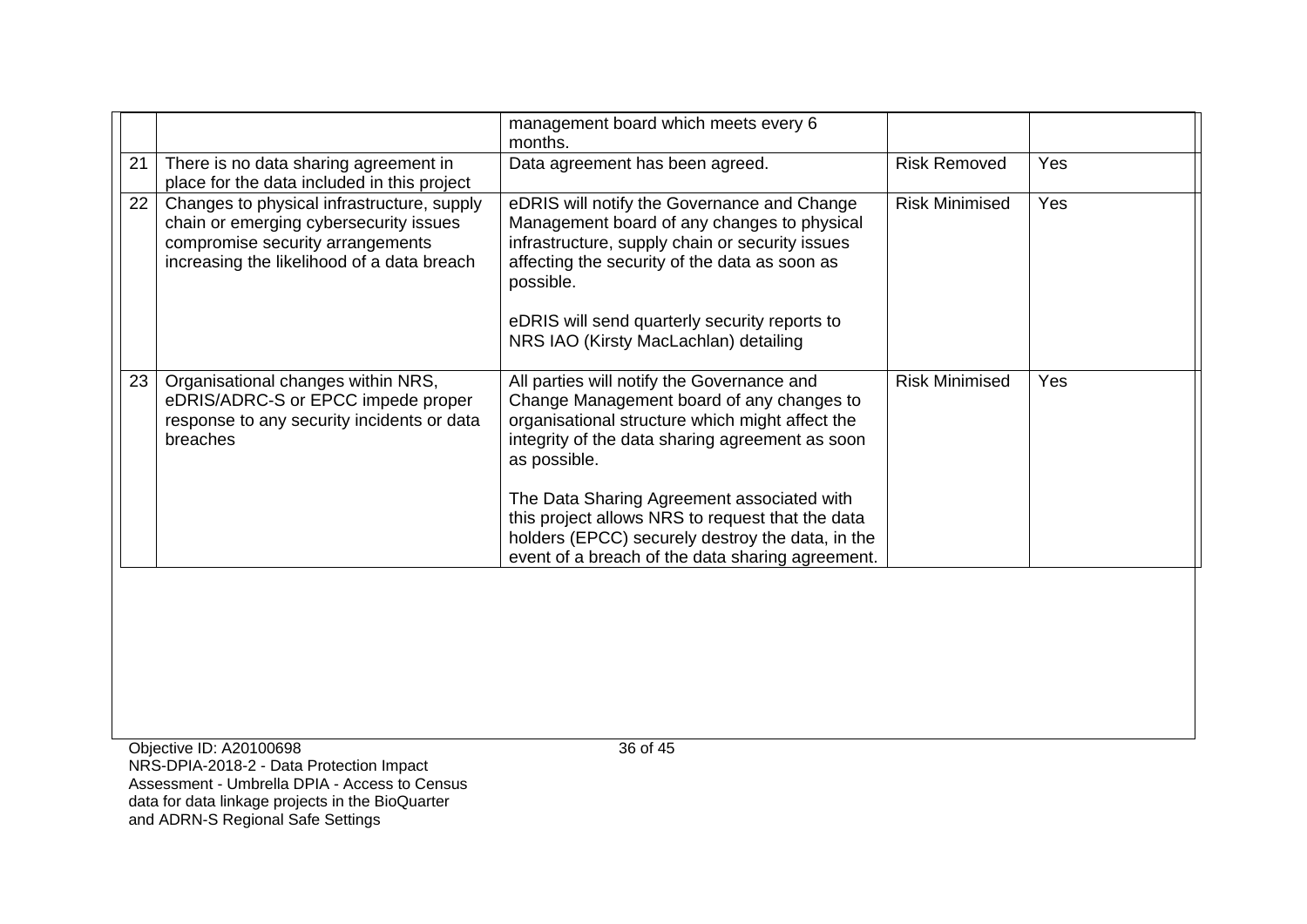| <b>Risk</b>                                                                      | Approved solution                                                                                                                                                                               | Approved by                                                                                                         |
|----------------------------------------------------------------------------------|-------------------------------------------------------------------------------------------------------------------------------------------------------------------------------------------------|---------------------------------------------------------------------------------------------------------------------|
| The key underlying risks<br>are:<br>- that there is a breach to                  | Key solutions are that the data is de-identified and any<br>access would be in the highly controlled Safe Haven and<br>Safe Settings environments by accredited researchers.                    | The project has been approved in NRS by the<br>Information Asset Owner (IAO) for Census<br>data, Kirsty MacLachlan. |
| privacy through loss, leak or<br>theft of data.<br>- any analysis of the data is | Any proposed project to analyse the data would be<br>subject to assessment by peers and independent experts<br>for a judgement to be made on whether it would be either<br>unfair or excessive. |                                                                                                                     |
| viewed as excessive or<br>unfair and so fails to meet<br>DPA/GDPR principles.    |                                                                                                                                                                                                 |                                                                                                                     |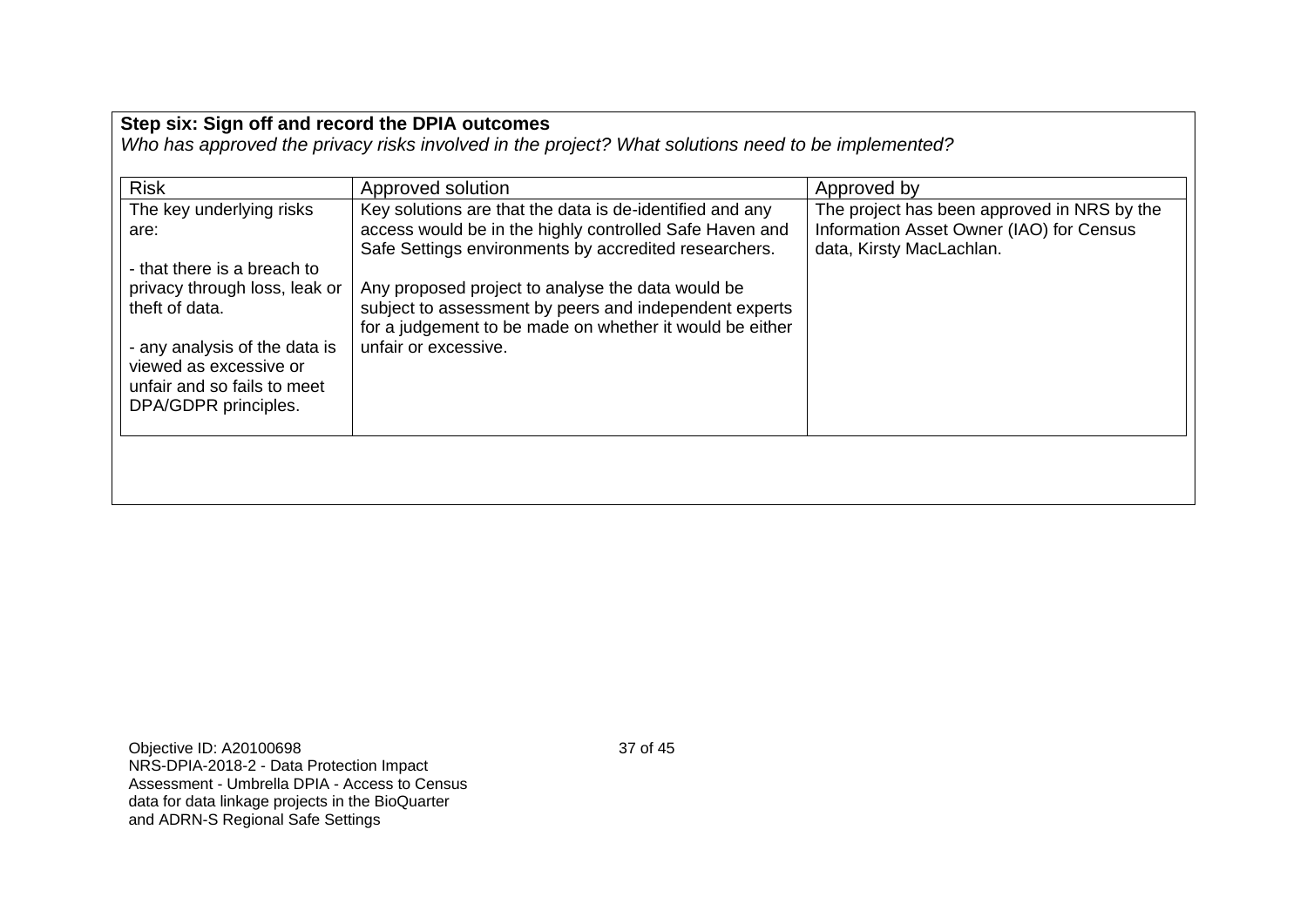# **Step seven: Integrate the DPIA outcomes back into the project plan**

*Who is responsible for integrating the DPIA outcomes back into the project plan and updating any project management paperwork? Who is responsible for implementing the solutions that have been approved? Who is the contact for any privacy concerns that may arise in the future?*

| Action to be taken                                          |         | Date for completion of   Responsibility for action |  |  |
|-------------------------------------------------------------|---------|----------------------------------------------------|--|--|
|                                                             | actions |                                                    |  |  |
| Respond to any concerns expressed by NRS Privacy Panel, NRS | tbc     | Sandy Taylor                                       |  |  |
| Security or SGLD                                            |         |                                                    |  |  |
|                                                             |         |                                                    |  |  |
| Finalise sign off of DSA                                    | tbc     | Kirsty MacLachlan                                  |  |  |
| Update Census website about access to data via Safe Haven   | tbc     | <b>Sandy Taylor</b>                                |  |  |
|                                                             |         |                                                    |  |  |
| Contact point for future privacy concerns                   |         |                                                    |  |  |
| <b>ADRC Scotland user services</b>                          |         |                                                    |  |  |

Email: adrc-s@ed.ac.uk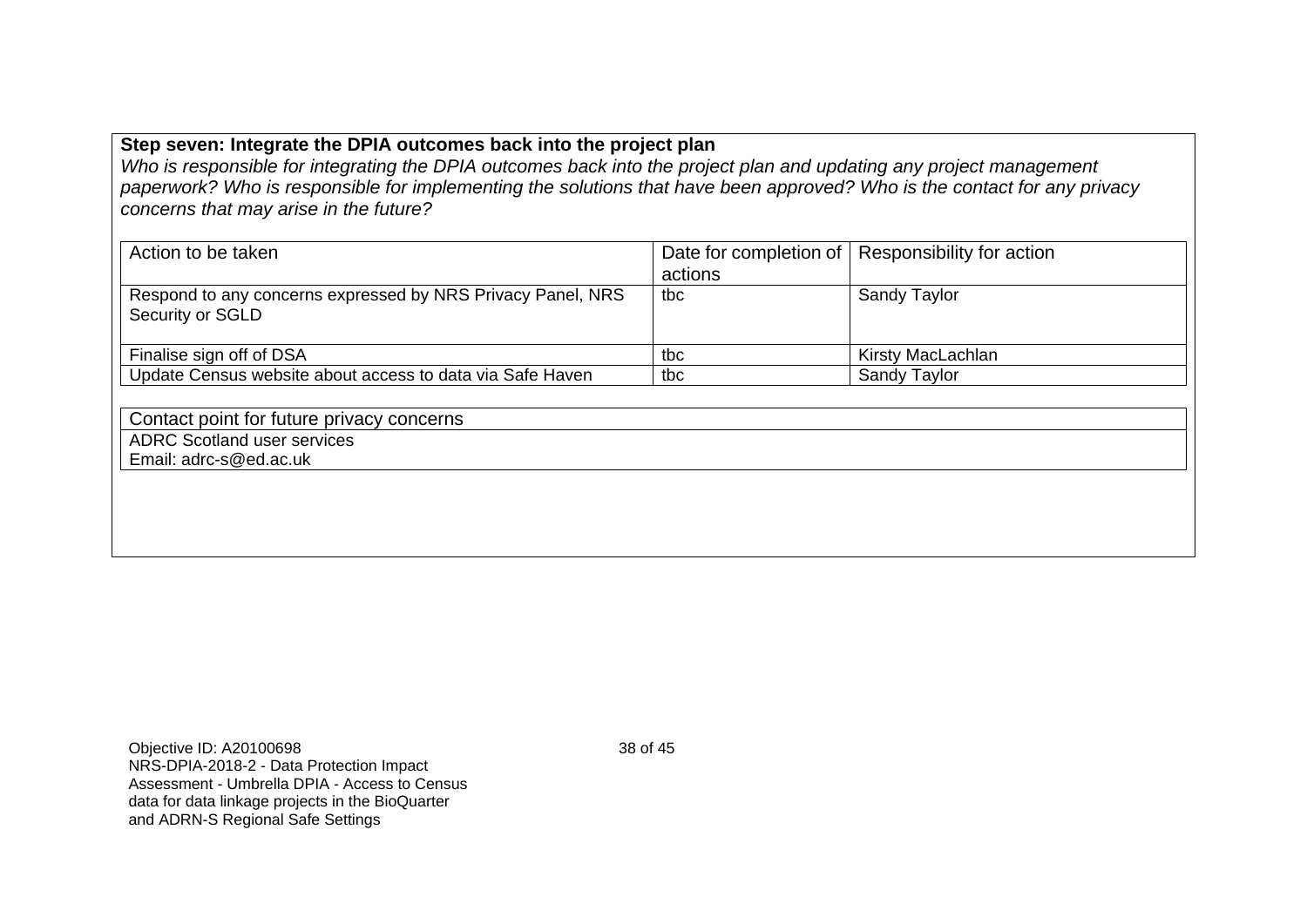# **Part 3: Linking the DPIA to the data protection principles**

Answering these questions during the DPIA process will help you to identify where there is a risk that the project will fail to comply with the DPA and the GDPR or other relevant legislation, for example the Human Rights Act.

# **DPA Principle 1 and GDPR Principle 1 (Article 5(1)(a))**

Personal data shall be processed fairly and lawfully and, in particular, shall not be processed unless:

a) at least one of the conditions in DPA Schedule 2 and GDPR Article 6 is met, and

b) in the case of sensitive personal data, at least one of the conditions in DPA Schedule 3 and GDPR Article 9 is also met.

Have you identified the purpose of the project?

Yes. The proposal aims to improve research access to Census data for data linkage studies. See step 1 for more information.

How will you tell individuals about the use of their personal data?

Information about our uses of census data has been published on the Scotland's Census website.

Do you need to amend your privacy notices?

No. Our privacy notices are up to date. The privacy section of the Scotland's Census website explains how we protect the confidentiality of census data and ensure transparency and confidence in all that we do.

Have you established which conditions for processing apply?

Objective ID: A20100698 NRS-DPIA-2018-2 - Data Protection Impact Assessment - Umbrella DPIA - Access to Census data for data linkage projects in the BioQuarter and ADRN-S Regional Safe Settings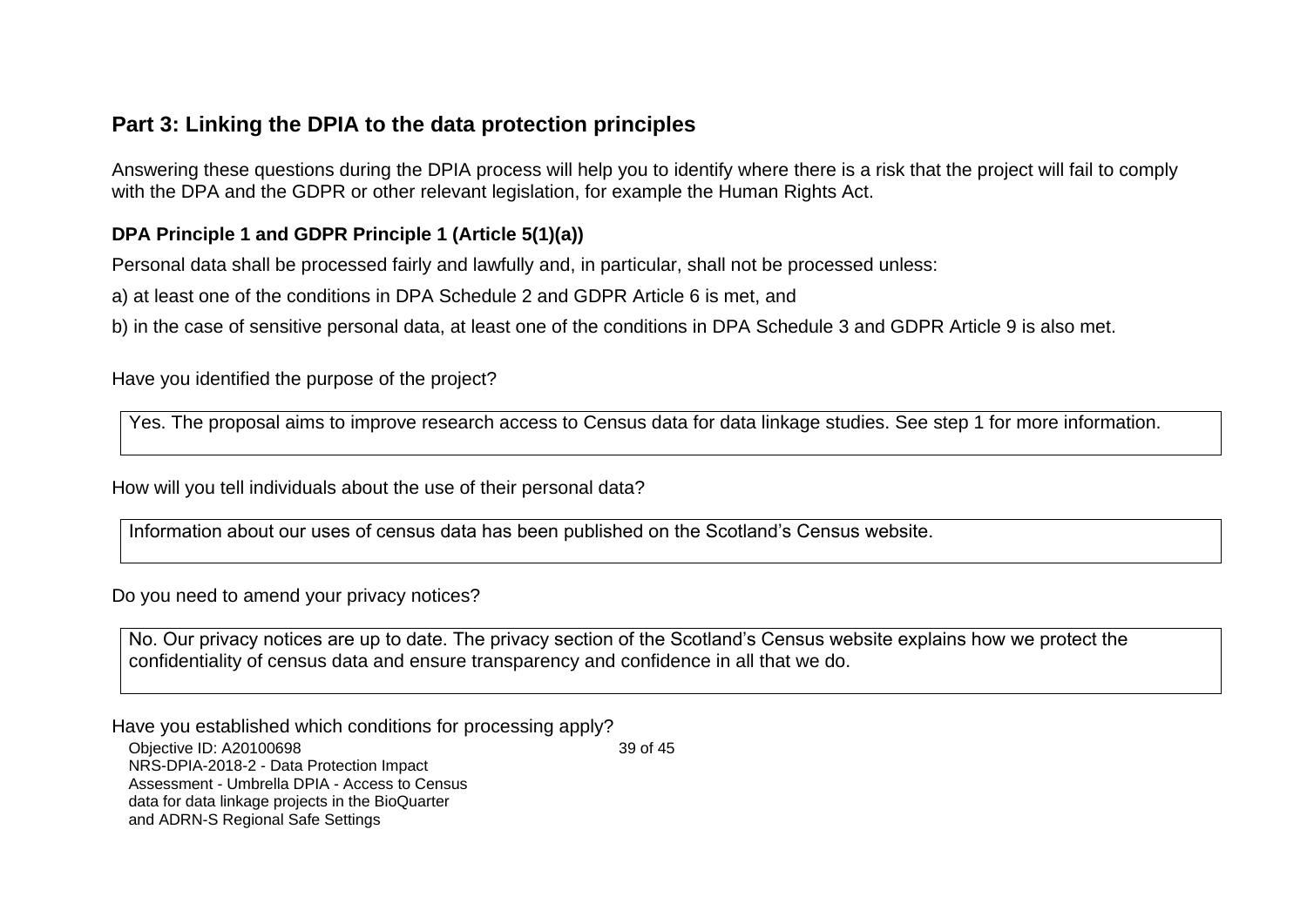Yes. See step 5, section 7.

If you are relying on consent to process personal data, how will this be collected and what will you do if it is withheld or withdrawn?

Consent is not being relied on.

If your organisation is subject to the Human Rights Act, you also need to consider:

Will your actions interfere with the right to privacy under Article 8?

Census extracts provided for data linkage studies will be de-identified and will not interfere with individuals' right to privacy under Article 8. The provisions of Article 8 allow public authorities to enquire into a person's private life where they have a legal authority to do so and where such an enquiry is necessary in a democratic society for one of the aims stated in the Article. Lawful authority for collection and processing of census is provided by the Census Act 1920 and that it is necessary for the economic well-being of the country and for the purposes of the protection of health and the rights and freedoms of others.

Have you identified the social need and aims of the project?

Yes. Analysis of census data supports evidence based policy making and research, and informs the allocation and targeting of resources.

Are your actions a proportionate response to the social need?

Yes. This proposal will improve access to census data for research and analysis, within secure, controlled environments.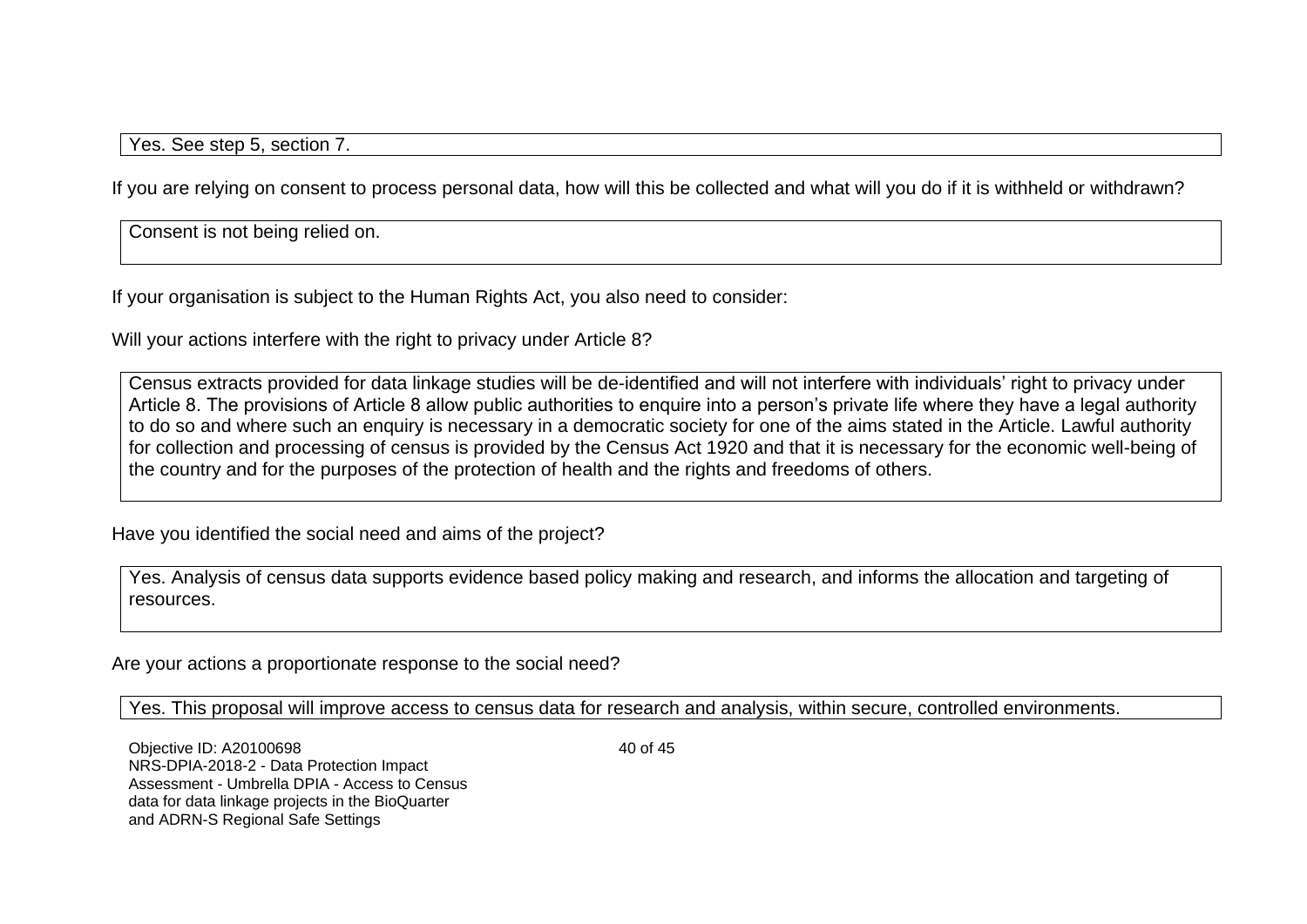# **DPA Principle 2 and GDPR Principle 2 (Article 5(1)(b))**

Personal data shall be obtained only for one or more specified and lawful purposes, and shall not be further processed in any manner incompatible with that purpose or those purposes.

Does your project plan cover all of the purposes for processing personal data?

Yes. The proposal improves access to census data for research purposes.

Have you identified potential new purposes as the scope of the project expands?

No.

# **DPA Principle 3 and GDPR Principle 3 (Article 5(1)(c))**

Personal data shall be adequate, relevant and not excessive in relation to the purpose or purposes for which they are processed.

Is the quality of the information good enough for the purposes it is used?

Extensive statistical methodologies and quality assurance processes are used to ensure that the census data is fit for purpose and best meet the needs of data users.

Which personal data could you not use, without compromising the needs of the project?

Objective ID: A20100698 NRS-DPIA-2018-2 - Data Protection Impact Assessment - Umbrella DPIA - Access to Census data for data linkage projects in the BioQuarter and ADRN-S Regional Safe Settings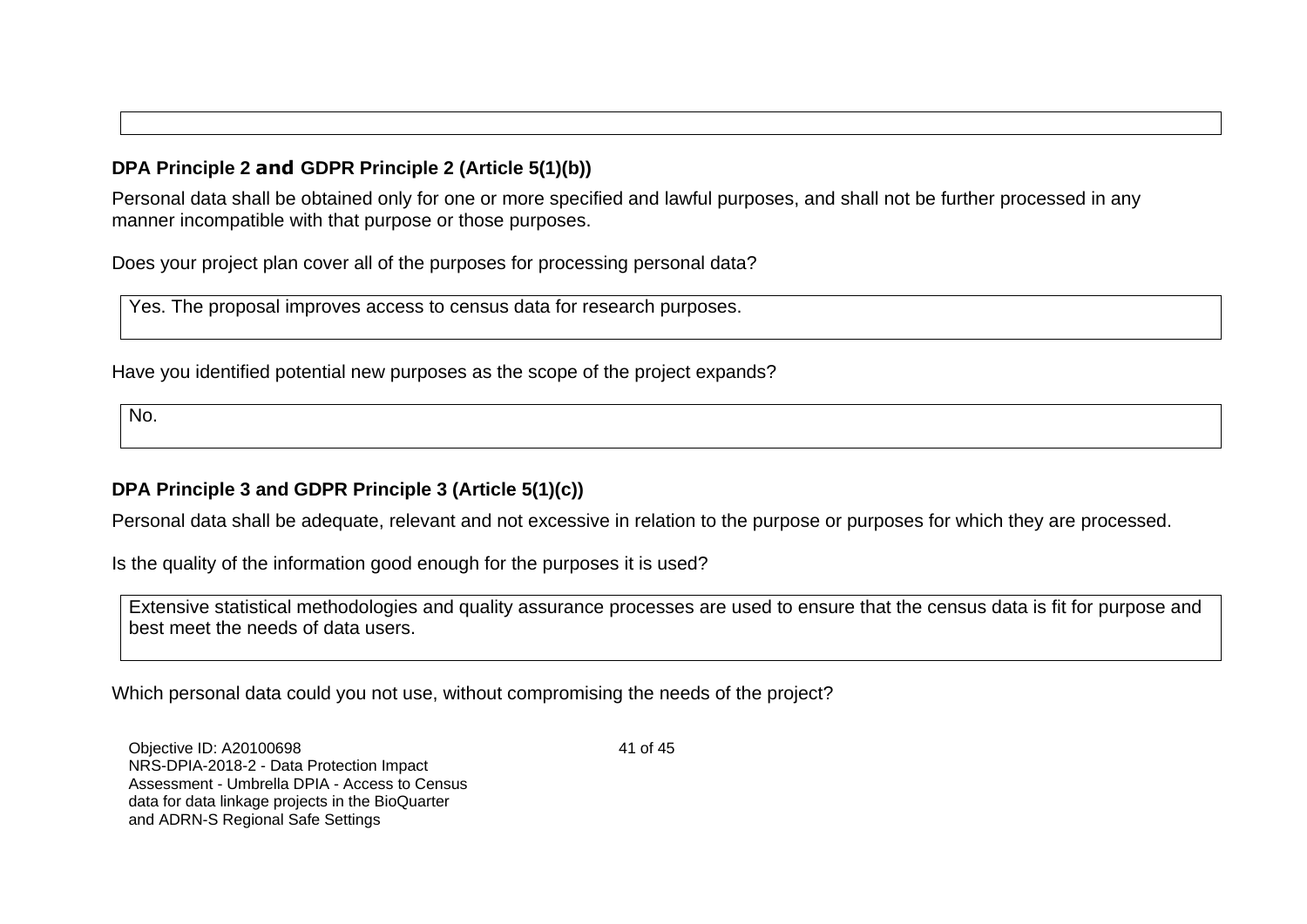All of the data is required.

## **DPA Principle 4 and GDPR Principle 4 (Article 5(1)(d))– accurate, kept up to date, deletion**

Personal data shall be accurate and, where necessary, kept up to date.

If you are procuring new software does it allow you to amend data when necessary?

Not applicable.

How are you ensuring that personal data obtained from individuals or other organisations is accurate?

It is not necessary to keep census data up to date as the data collected by the census represents a snapshot in time.

# **DPA Principle 5 and GDPR Principle 5 (Article 5(1)(e))**

#### **Personal data processed for any purpose or purposes shall not be kept for longer than necessary for that purpose or those purposes.**

What retention periods are suitable for the personal data you will be processing?

There is no set time limit on how long the data can be stored in the National Safe Haven, but the associated Data Sharing Agreement (which includes a provision for NRS to require deletion of the data) will be reviewed annually.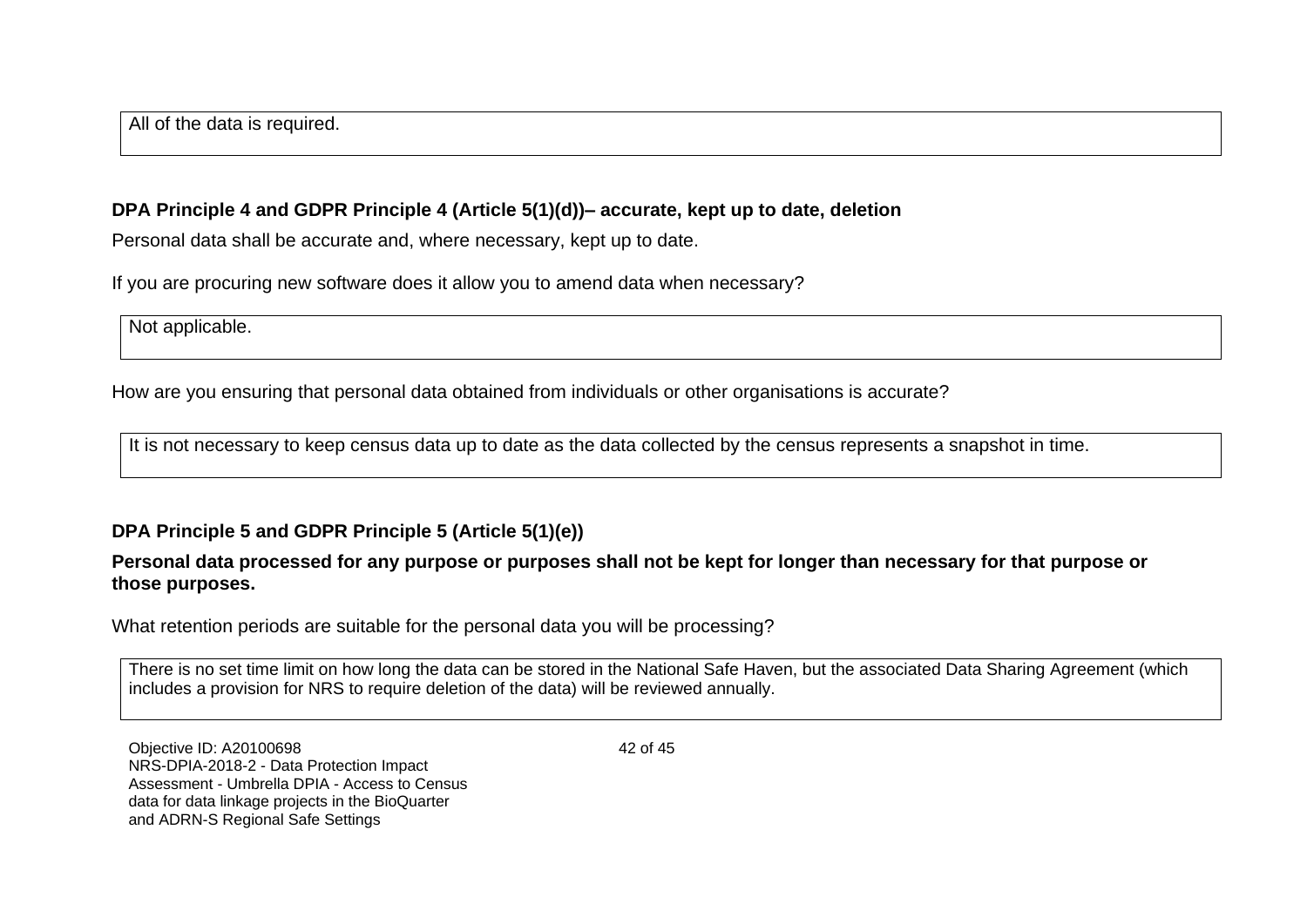Are you procuring software that will allow you to delete information in line with your retention periods?

Data can be confidentially deleted at the National Safe Haven.

## **DPA Principle 6 and GDPR Articles 12-22**

# **Personal data shall be processed in accordance with the rights of data subjects under this Act.**

Will the systems you are putting in place allow you to respond to subject access requests more easily?

The census data is exempt from data subject access rights under section 33 of the DPA.

If the project involves marketing, have you got a procedure for individuals to opt out of their information being used for that purpose?

No marketing is involved.

# **DPA Principle 7 and GDPR Principle 6 (Article 5 (1)(f))**

#### **Appropriate technical and organisational measures shall be taken against unauthorised or unlawful processing of personal data and against accidental loss or destruction of, or damage to, personal data.**

Do any new systems provide protection against the security risks you have identified?

The technical infrastructure used to transfer and store the data has been assessed by a CCP consultant and provides adequate protection.

Objective ID: A20100698 NRS-DPIA-2018-2 - Data Protection Impact Assessment - Umbrella DPIA - Access to Census data for data linkage projects in the BioQuarter and ADRN-S Regional Safe Settings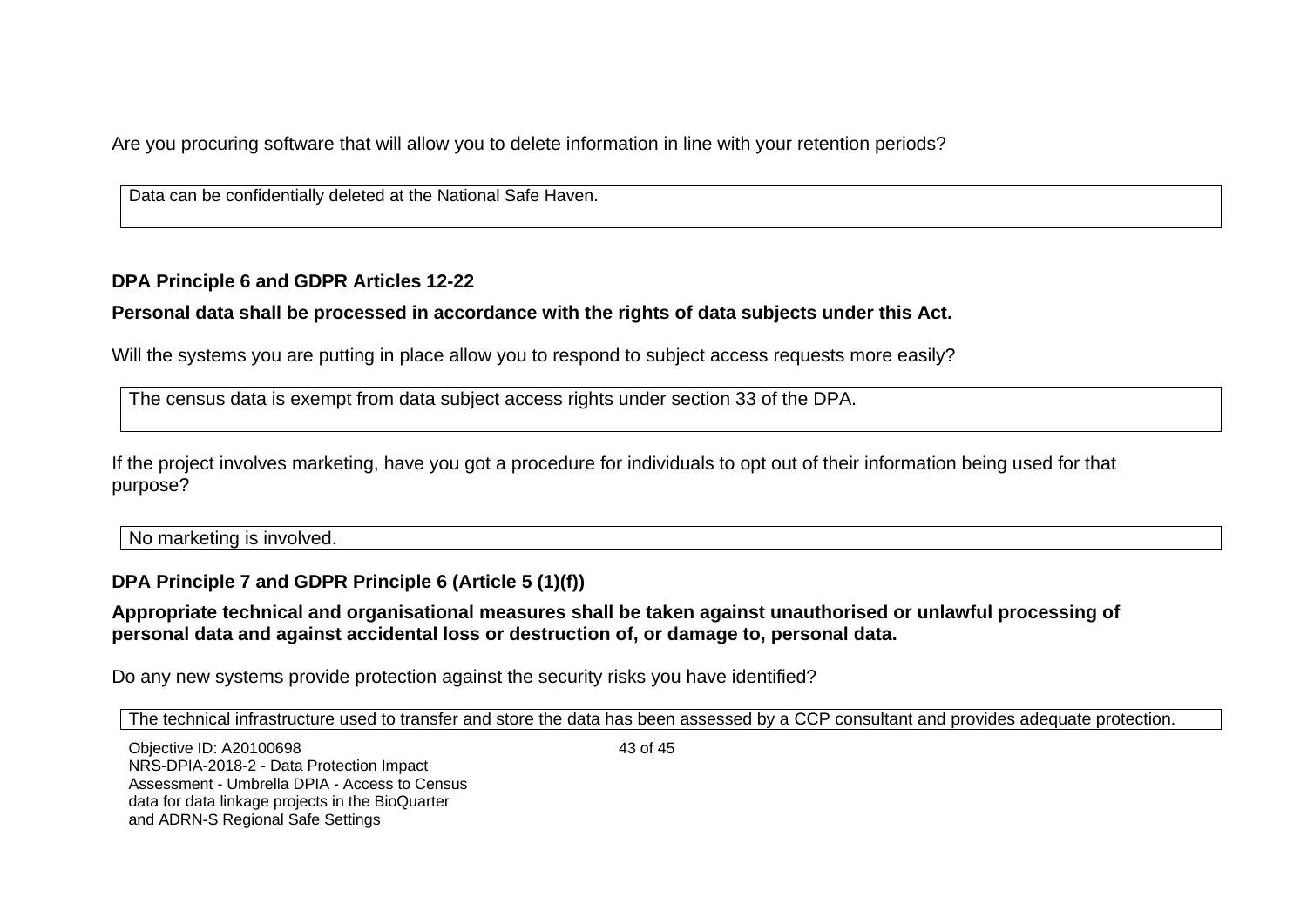What training and instructions are necessary to ensure that staff know how to operate a new system securely?

All members of staff involved in the data transfer and processing are appropriately trained and have signed confidentiality statements and the Census Confidentiality Undertaking.

**DPA Principle 8 and GDPR Article 24** 

**Personal data shall not be transferred to a country or territory outside the European Economic Area unless that country of territory ensures an adequate level of protection for the rights and freedoms of data subjects in relation to the processing of personal data.**

Will the project require you to transfer data outside of the European Economic Area (EEA)?

No.

If you will be making transfers, how will you ensure that the data is adequately protected?

Not applicable.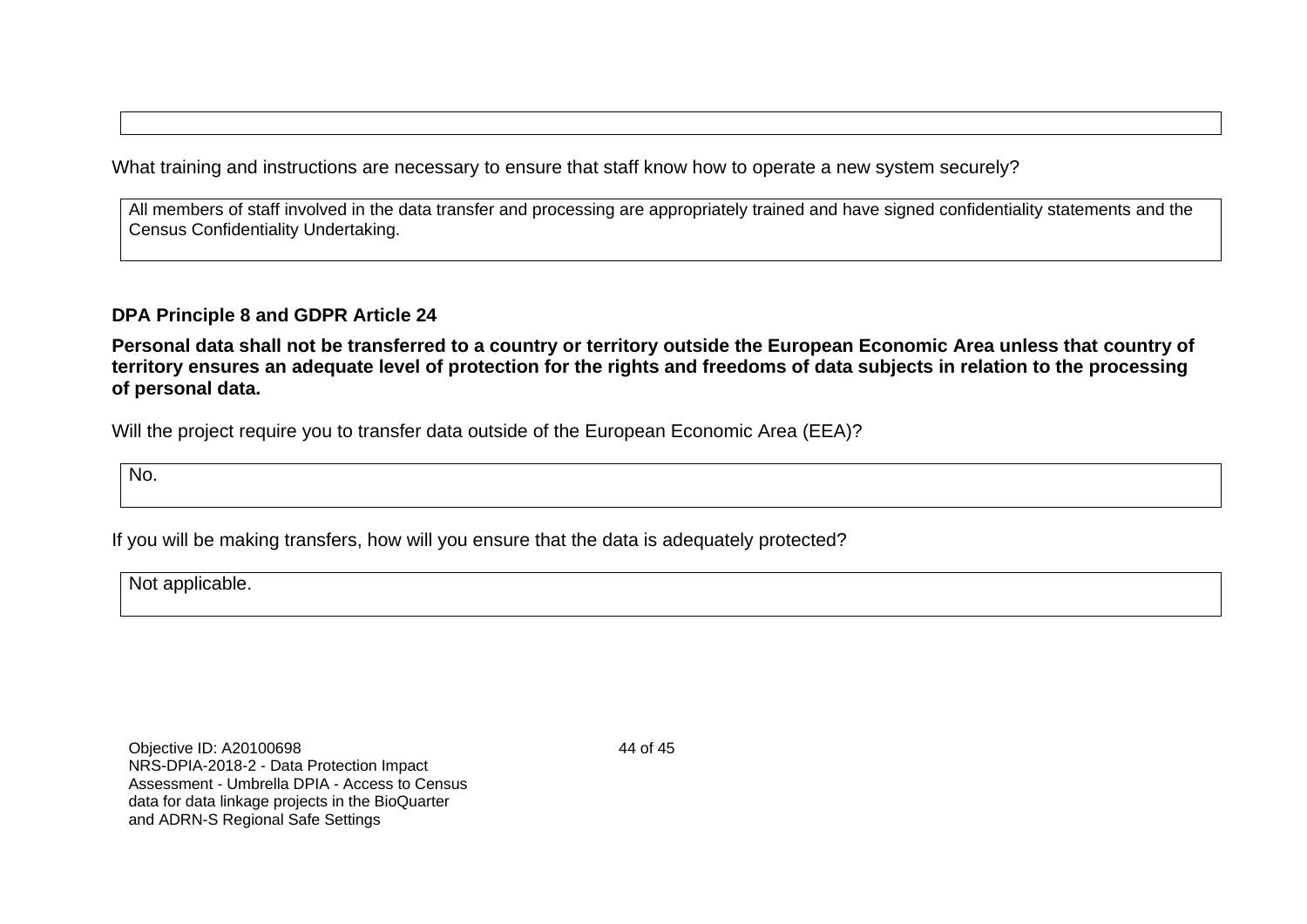# **Annex A: Approval process for ADRC research projects using NRS census data**

#### Version 2.5 May 15, 2018

*This is a live document and will be updated as circumstances change.*

## **Background**

This document describes the process to be used when an approved researcher wishes to use an extract of data from the Scottish census (2001 or 2011) for an ADRC-S research project. The census data is held by NRS. All ADRC-S projects access research data, stored on the National Safe Haven at the Edinburgh Parallel Computing Centre, through one of the ADRC-S safe settings, via the eDRIS service based at Edinburgh Bioquarter. The document covers the project life cycle, including the various approval processes required and data transmission to the safe haven and statistical disclosure control of outputs.

The document is divided into three sections. These cover (1) basic arrangements for processing new projects involving census data, (2) specific arrangements for projects requiring only census data and (3) specific arrangements for projects requiring linkage of census data to other data.

- 1. Basic arrangements for **all** projects:-
	- Initial contact from researchers should be made with the ADRC-Scotland user services team [\(adrc-s@ed.ac.uk,](mailto:adrc-s@ed.ac.uk) 0131 651 7847).
	- All researchers must either have current SURE training accreditation or ONS safe researcher accreditation or must obtain this before they gain access to data. Further details can be obtained from ADRC-S user services (contact details above).
	- All projects will require approval from the ADRC-S Approval Panel. Projects involving census data can be sent at the same time to NRS for approval.
	- ADRC-S will assist with completion of forms including the application form and PIA for NRS (see below for more details).
	- The first point of contact in NRS for queries from ADRC-S about data variables, feasibility etc. is Venetia Haynes, SDC & Census Outputs team lead.
	- Specific details about the processes for requesting data for projects that use either only census data or census data linked to other data are described below in sections (2) and (3) respectively.
- 2. The process to access **only census data** from an ADRC-S safe setting :
	- a) Application forms:

NRS requires a formal written application to use the census data, which describes the project, the researchers and the data variables required. Two forms must be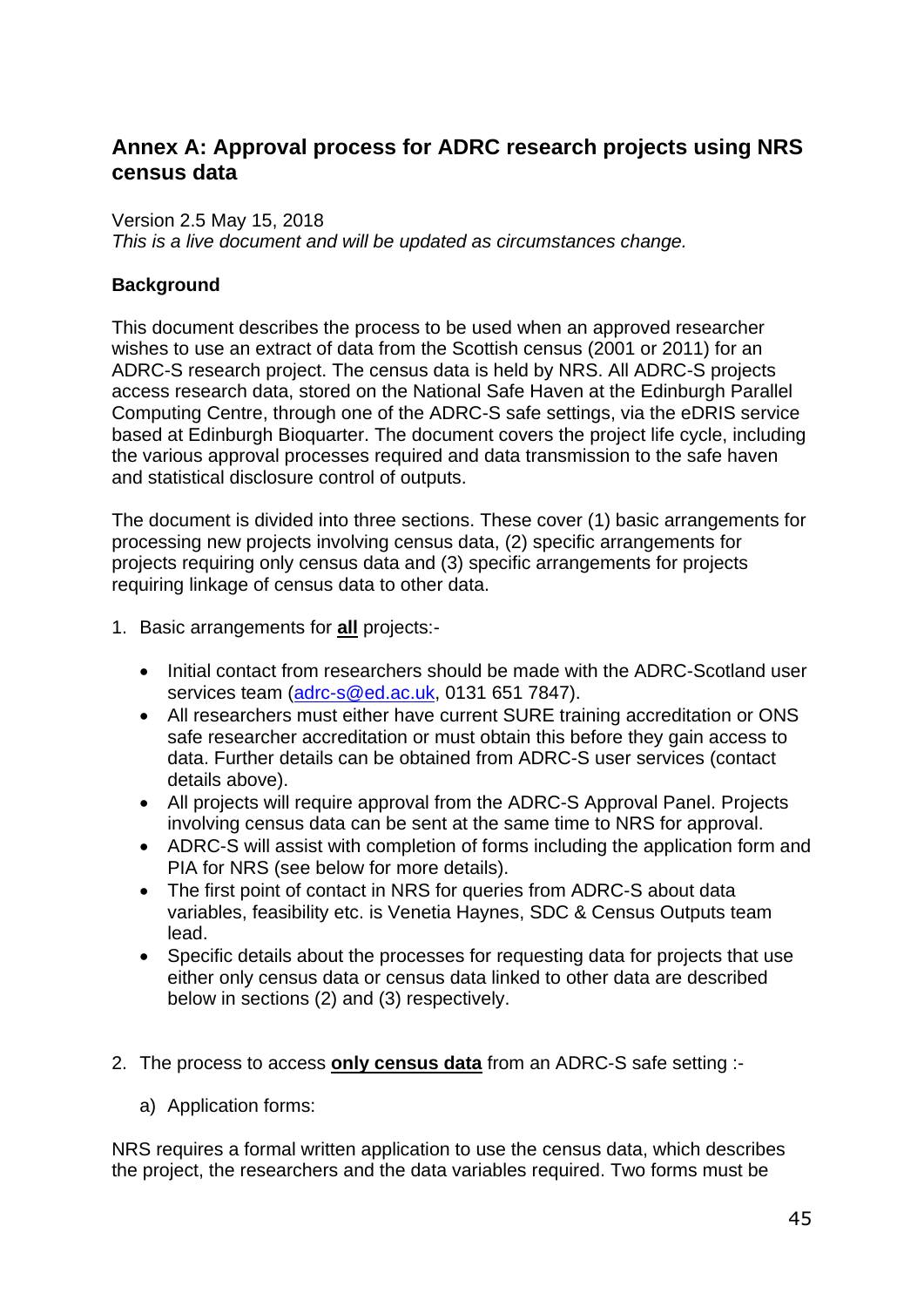completed for this purpose. These are the SG Statistics Public Benefit and Privacy Panel (PBPP) form and an NRS Data Protection Impact Assessment (DPIA)). In addition to these NRS will require copies of the ADRC-S Approval Panel form and the ethics application and approval notification for the project before the project can proceed.

b) Approvals:

NRS will satisfy themselves that there is a legal basis for sharing the data for the stated purpose. This may take several weeks.

The paperwork for each project is sent to the NRS SDC & Census Outputs team who then passes it to the chair of the NRS PWG (Privacy Working Group). The chair is currently Gerry Donnelly. The Information Asset Owner (IAO) for the census is Amy Wilson with responsibility delegated to Kirsty MacLachlan.

The PWG and IAO assess the project on the basis of the Statistics PBPP form and the DPIA assuming that a legal basis for the data share has been established. The PWG meets monthly. Under some circumstances the IAO may make a decision alone. Approval may be subject to conditions, e.g. modification of the original proposal. PIAs often need more detail than initially given so approval can be an iterative process. Some projects, especially the initial ones, may also be sent to the Statistics Public Benefit and Privacy Panel for assessment of ethics and public benefit.

Any amendments to the proposal that may be requested by the researchers after the project has been approved must be submitted in writing to the PWG/IAO via ADRC-S user services. Such amendments might include addition or deletion of a researcher, or addition or deletion of requested variables.

c) Data Sharing Agreement (DSA)

The Data Sharing Agreement for each project will be developed and led by the NRS SDC & Census Outputs team . ADRC-S user services will provide assistance as required. ADRC-S will set up and maintain a list of individuals (with job title and contact details) who have the authority to sign a DSA on behalf of a researcher's institution (this will normally be a university).

d) Data extraction

Data will be extracted by the NRS SDC & Census Outputs team. Any queries from NRS about this process will be directed through ADRC-S user services.

e) Data transfer

Data will be transferred from NRS to the National safe haven using an agreed protocol that will be described in the DSA.

f) Data storage and access for researchers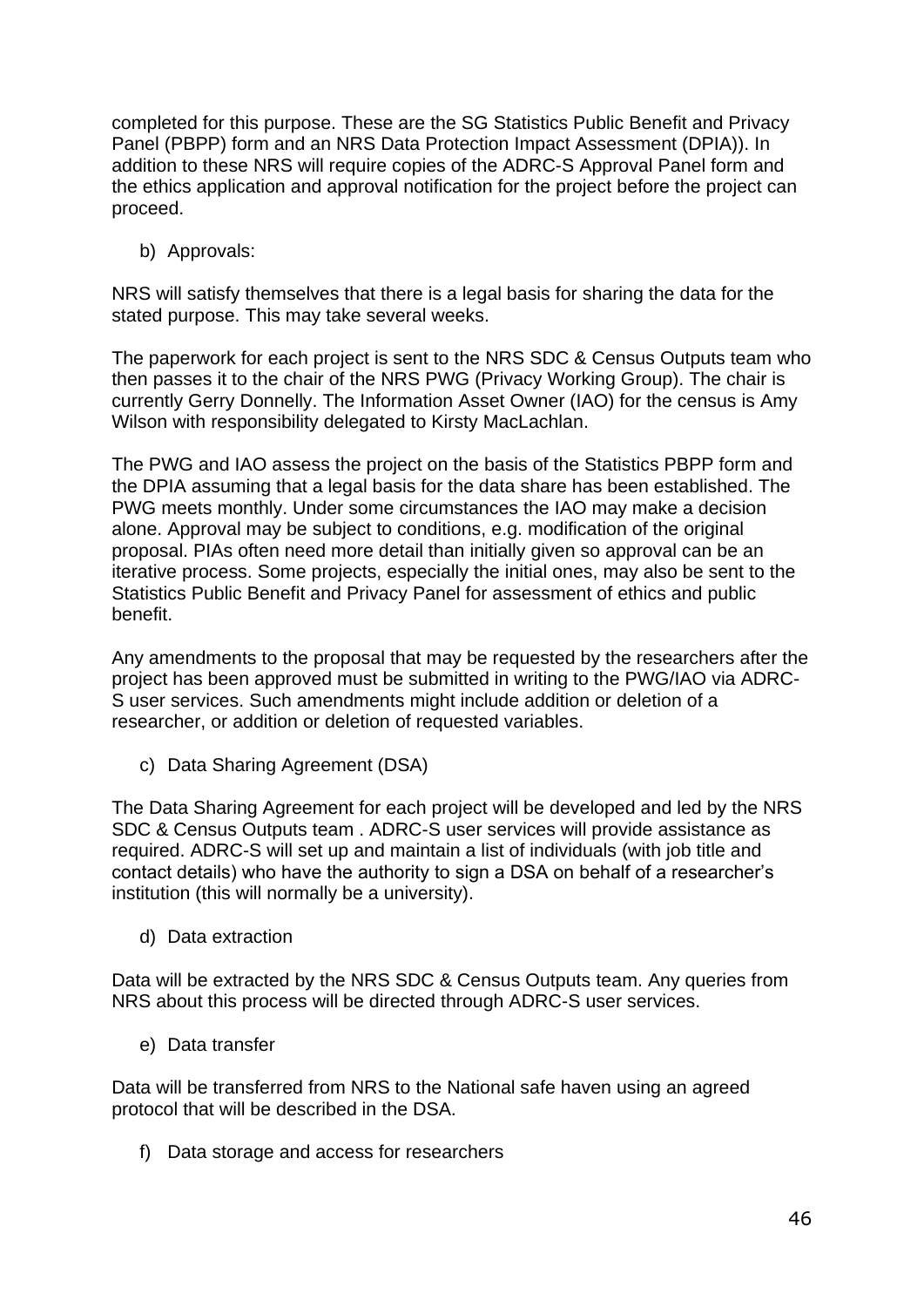Data for each project will be checked by a research coordinator in the ADRC-S user services team and stored in a specific folder within the safe haven to which the researcher(s) will be given controlled access.

g) Output checking

All outputs requested for release by the researcher(s) will be checked by ADRC-S user services (applying the Information Services Division (ISD) Statistical Disclosure Control (SDC) policy and any additional rules applying to census data and supplied by NRS). The NRS SDC & Census Outputs team will check all output again before release. This will be done initially at the Bioquarter.

h) Availability of outputs and publications to NRS

Outputs and publications will be supplied by the researcher to NRS on request for the NRS website or similar use.

3. The process to access **census data for a linkage project**:-

This process is similar to (2) above but more complex in terms of data extraction and the requirement for indexing and linkage. There is also additional documentation because permission for the project must be obtained from at least one other data controller.

a) Application forms

As (2a) above but permission will also be required from the other data controllers from whom data is required. Statistics PBPP form asks for information about all datasets to be linked. Education Analytical Services Data Access forms will be needed if linkage is to education data. Prior to submission of any Statistics PBPP and Education Analytical Services Data Access forms it would be advisable to consult the NRS indexing team on the feasibility of any data linkage in order to preempt any unforeseen consequences later in the project. The DPIA should describe the privacy impact of the proposed linkage.

b) Approvals

See (2b) above. Approval must be obtained from the ADRC-S Approval Panel and all relevant data controllers before the project can go ahead. Projects involving education data need to go to the Education Data Access Panel and other projects involving SG data need to go to the Statistics Public Benefit and Privacy Panel. These approvals can be obtained in parallel to avoid unnecessary delay.

c) Data Sharing Agreement (DSA)

See (2c) above.

d) Cohort construction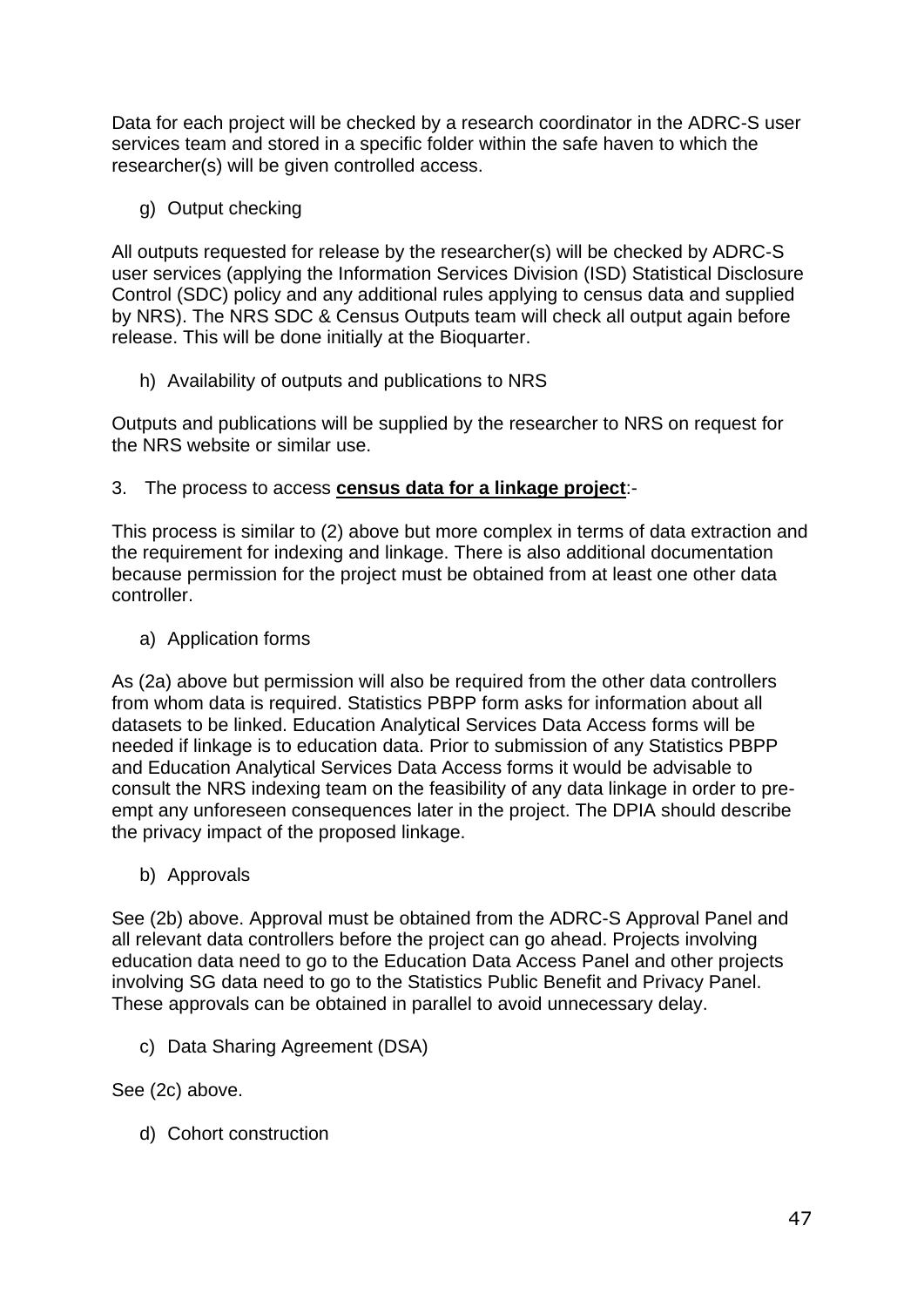Cohort(s) may be supplied by another data controller, in which case the list of members of the cohort(s) will be sent to NRS using a secure data transfer method to be agreed on a case by case basis. This arrangement, if required, will be part of the DSA. For indexing processes see (3e) below.

e) Data extraction and indexing

Census data will be extracted by the NRS SDC & Census Outputs team. Once all approvals are in place, an 'Indexing Request Form' should be submitted to the NRS Indexing team. Indexing will be done by the NRS Trusted Third Party (TTP) service, which will supply study specific identifiers to all participating data controllers for linkage purposes. Any queries from NRS about this process will be directed through ADRC-S user services. Payload extraction would normally be carried out separately from any indexing activity according to the best practice "separation of functions". Given that NRS is TTP for ADRC-S then separation of functions between NRS' activities as TTP and data controller is a requirement.

f) Data transfer and linkage

See (2f) above for data transfer. The linkage agent at the National safe haven will link datasets automatically using the study specific identifiers.

g) Data storage and access for researchers

See (2g) above.

h) Output checking

See (2h) above. Another data controller may also have specific requirements for SDC in addition to those in the ISD SDC policy. Any additional requirements will be included in the DSA (see (2c)).

i) Availability of outputs and publications to NRS

See (2i) above.

Note:

See the next page for a flow chart representing the overall process (Core process for census data only and additional requirements for projects using linked data).